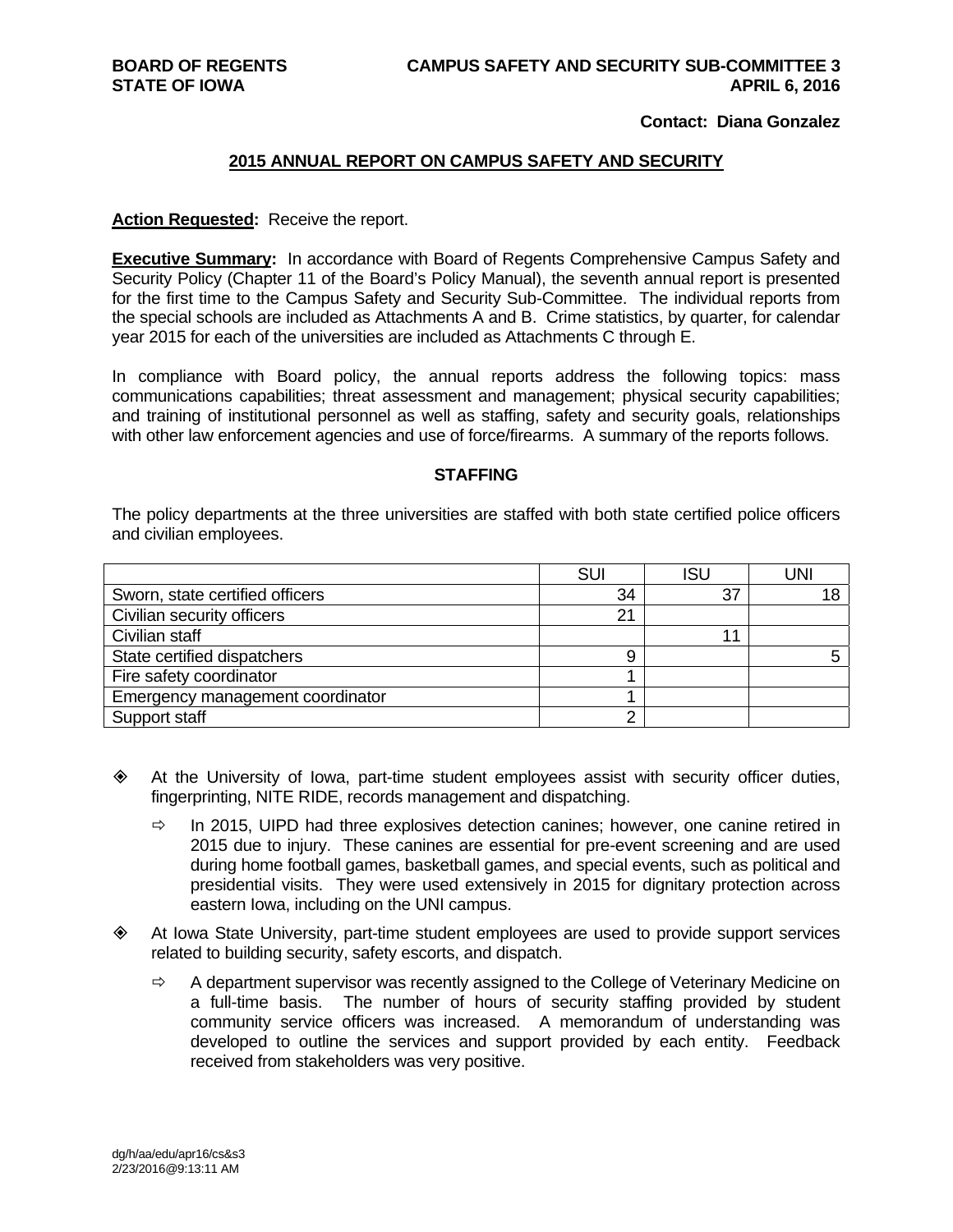- At the University of Northern Iowa, dispatchers provide service 24 hours a day, seven days a week and include one student dispatcher in addition to the full-time staff.
	- $\Rightarrow$  The department employs a parking manager and three full-time clerical staff for parking related business.
	- $\Rightarrow$  Student employees assist with evening escorts, building openings and closings, campus patrol, and event management when necessary. They also assist with clerical duties and parking management.

# **SAFETY AND SECURITY GOALS**

#### **University of Iowa**

- Continue implementation of the Access and Security Strategic plan, including the systematic installation of the AMAG access control system; DPS sections.
- The University of Iowa police continue to assign a police officer to a static position at UIHC Emergency Department to increase the safety and security of the staff and visitors during peak times.
- Conduct/participate in active shooter training with other area law enforcement agencies.
- Continue developing relationship with SUI Risk Management and continue existing efforts to establish protocols for preventing/addressing identified risks, including:
	- $\Rightarrow$  Participation in the Enterprise Risk Management committee.
	- $\Rightarrow$  All hazard response and planning, including natural or manmade emergencies and public health threats.
	- $\Rightarrow$  Driver screening.
	- $\Rightarrow$  General safety protocols and requirements encompassing faculty, staff, students, visitors, and contractors.
- Continue the process of connecting advanced fire alarms panels to connect to DPS dispatch/emergency communications to facilitate a single point of emergency message transmission for internal building emergency communications.
- Continue participation on issues related to child abuse/minors on campus with selected SUI entities.
- Continue to train selected members of UI-DPS in the National Incident Management System and, in particular, Incident Command System positions.
- $\Diamond$  New initiatives and milestones. Due to national concern about the relationships between law enforcement and the community they serve, department administration embraced the White House's Task Force Report on 21st Century Policing as a blueprint for the future of policing at the University of Iowa.
	- $\Rightarrow$  Procedures Justice. In order to build trust and legitimacy with the diverse community they serve, police officers received information on the four central principles of procedural justice, which include treating people with dignity and respect; giving individuals "voice" during encounters; being neutral and transparent in decision making; and conveying trustworthy motives. These standards were deployed from the top down and were the expectations of encounters with the public. Officers were encouraged to adopt a "guardian mindset" with their community.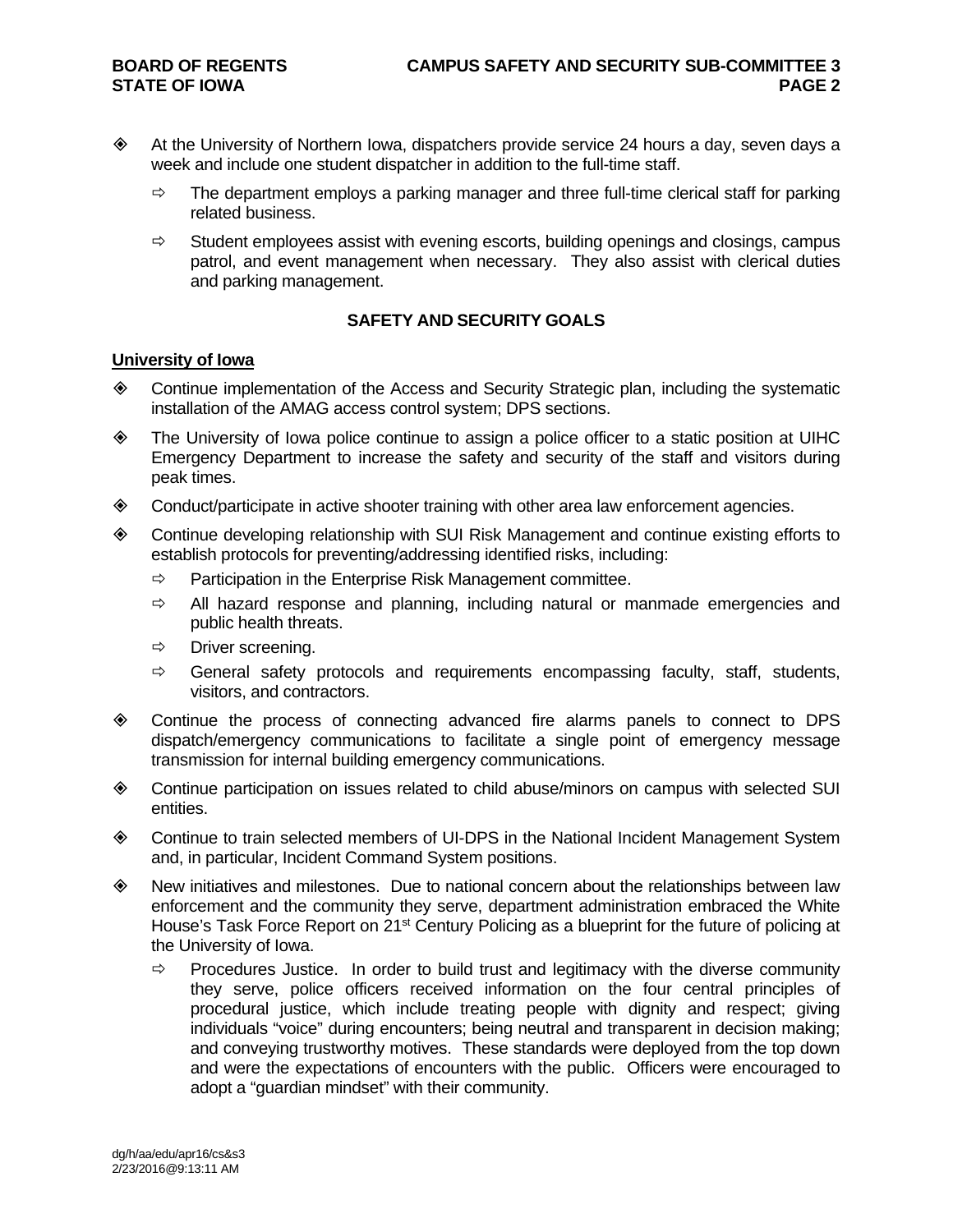- $\Rightarrow$  Clery Act Compliance. The department acquired the services of a nationally renowned consultant to being a system-wide process audit of departments that are required to provide information or must take action to insure the University is in full compliance with federal regulations.
- $\Rightarrow$  Community Outreach. The crime prevention unit was renamed "community outreach" and given the mission to establish relationships with students, faculty, and staff using the newest technology and social media networks, as well as providing "meet and greet" opportunities on campus between DPS staff and students to spread safety messaging to those that need it the most.
- $\Rightarrow$  Sexual Assault. The department established a "Sexual Assault Response Guarantee" in April during sexual assault awareness month. This guarantee lets survivors know the expectations of DPA police officers during a response to sexual assault, and a remedy if they are dissatisfied. Another accomplishment was the creation of a "soft interview room," which is designed to take into account a survivor's trauma and trying to create an environment that fosters trust and relaxation to increase the ability to investigate and prosecute sexual assaults. All DPA police officers received "trauma informed" response training as required by federal law.

# **Iowa State University**

- Finalize implementation of the recently initiated initiative involving the recruitment, selection, and training of a pool of on-call sexual assault nurse examiners.
- Continue to collaborate with key university departments to review and modify, as necessary, the existing university-wide emergency plan.
- Provide in-service training to all personnel regarding response to sexual assault and domestic violence.
- Incorporate incident command system principles in planning of and responding to all major crimes and events.
- $\Diamond$  Increase the number of doors controlled by electronic access systems, as well as the number of digital cameras utilized throughout campus.
- Continue to work closely with other state agencies and organizations to maximize threat management, patrol, criminal intelligence, unusual occurrence/emergency response, and investigative functions.
- $\diamond$  Systematize and expand the delivery of crime prevention information disseminated to faculty, staff, and students during orientation and in-service sessions.
- Ensure continued compliance with all applicable federally mandated requirements and national law enforcement accreditation standards.

# **University of Northern Iowa**

- Continue to conduct Violent Incident Defense Strategy program for campus in an effort to ensure all faculty, staff, and students have an opportunity to participate.
- Continue to work with other departments in an effort to ensure that UNI is in compliance with Clery, Title IX, and VAWA.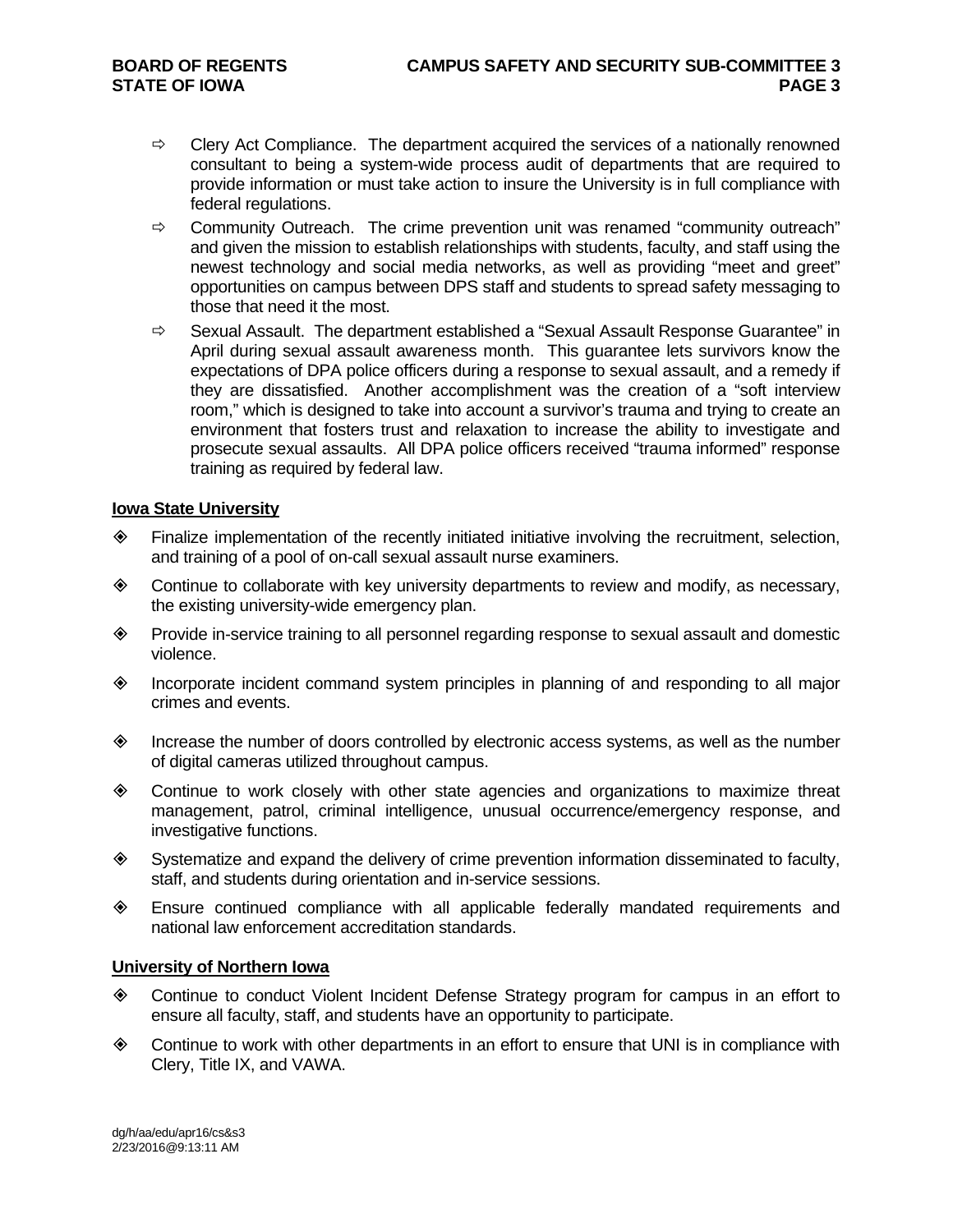Continue to utilize the e-Learning training for campus personnel identified as Campus Security Authorities (CSA). The e-Learning provides information about who is a Campus Security Authority as well as an overview of what CSA responsibilities are. CSAs have a legal obligation to file a report with University Police Services of suspected criminal activity using the Campus Security Authority Reporting Form to ensure statistical inclusion of all crimes specified by the Clery Act.

# **MASS COMMUNICATION CAPABILITIES**

## **University of Iowa**

- The University of Iowa utilizes HAWK ALERT for the purpose of mass communication notification to SUI faculty, staff and students. This system utilizes e-mail, text messaging and voice mail. The Hawk Alert System is used to notify the campus community of threats to physical safety in emergency situations (tornado, violence, hazardous material incident, and so on). Hawk Alert allows SUI administrators to send recorded or electronic emergency messages ("Hawk Alerts") to mobile phones, home phones, office phones, digital signage and e-mail (simultaneously). A Hawk Alert web page provides information to the SUI community on registration and notification options and contains an extensive Q&A section.
- $\Diamond$  In addition to the departmental website, the SUI Department of Public Safety (DPS) utilizes social networking websites to transmit safety related information. The Office of Strategic Communications has integrated Hawk Alert with the University of Iowa homepage to provide an Emergency Information site where updates about longer-term public safety incidents (floods, etc.) can be posted after an initial Hawk Alert is issued.1 This site connects students, faculty, staff, patients, parents of students, and the general public to specific, pertinent information about continuity of operations, advisories and notifications, health and safety information, and additional information as it becomes available. Both the SUI Homepage and the Emergency Information site is maintained by the Office of Strategic Communications, in cooperation with Information Technology Services, Public Safety and other agencies as appropriate.
- $\diamond$  SUI utilizes an outdoor warning system consisting of five outdoor towers on the main campus and one tower located on the Oakdale campus. These towers are capable of emitting a severe weather warning siren as well as being used as a campus-wide public address system utilizing recorded and real time live voice messages. The University's outdoor warning system is activated by SUI DPS when other sirens located throughout Johnson County are activated during severe weather events. In addition, the University system can be used to broadcast warnings for other weather and non-weather situations. Testing of the University outdoor warning system occurs on the first Wednesday of every month at 10:00 a.m. in conjunction with the testing of other sirens located in Johnson County; battery power is tested as well.
- **◈** Tower locations:
	- $\Rightarrow$  Main Campus
		- West of Parklawn Housing Building
		- NW of Banks Field
		- SE of Gilmore Hall

dg/h/aa/edu/apr16/cs&s3 2/23/2016@9:13:11 AM

 $\overline{a}$ 

 $1$  The site is located at http://e.uiowa.edu.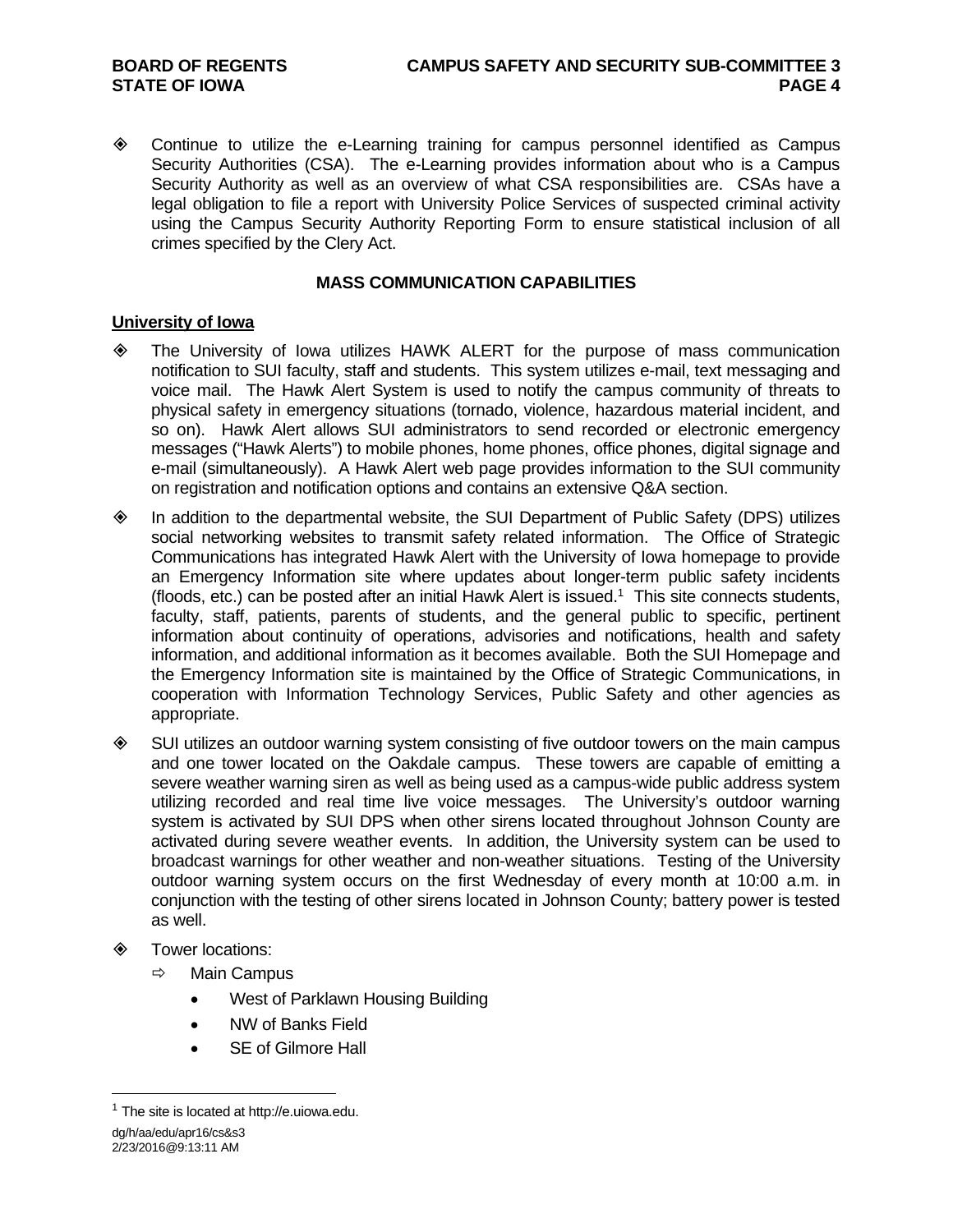- NE Corner of Melrose Avenue and Morman Trek Blvd.
- SE of Boyd Law Building
- $\Rightarrow$  Oakdale Campus
	- SE of Multi-Tenant Facility
- **♦ Three activation points:** 
	- $\Rightarrow$  Primary encoder (method by which message is transmitted) is located in the UIPD/DPS Communications Center.
	- $\Rightarrow$  Mobile encoder is maintained in a "Pelican" case with AC & DC power sources.
	- $\Rightarrow$  Portable encoder (Kenwood TK-3180 handheld radio)
	- $\Rightarrow$  Note: All activation points are capable of transmitting siren tones and recorded or real time live voice messaging. Each individual siren tower has manual activation capabilities for siren tones and real time live voice messaging.
- $\diamond$  SUI can also use the Mass E-Mail System, which will transmit information using the University e-mail system to all faculty, staff, and student e-mail accounts.
- SUI will continue to use news releases and direct media contact to provide information for students, parents, staff, faculty, and the general public. The Office of Strategic Communications will also schedule press briefings at designated locations to apprise news media in person.
- If Internet communications are deemed ineffective, the Office of Strategic Communications contacts local news media directly to disseminate information.
- SUI DPS and Facilities Management are moving toward advanced fire alarm panels for interior building emergency communications that will be capable of being activated from a single point which will be located in the DPS dispatch/emergency communications center.

## **Iowa State University**

- Blackboard Connect continues to be the electronic mass notification product used for ISU Alert. Key personnel within the university have been trained to quickly activate this webbased system. A multi-disciplinary committee continues to identify future needs and research additional available products. Two situations required the issuance of an emergency warning message to community members during the past calendar year. Information received as a result of the alert being distributed assisted in a quick, successful resolution.
- An outdoor warning system, consisting of five towers placed strategically throughout campus, provides the ability to issue real-time emergency notices to community members. Police dispatchers are able to activate on- and off-campus sirens when the need arises; testing is conducted monthly, unless inclement weather is present or projected. Templated messages relating to a variety of emergency situations have been authored to expedite the delivery of vital information. The voice messaging component is tested annually. Software upgrades were made to the system during the past calendar year.
- An emergency alert homepage, designed to enhance communication capabilities, is available for activation should the need arise. The system is intended to overwrite the existing site in a manner that draws attention to the situation—the elimination of graphics speeds information access. Key personnel within the university have been trained to quickly implement usage. Procedures for posting all applicable archived messages to document incident progression have been developed.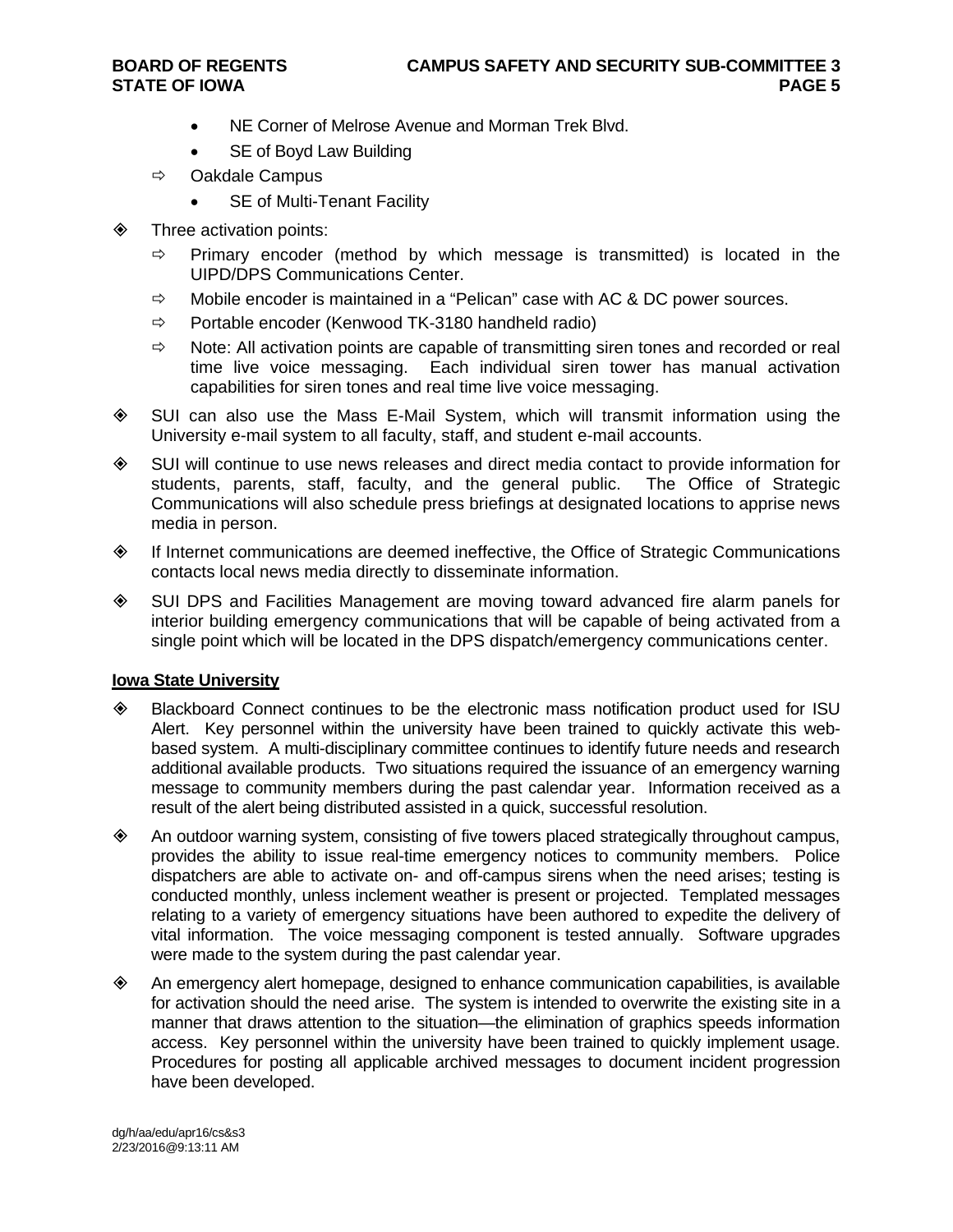## **BOARD OF REGENTS CAMPUS SAFETY AND SECURITY SUB-COMMITTEE 3 STATE OF IOWA** PAGE 6 **PAGE 6**

- Social media has proven to be an effective means of reaching the public. Facebook and Twitter accounts were initiated during 2013 to positively interact with community members in a timely fashion. The department currently has approximately 4,838 likes on Facebook and 7,018 followers on Twitter. These two applications are used extensively to provide timely, accurate, and useful information on a daily basis as well as during dynamic situations. Posts are linked to other agencies and departments to increase effectiveness. Very positive feedback has been received regarding the use of these outreach systems.
- CodeRED©, a multi-platform emergency notification system, has been implemented for other jurisdictions within Story County. This product utilizes internet mapping capability for geographic targeting of calls, coupled with a high speed telephone system capable of delivering emergency messages at the rate of up to 60,000 calls per hour.

# **University of Northern Iowa**

- UNI continues to use Connect-Ed for the purpose of mass communication notification to include e-mail, text messaging, and voice mail.
- The UNI-Alert information is on the UNI website and provides information to faculty, staff, and students about registration, as well as the notification process.
- The UNI-Alert system may be activated by either Public Safety or University Relations personnel.
	- $\Rightarrow$  UNI-Alert was used in the following incidents:
		- Alert activated to cancel evening classes on February 25, 2015, due to weather conditions.
		- Alert activated on April 21, 2015 to test the system.
		- Alert activated on May 4, 2015 for a thunderstorm warning and to signal the expiration of the warning.
		- Alert activated on July 28, 2015 to close campus due to a potential explosive device.
		- Alert activated on August 10, 2015 for robbery/assault.
		- Alert activated on September 22, 2015 to test the system.
		- Alert activated on November 11, 2015 for a tornado warning.
- **♦ External mass notification system** 
	- $\Rightarrow$  American Technology, Inc. continues to provide the campus outdoor voice notification system for UNI. Installation of this system was completed and testing of the system is conducted the first Wednesday of each month in coordination with Black Hawk County Emergency Management.
	- $\Rightarrow$  There are seven locations where speakers have been installed to provide coverage for the campus.
	- $\Rightarrow$  Speakers provide siren and/or voice notification in the event of weather or other emergency incidents on campus.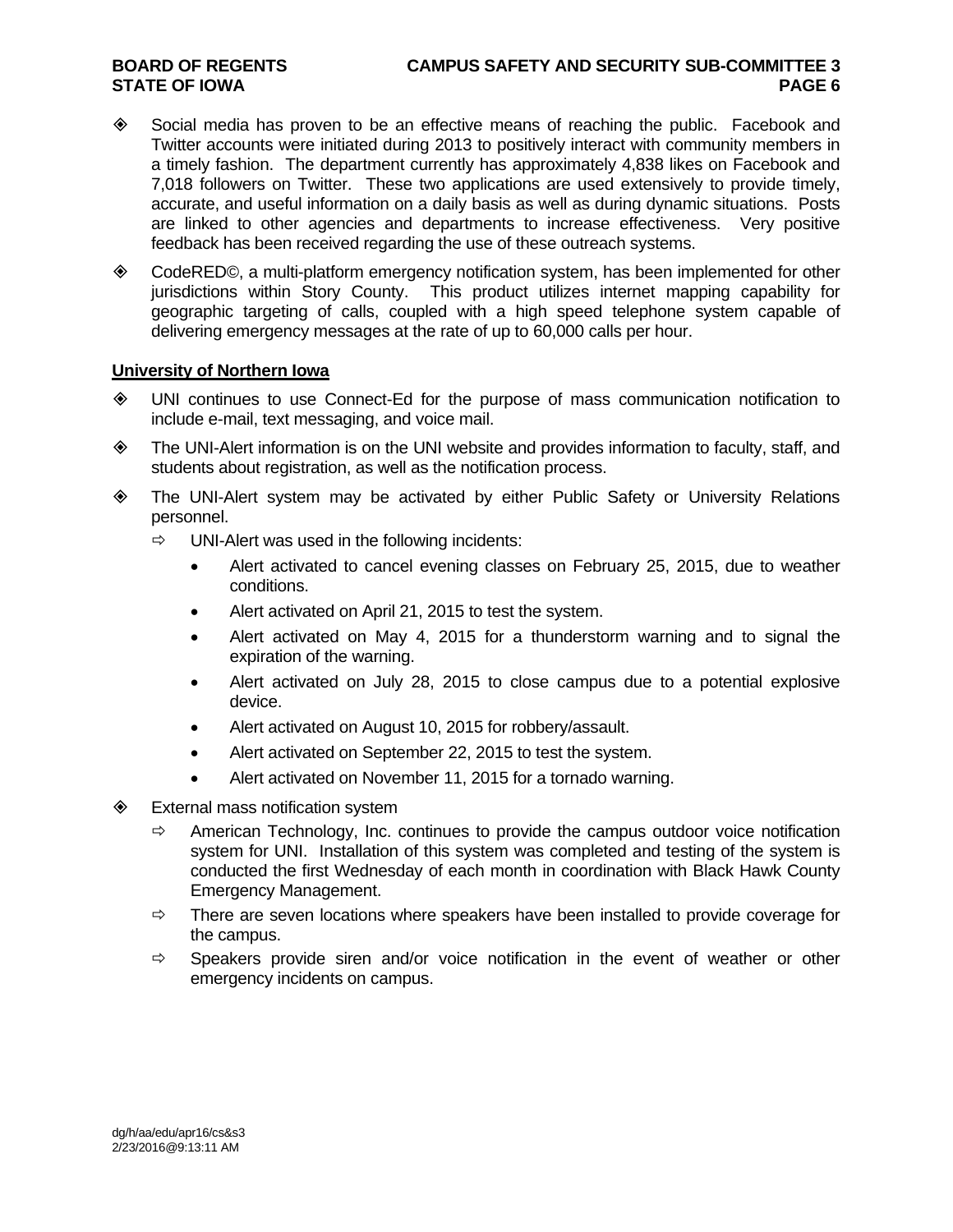# **THREAT ASSESSMENT AND MANAGEMENT**

#### **University of Iowa**

- SUI utilizes the Behavior Risk Management (BRM) Protocol. The BRM is an attempt to respond with a planned comprehensive approach to the continuum of behaviors that could lead to hostility and violence in the workplace. Although it is difficult to "predict" violent or hostile behavior, there are methods to determine the risk components of a situation. BRM takes a clinical as well as consultative approach. The Behavior Risk Management Protocol is a planned, comprehensive, multidisciplinary response to workplace hostility and violence. The purpose is to ensure a safe and civil workplace for all SUI employees by addressing any related individual or environmental issues that may contribute to hostility, violence or physical danger on the job.
- While the BRM protocol addresses faculty and staff, the threat assessment protocol creates an integrated and coordinated process for identifying and responding to students, faculty, staff, or other University affiliates who may be at risk of harming themselves or others. The system then responds effectively with all parties who may be involved with the concerning situation. The overall goal is to mitigate or eliminate any known threats as well as connect affected persons with appropriate resources.
- SUI established a Threat Assessment Team (TAT) in response to violent incidents occurring on college campuses across the nation. TAT includes representatives from Human Resources, Student Services, Counseling, General Counsel and the University of Iowa Police. TAT works in conjunction with the Faculty and Staff Services/Employee Assistance Program, University Housing and Dining Services, the Office of the Dean of Students, and coordinates activities involving multiple stakeholders within the University of Iowa community. Additionally, TAT works closely with area law enforcement agencies.
- **♦ Emergency management.** 
	- $\Rightarrow$  The University of Iowa's Emergency Management Coordinator (UIEMC) was established in 2013. The coordinator assists in planning, implementation, and evaluation of emergency preparedness exercises and drills to test the university's response to a variety of crisis situations as well as coordinate related training for appropriate members of the campus community. The UIEMC assists in activation and coordination of the University's Incident Command Center (ICC) during weather related disasters as well as other local emergencies involving hazardous materials, health related emergencies, threats of violence and other protracted events having campus wide impact.
	- $\Rightarrow$  The UIEMC conducts at least one large scale emergency exercise to comply with CLERY requirements and continues to conduct annual table-top emergency exercises to test the various critical incident and emergency plans.

## **Iowa State University**

 The department has effectively utilized a Threat Assessment and Management System (TAMS) for more than 20 years. The process is designed to identify individuals of concern, investigate people and situations that have come to the attention of others, and assess the information gathered. If necessary, individuals and situations are managed to reduce any potential threat that may be posed.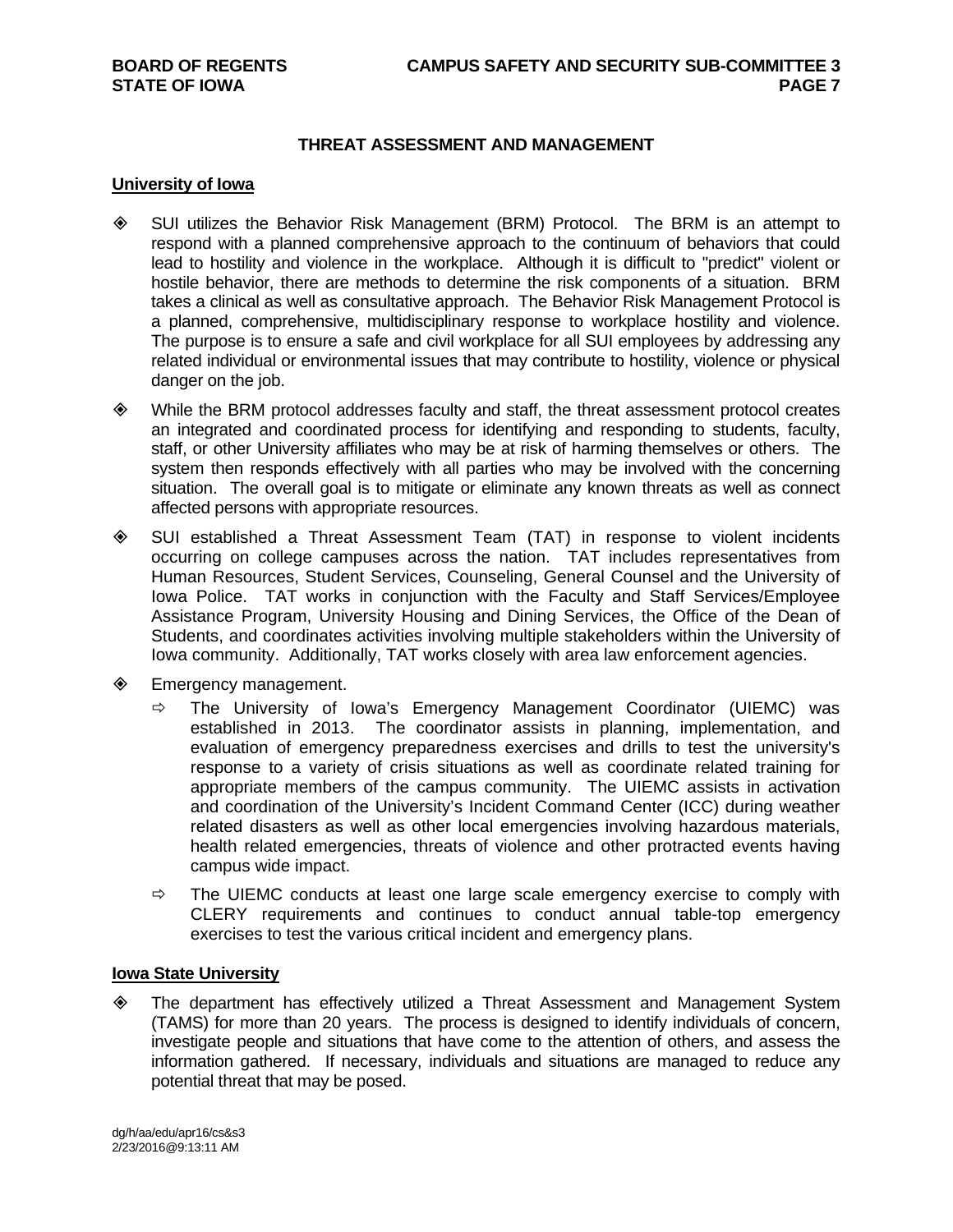- $\diamond$  Targeted violence is the product of an interaction among four factors: the individual who may take violent action; the target of any intentional violence; the environment that facilitates or permits violence, or does not discourage it; and the triggering conditions that lead the individual to accept violence as an option.
- The threat assessment and management process includes: 1) identifying, in a timely manner, individuals who are at risk; 2) reporting information in a centralized fashion to law enforcement officials; 3) conducting an initial threat assessment; 4) reviewing situations with the Critical Incident Response Team (CIRT) when established severity and/or complexity criteria have been met; 5) implementing a specially designed response plan; 6) monitoring and re-evaluating the plan to effect safety; and 7) referring and following up as appropriate.
- Assessment guidelines include: 1) considering multiple behavioral and contextual dynamics; 2) avoiding reliance upon single factors; 3) utilizing multiple collateral data sources, whenever possible; 4) assessing the impact of investigative processes; 5) using information that is factbased and specific to the incident; 6) concentrating on exhibited behavior rather than on perceived traits; 7) focusing on understanding the context; 8) examining the progression of behavior over a period of time; and 9) emphasizing prevention rather than prediction.
- $\diamond$  The department continues to partner with other key institutional entities in threat management issues, including: Dean of Students Office; Thielen Student Health Center; University Human Resources; Department of Residence; Office of Equal Opportunity; the Senior Vice President and Provost; Student Counseling Services; and Office of University Counsel.
- The department continues to actively participate in the multi-disciplinary Student Assistance and Follow-Up Evaluation (SAFE) Team, as well as the Faculty and Staff Safety Team (FASST). These groups meet weekly, or more often as needed, to share/assess information and respond to potentially dangerous situations.
- An admissions review committee meets as needed to assess applications of prospective and/or returning students who have a history of behavioral issues. The main focus of the group is to evaluate any potential threat an individual may pose, and determine any additional need for monitoring, if accepted.
- The threat assessment and management process is coordinated by an individual who possesses a wealth of experience and specialized training in this area. A second investigator assists with staffing this important function.
- During the past calendar year, officers conducted 190 welfare checks and responded to 772 incidents involving suspicious people and/or activity.

## **University of Northern Iowa**

- UNI Department of Public Safety (DPS) continues to participate with the Student Intervention Team (SIT) for students. SIT is a team of university professionals that meet routinely to review, discuss, and coordinate an appropriate response to students exhibiting inappropriate behaviors, suicidal thoughts or attempts, or other mental health issues.
- The Threat Assessment Team (TAT) was established to proactively prepare the campus to manage situations and issues that may threaten the safety and security of students, employees, and visitors. The TAT is chaired by DPS/Chief of Police. Additional members include: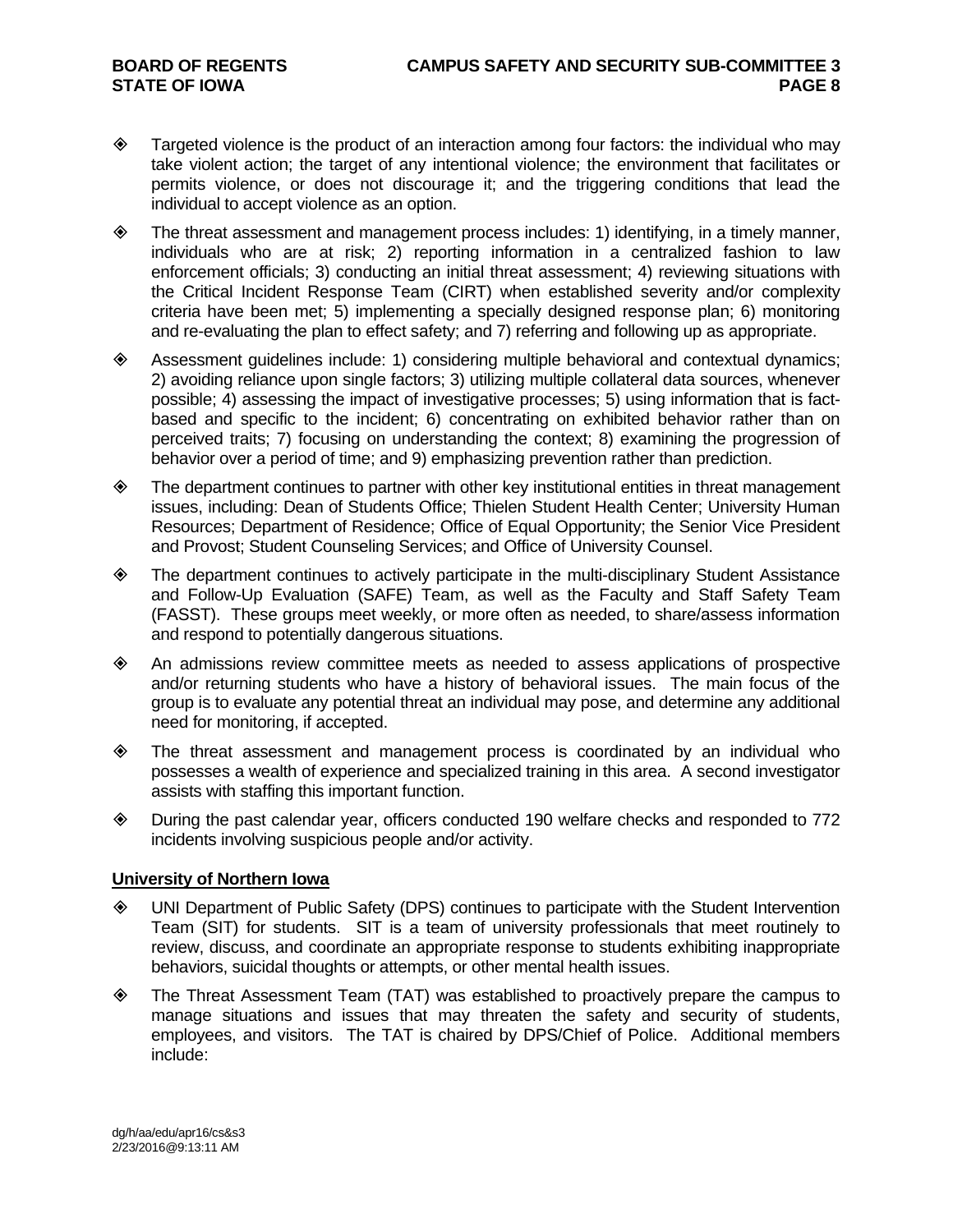- $\Rightarrow$  Assistant to President, Compliance and Equity Management
- $\Rightarrow$  Director of Residence Life
- $\Rightarrow$  Chair of the Enterprise Risk Management Council
- $\Rightarrow$  Associate Provost for Academic Affairs
- $\Rightarrow$  Dean of Students
- $\Rightarrow$  Director, Human Resource Services
- $\Rightarrow$  Director, Counseling Center
- $\Rightarrow$  Executive Director, University Relations
- $\Rightarrow$  University Counsel
- $\Rightarrow$  Risk Manager
- A Case Management Team is administered by the Office of Compliance and Equity Management. The team meets monthly to review employee issues, and student concerns as they relate to faculty and staff issues. This team membership includes:
	- $\Rightarrow$  University Counsel
	- $\Rightarrow$  Associate Provost for Faculty Affairs
	- $\Rightarrow$  Director, Human Resource Services
	- $\Rightarrow$  Assistant to the President for Compliance and Equity Management
- The Bias Response Team coordinates the University's response to bias-related incidents that affect the campus community. The Director of Public Safety is a member of this team along with:
	- $\Rightarrow$  Dean of Students
	- $\Rightarrow$  Assistant to the President for Compliance and Equity Management
	- $\Rightarrow$  Associate Provost for Faculty Affairs
	- $\Rightarrow$  Executive Director, University Relations
	- $\Rightarrow$  Assistant Vice President and Executive Director of Residence
	- $\Rightarrow$  University Counsel
	- $\Rightarrow$  Executive Director Health and Recreation Services
	- $\Rightarrow$  Director for the Center for Multicultural Education
	- $\Rightarrow$  Senior Associate Director Athletics
	- $\Rightarrow$  President of Northern Iowa Student Government
	- $\Rightarrow$  Director of Maucker Union Administration
	- $\Rightarrow$  Northern Iowa Student Government Director of Diversity and Student Life
- **♦ The Safety at UNI web page (www.uni.edu/safety/) provides a directory of emergency phone** numbers as well as a list of available services for counseling, personal and campus safety and health resources, including reporting forms for a variety of abusive incidents.
- UNI Public Safety continues to present the Violent Incident Defense Strategies for the campus. This program is designed to help individuals increase their decision-making ability and chances of survival during an active shooter or violent event. Multiple sessions were available for faculty, staff and students, and a web link for the class was created so that campus members could sign-up online. In 2015, the program was presented to 497 university members, and continues to receive requests for training from students, staff and faculty.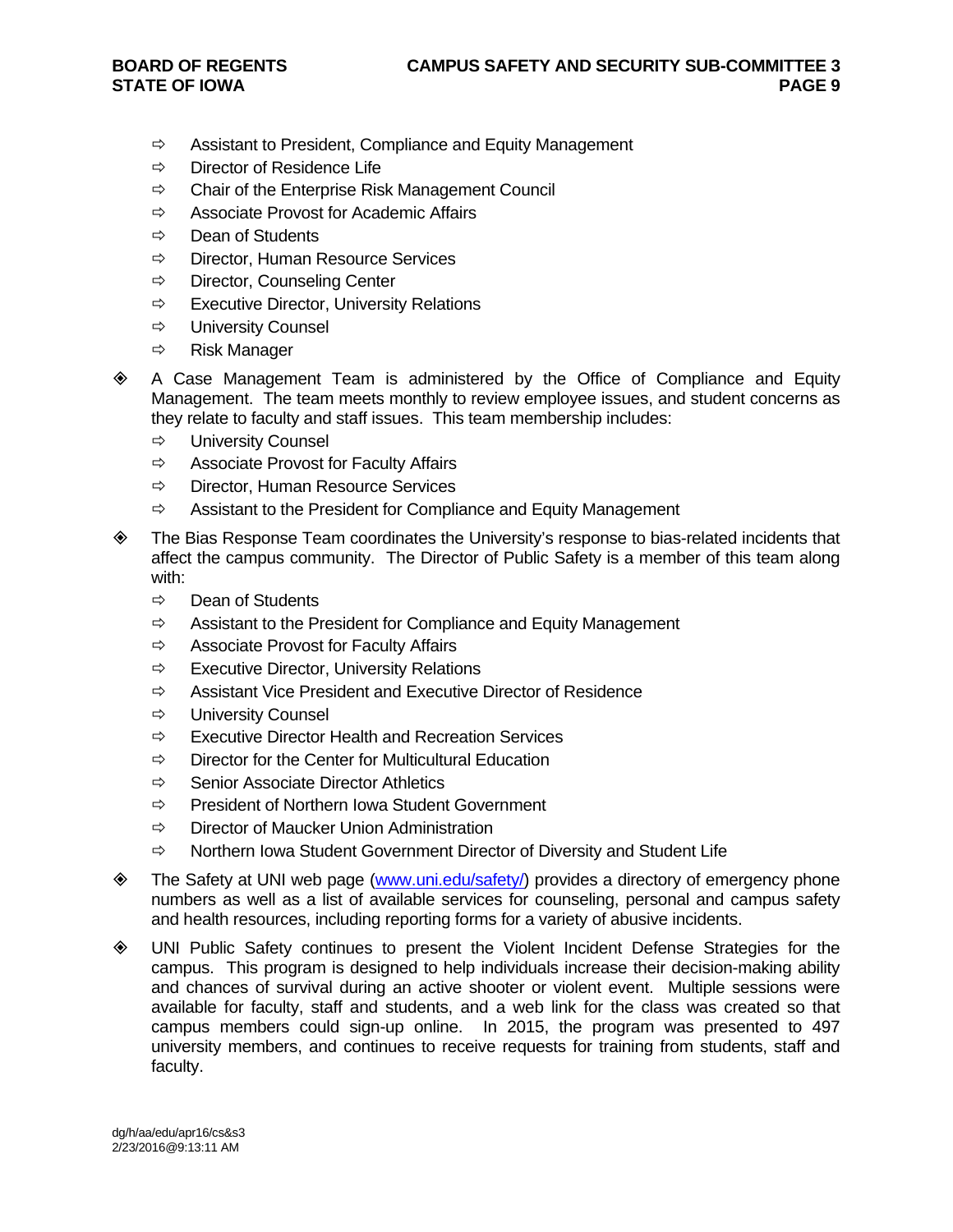# **RELATIONSHIPS WITH OTHER LAW ENFORCEMENT ENTITIES**

# **University of Iowa**

- SUI DPS has a long standing mutual aid agreement with the Iowa City PD, Coralville PD, Johnson County Sheriff's Office and North Liberty PD which allows for the exchange of law enforcement resources (personnel and equipment) as needed. The SUI Police division is a member of the Johnson County Drug Task Force, Sexual Assault Investigators Team, Sexual Assault Response Team and the Johnson County Metro Bomb Squad. SUI Police works closely with all divisions of the State of Iowa Department of Public Safety as well as federal law enforcement agencies. UIPD is a member of the Law Enforcement Intelligence Network as well as a member of the FBI's Joint Counter Terrorism Task Force. This allows for the mutually beneficial exchange of law enforcement resources as needed. It is important to note that these collaborations result in investigations/operations that can occur in various locations within the state, not simply on University properties or properties immediately adjacent to the SUI campus.
- Radio interoperability for all emergency services in Johnson County exists with the establishment of the Johnson County Joint Emergency Communications Center (JECC). The system includes the University of Iowa Police, Iowa City Police, Johnson County Sheriff's Office, Coralville Police, North Liberty Police, University Heights Police, Iowa City Fire, Coralville Fire and the Johnson County Ambulance Service as well as other Johnson County fire departments. The new radio system allows all Johnson County emergency services to communicate with one another. The University of Iowa Police dispatch/emergency communications center serves as a backup Public Safety Answering Point for the JECC. Additionally, Johnson County law enforcement agencies share the same records management system allowing agencies to share pertinent information electronically.
- Agency heads from UIPD, ICPD, Coralville PD, Johnson County Sheriff's Office, North Liberty PD, and the Johnson County Attorney meet monthly to discuss shared interests and concerns.
- All Johnson County law enforcement agencies participate in annual mandatory police training.

## **Iowa State University**

- The department entered into a mutual aid agreement with the Ames Police Department and the Story County Sheriff's Office in 1997. This intergovernmental agreement provides for the immediate exchange of law enforcement resources.
- $\diamond$  In 1991, the department entered into an intergovernmental agreement that established a regional drug task force. The group has been in existence since that time and has proven to be an effective vehicle in reducing the flow of illegal controlled substances to campus.
- $\diamond$  In 2013, a formal agreement was established with the City of Ames to clearly identify the delivery of law enforcement services to organized living areas that are leased by the Department of Residence (DoR).
- Officers continue to work collaboratively with other agencies before, during, and after hosting major special events, including athletic contests; political rallies; student celebrations; jointlysponsored conferences; career fairs; and highly controversial presentations. Entities involved typically include Iowa State Patrol; Ames Police Department; Story County Sheriff's Office; United States Secret Service; Iowa Division of Criminal Investigation; State Fair Marshal's Office; Federal Bureau of Investigation; and contracted private security firms.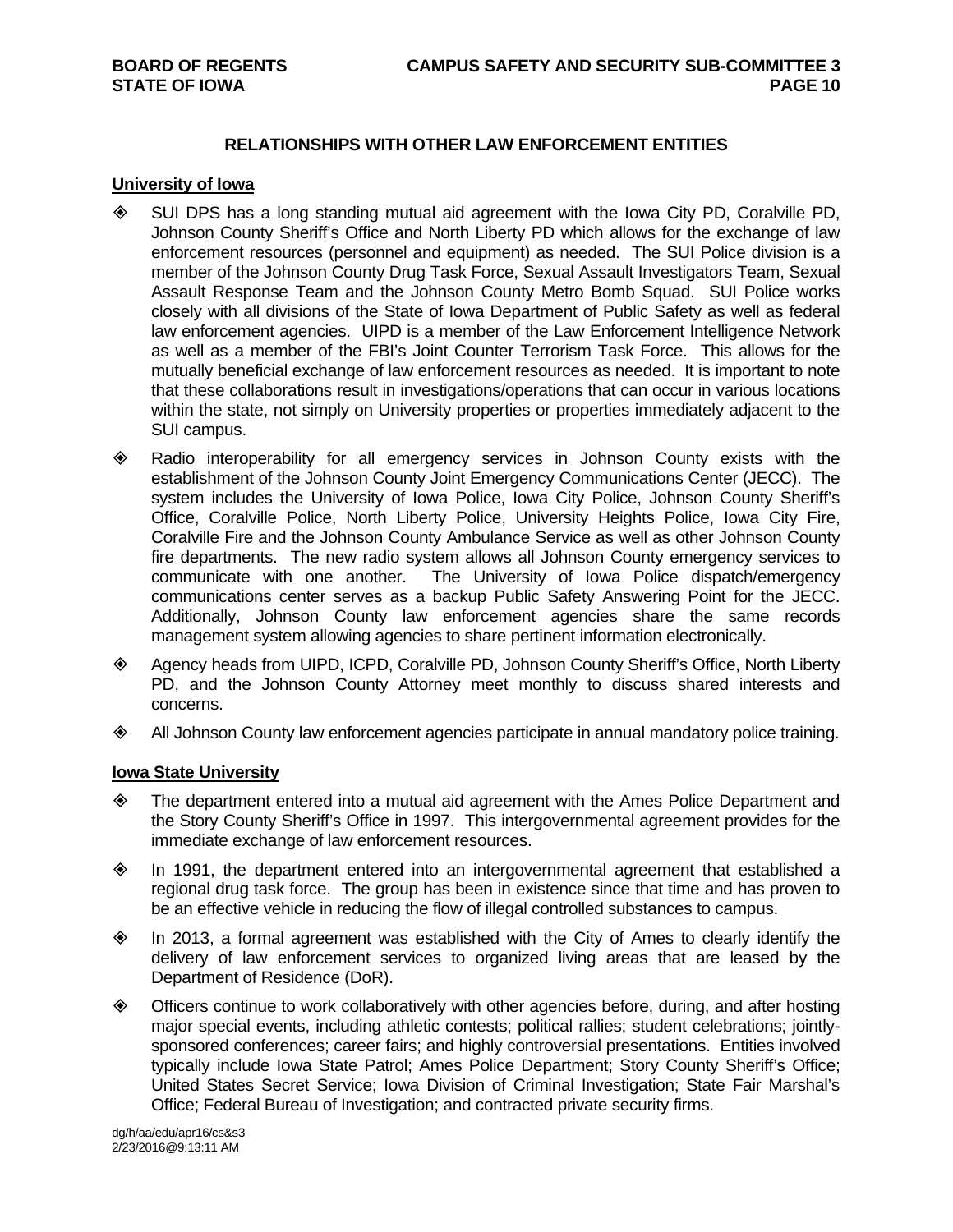- All law enforcement agencies within the county utilize an 800 MHz radio system that facilitates interoperability during emergencies, special events, and daily operations.
- The Ames Police Department, Story County Sheriff's Office, and ISU Police Department share jointly purchased and managed Computer-Aided Dispatch (CAD) and Records Management System (RMS) software. The three communications centers are linked through fiver and T-1 lines to ensure information availability and system redundancy.

#### **University of Northern Iowa**

- UNI Police meet with Cedar Falls Police to discuss active cases and problems within and around the campus.
- UNI Police meet with local, county and state law enforcement agencies to discuss various crimes and investigative efforts within the communities.
- The Director of Public Safety is a Board member of the Tri-County Drug Task Force which meets monthly to discuss drug-related cases and issues in Black Hawk and surrounding counties.
- UNI Police and the City of Cedar Falls Police Division work closely during major events on campus. The department has partnered with Cedar Falls Police, Black Hawk County Sheriff's Department and Iowa State Patrol for enforcement during large events on campus as well as off campus.
- UNI Police continues to have a presence on the Gang Task Force, which includes all area law enforcement agencies. The team was formed to review and inform all agencies of activity and concerns within the communities.
- UNI is a member of the Midwest Organized Crime Information Center which provides intelligence information on various crimes which are reported and intelligence information disseminated to area law enforcement agencies.
- UNI worked with various local, state, and federal law enforcement agencies in the planning and operations of several high profile events on the UNI campus, including the following:
	- $\Rightarrow$  A live concert in the UNI-Dome in March 2015, attended by more than 14,000 people.
	- $\Rightarrow$  U.S. Citizenship Ceremony in the Maucker Union on April 21, 2015.
	- $\Rightarrow$  UNI and the City of Cedar Falls hosted RAGBRAI riders overnight in July 2015.
	- $\Rightarrow$  lowa state high school football playoffs in November 2015.
	- $\Rightarrow$  Severe weather planning tabletop exercise on December 6, 2015.
	- $\Rightarrow$  Presidential candidates in Fall 2015.
	- $\Rightarrow$  UNI sporting events throughout the year.

## **PHYSICAL SECURITY CAPABILITIES**

# **University of Iowa**

 The UI Department of Public Safety (DPS) has video surveillance cameras feeding into the dispatch and emergency communications center, including cameras covering high security areas, residence halls, and cameras connected to several campus Code Blue emergency phones. Digital video recorders are used to record information for post event investigations if necessary. Additionally, some areas have local motion and intrusion alarms which will alert our dispatchers.

dg/h/aa/edu/apr16/cs&s3 2/23/2016@9:13:11 AM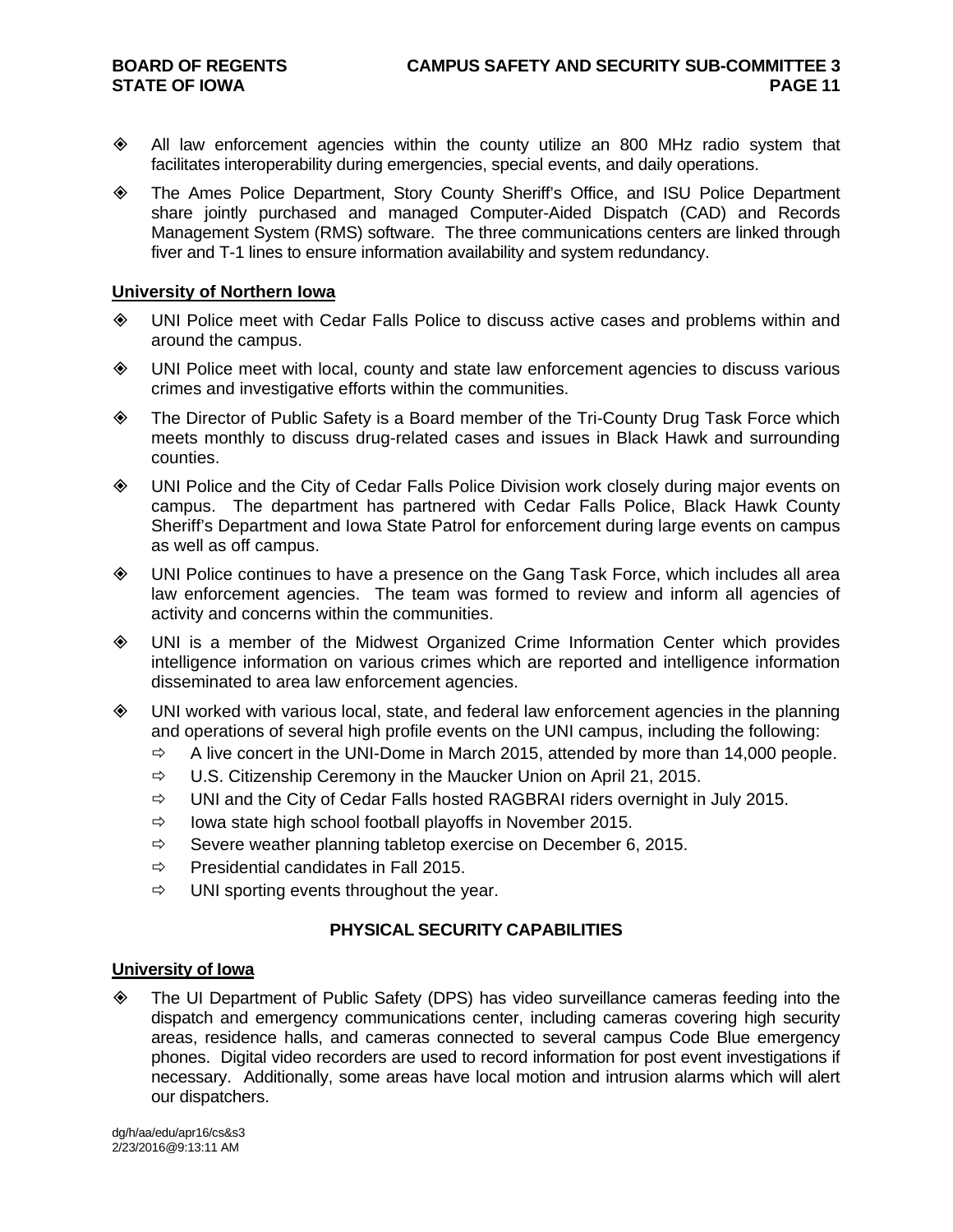- All residence halls are using cameras in conjunction with "Prox Card" access at entrances. These halls have cameras at exterior doors and all first floor access points to student living spaces (elevators, stairwells, hallway doors).
- All residence hall fire alarm panels are connected to DPS dispatch/emergency communications.
- The DPS Security Division uses a "Time Keeping" security tour system in all residence halls and additional leased properties used by University Housing. The system tracks DPS Security Officer routes and activities and provides detailed electronic reports.
- SUI Facilities Management houses master keys; issues keys and proximity cards; along with assistance from DPS, grants access rights based on departmental requirements; maintains a university-wide key inventory database of key information and services lock systems. Many exterior and interior doors that have a locking function utilize traditional mechanical keys. Electronic access controls are installed in several buildings and are connected to numerous interior and exterior doors. Some of these locations utilize the SUI Identification card and magnetic swipe readers; other electronic access-controlled locations utilize Facilities Management-issued proximity cards and proximity readers. Some administrative units have taken on responsibilities for programming user access, while others continue to place a high reliance on Facilities Management for access control services.
- Led by Facilities Management, the University of Iowa is in the process of replacing the current Marlok standard with a control system capable of meeting current and future institutional needs for card access, security, distributed control, and integration with building systems controls and institutional information technology databases. The University selected AMAG software/firmware and Security Equipment Inc. as the AMAG integrator/reseller for the programs and components.
- The critical importance of safeguarding university assets has highlighted the need to integrate "building access" and "building security." The challenge is to provide appropriate control and security for all major buildings without unduly compromising convenience and the campus culture of openness. To help guide the process, the University has convened an Access and Security Steering Committee that has developed a University of Iowa Access and Security Strategic Plan to address security and access control for new and existing buildings. The committee includes members from Facilities Management, Office of the Provost, Information Technology Services, Public Safety, Student Services and Research Administration. The areas of concern that are being reviewed by the committee and various sub-committees are as follow:
	- $\Rightarrow$  Central Control Technology (AMAG)
	- $\Rightarrow$  Security Assessment, Process, and Priority
	- $\Rightarrow$  Design and Installation Standards
	- $\Rightarrow$  Key and Card Issuance
	- $\Rightarrow$  Access Cards
	- $\Rightarrow$  Integrated Databases
	- $\Rightarrow$  Security Monitoring, Analytics
	- $\Rightarrow$  Service and Support Model
	- $\Rightarrow$  Financial Support Model
	- $\Rightarrow$  Administration Policy on Card Access and Security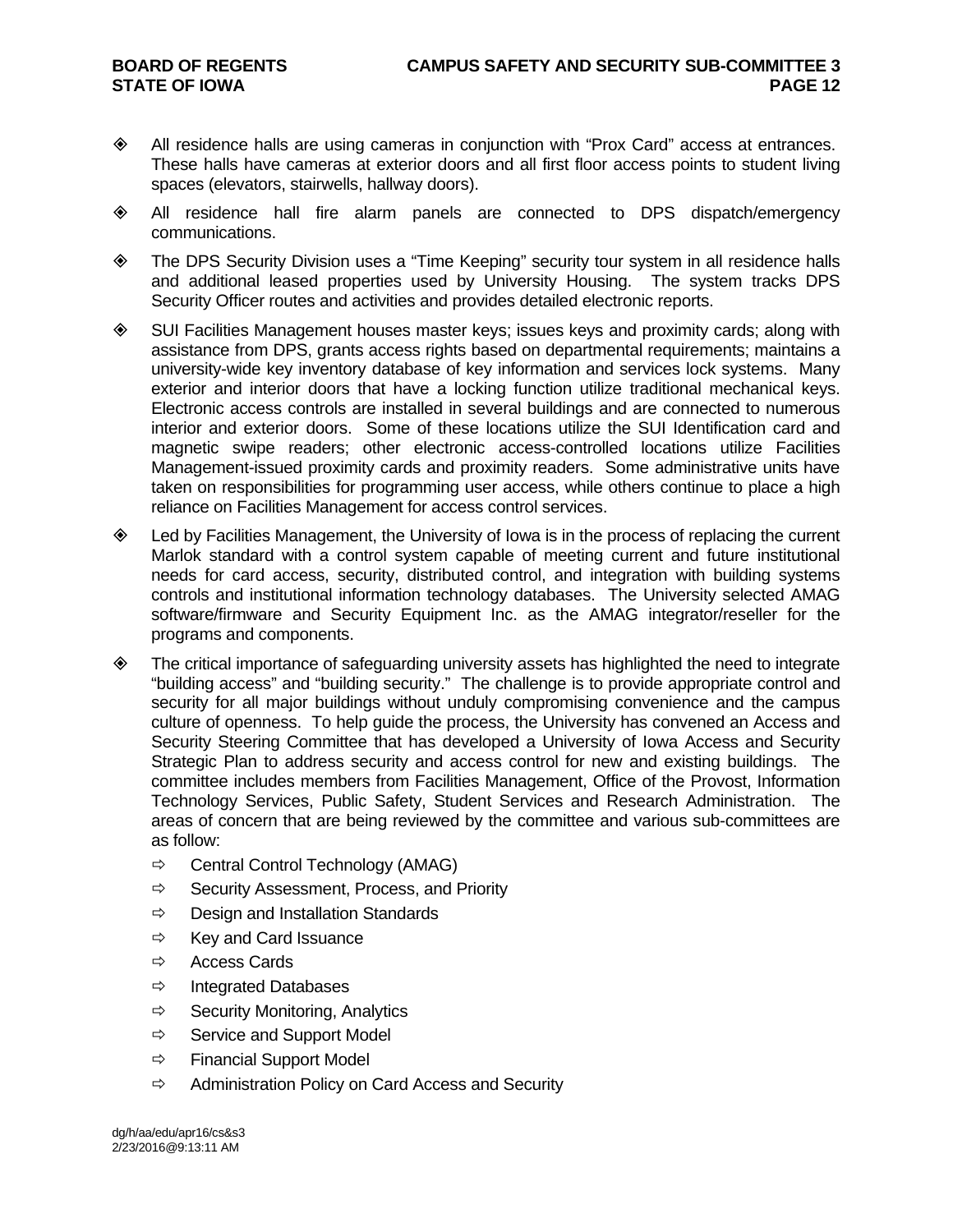#### **Iowa State University**

- The university extensively utilizes electronic access control systems to enhance security. This security related technology is incorporated into all new construction.
- More than 600 cameras have been installed in public areas throughout campus buildings; these have proven to be effective tools for deterrence and identification.
- Fiber was installed at the Ames Intermodal Facility to accommodate the use of electronic access control for doors and the transmission of fire alarm data.
- The department monitors more than 4,000 fire, security, and environmental systems alarm points; appropriate resources are dispatched as necessary.
- Community service officers perform a variety of important security duties, including patrolling buildings; inspecting emergency telephones for operational effectiveness; providing safety escorts; reporting suspicious activity and defective equipment; and assisting with special event staffing.

## **University of Northern Iowa.**

- UNI continues to improve the physical security of its buildings by adding electronic locks to newly refurbished buildings to allow remote locking of facilities. Panther Village Phase 1 is equipped with electronic locking devices and will also provide camera coverage to the doors with access. Panther Village Phase 3 opened in August 2013 and was built incorporating electronic access.
- There are 13 blue light phones on campus which connect directly to UNI Police in the event of an emergency. The phones are checked on a weekly basis to ensure operability.
- The majority of surveillance cameras currently on campus are on a secured network and are accessible by Public Safety. The Campus policy, 7.11 Video Surveillance, addresses the placement and use of cameras within buildings and on the grounds. UNI Public Safety Dispatchers are trained on how to access and review the system.
- The 7.11 Video Surveillance policy was reviewed. This policy reviews camera installation requests, provides for overview of access to the cameras and data, provides for approval prior to release of any surveillance recordings, and requires access to viewing by the Department of Public Safety.

## **TRAINING OF INSTITUTIONAL PERSONNEL**

## **University of Iowa.**

- The University of Iowa Police Community Outreach Officer, the Fire Safety Coordinator, and other DPS employees present safety related educational offerings, including the following:
	- $\Rightarrow$  Rape Aggression Defense program (R.A.D)
	- $\Rightarrow$  Violent Incident Survival Training (V.I.S.T.)
	- $\Rightarrow$  Personal Safety and Self-Protection
	- $\Rightarrow$  Disruptive Persons
	- $\Rightarrow$  Alcohol Awareness
	- $\Rightarrow$  Crime Prevention Education utilizing social media
	- $\Rightarrow$  Annual parent/student orientation presentations
	- $\Rightarrow$  Resident Assistant's Fire Academy

dg/h/aa/edu/apr16/cs&s3 2/23/2016@9:13:11 AM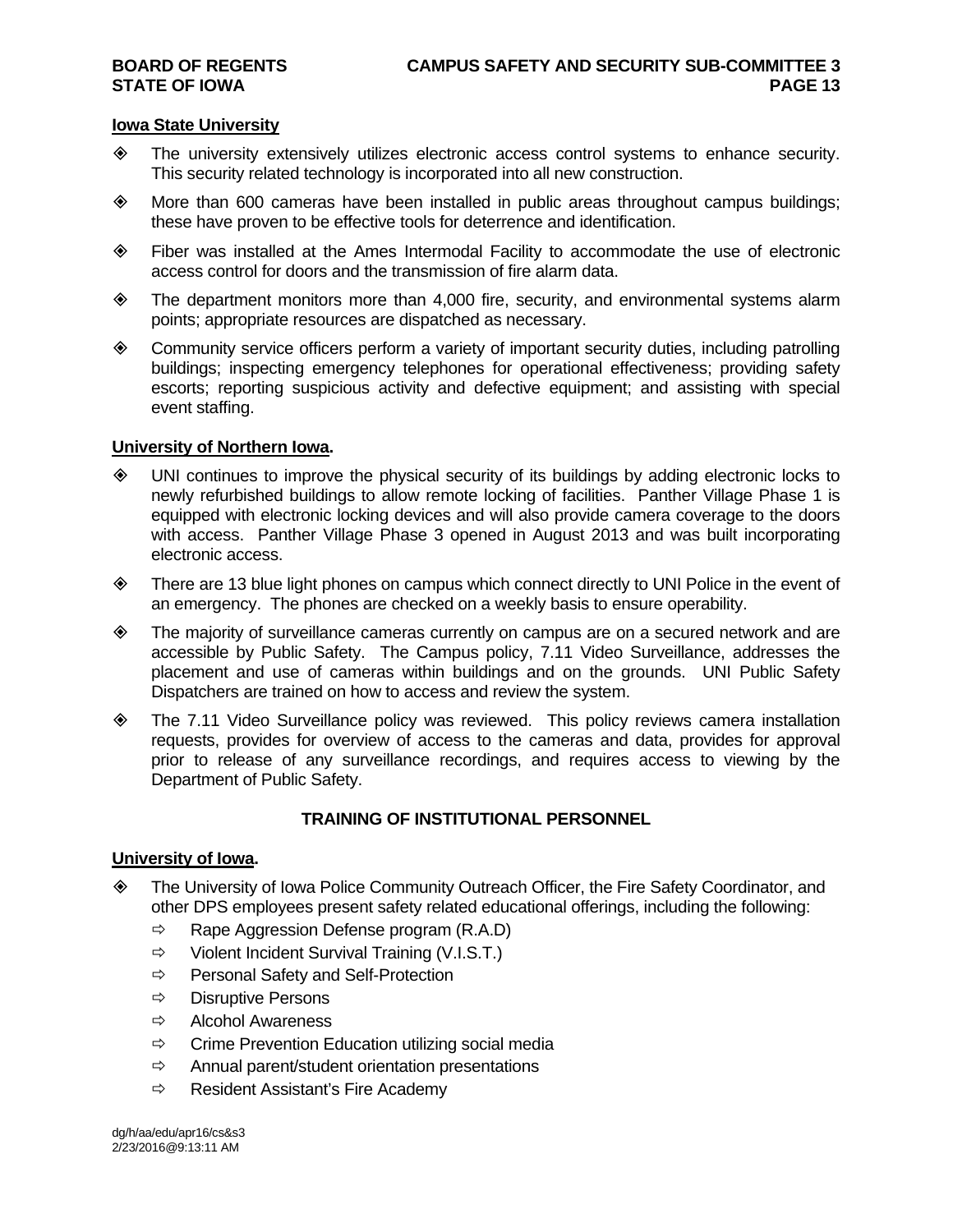- $\Rightarrow$  General fire safety in laboratories and other areas
- $\Rightarrow$  Use of portable fire extinguishers
- UIPD utilizes mass e-mails to provide safety related information.
- The SUI DPS website is also used to disseminate safety related information as well as provide information to the SUI community (http://police.uiowa.edu/)
- V.I.S.T. stands for **Violent Incident Survival Training**. The program is a comprehensive approach, advocating integrated strategies incorporating Environmental Design, Technology and Communication, Law Enforcement Response, and action by those in immediate danger. The response options that are taught specialize in preparing schools, universities, churches, hospitals, and workplaces in how to respond to a violent attack on large numbers of people and increase the odds of survival. V.I.S.T. teaches individuals proven techniques and provides them with several options that are effective in avoiding, escaping and, if necessary, protecting intended victims from active shooters. UIPD has five police officers trained as instructors in V.I.S.T. who present a two hour training component for faculty, staff, students and visitors. Since inception, V.I.S.T. instructors has trained 5,119 faculty, staff, students and visitors. All police officers are trained in V.I.S.T.

# **Iowa State University**

- An overview of key safety-related issues and services is provided to all incoming students and their parents during orientation sessions held throughout the month of June, as well as at Destination Iowa State.
- Sworn officers provided 282 prevention and outreach programs during the past year to faculty, staff, and students; instruction was provided to 37,637 people. Topics addressed included: workplace violence; personal safety; alcohol laws; sexual assault awareness; bystander intervention; identity theft protection; domestic and relationship violence; social media safety; and threat management processes.
- The Annual Security Report (ASR), "*Safety & You*" is electronically mailed to all faculty, staff, and students in September. This document may be viewed on the departmental web site; individuals may also request a printed copy. Safety and security information is provided as required by the Jeanne Clery Disclosure of Campus Security Policy and Campus Crime Statistics Act.
- Officers continue to annually train Department of Residence (DoR) staff, international students, and Cyclone Aides regarding safety-related services. These sessions are conducted as part of their respective orientation programs.
- The department provided training to all judicial affairs board members regarding legal aspects of the criminal justice system. The instruction outlined levels to conviction, burden of proof, victimology, and criminal/civil process interaction.
- Officers conducted training across campus with regard to identifying and dealing with people who threaten or exhibit concerning behavior.
- $\diamond$  Six officers have received specialized instruction in the delivery of Violent Incident Response Training (VIRT) sessions. During 2013, the department began providing instruction to all future teacher education graduates as part of their licensure requirements for certification. Participants believed this program greatly enhanced their ability to recognize, assess, and ultimately respond to violent threats.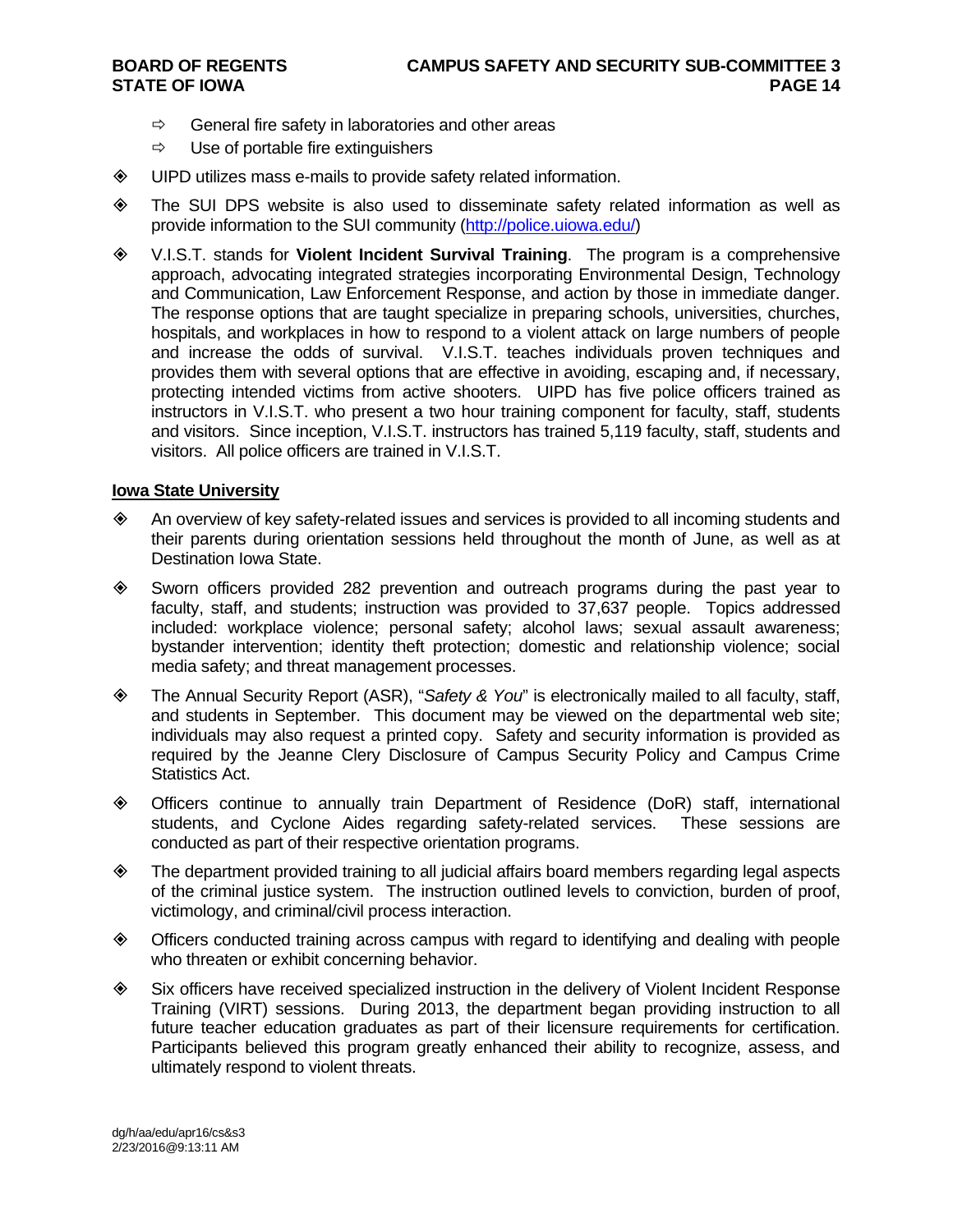# **TRAINING OF PUBLIC SAFETY PERSONNEL**

# **University of Iowa**

- All University police officers are required to take monthly online training sessions on such topics as criminal law updates, sexual harassment, search and seizure, and training to address bias based policing.
- As part of a U.S. Department of Justice Violence Against Women grant awarded to the University of Iowa, all University police officers received specialized training addressing sexual assault response and investigation. This training is now required annually for campus law enforcement officers.
- University police officers participated in a multi-agency training seminar and received training in many topics, including cultural diversity and trauma informed interviewing when responding to victims of violent crimes, such as aggravated assaults or sexual assaults.

## **University of Northern Iowa**

- Clery training is presented to department employees, including dispatchers, parking operations staff and student employees. Training covers reportable incidents, emergency notification(s), geographical areas, and identifies Campus Security Authorities (CSAs) and their roles.
- Defensive tactics training was presented twice this year. Controller techniques, ground fighting, weapons retention and use of force was presented by department instructors in August. Officers were trained in the areas of ground fighting, weapons retention, and retrieval as a part of the low light firearms qualifications in the fall.
- There are more than 30 training opportunities available to Public Safety staff during the course of the year.

# **USE OF FORCE/FIRE ARMS**

## **University of Iowa**

- UIPD officers carry the M&P .40 caliber Smith and Wesson handgun.
- Commission on Accreditation for Law Enforcement Agencies (CALEA) standards dictate that SUI police must have a use of force policy. Officers must receive training annually on these standards, must be trained with their authorized weapons, require reports when weapons are used, and cannot carry weapons until they have been trained. New officers must review all related policies prior to being issued weapons.
- UIPD officers qualify twice a year with the "Iowa Law Enforcement Academy Handgun Qualification Course." All police officers fire two qualification runs at each session, for a total of four; successful qualification runs are required; this exceeds state and national standards. Officers qualify on the low light course once a year, and shotgun once a year, meeting ILEA standards. For rifle qualification, UIPD requires three different courses of fire - the FBI 100 yard course, the Close Quarters Battle (CQB) Course, and the Close Quarters Battle Course in low light. UIPD currently has seven ILEA certified firearms instructors on staff conducting all firearms training.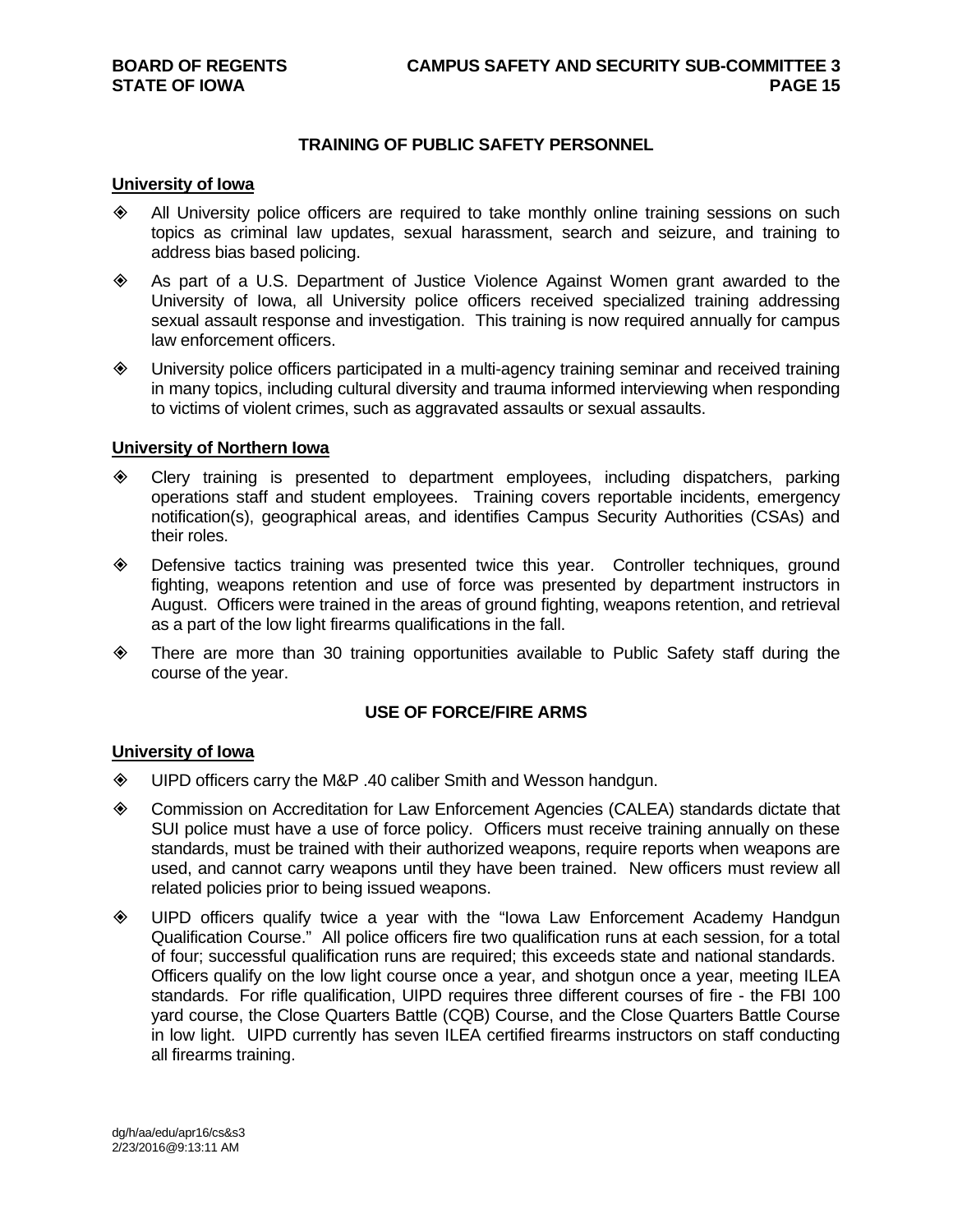- The University of Iowa Police Division meets all CALEA standards and exceeds Iowa Law Enforcement Academy (ILEA) standards with respect to weapons qualification. CALEA dictates that all police agencies must have a policy that requires firearms qualification.
- UIPD also conducts *Simunitions* training for our Emergency Response Team members several times a year. This involves interactive training using devices that fire simulated rounds and a process that records officer actions with the simulated weapon. UIPD officers also train using the Multiple Interactive Learning and training Objectives system (MILO). The MILO system instructs officers on the appropriate use of force, i.e., when to fire and when not to fire a weapon. Both of these training opportunities exceed ILEA requirements.
- Every member of the department's Emergency Response Team (ERT) receives 40 hours of annual training with Tactical Missions Consulting, operated by a 23-year veteran/supervisor (retired sergeant) who was also one of the team leaders with LAPD SWAT, the premiere tactical unit in the United States. In addition to 40 hours of annual training, UIPD's ERT trains 4-8 hours a month.
	- $\Rightarrow$  NOTE: Tactical Missions Consulting is the same firm that the lowa City Police use. UIPD's and Iowa City's ERT tactics are essentially the same. Both departments receive 40 hours of annual training from Tactical Missions Consulting so both teams operate under the same tactics.
- Throughout the year, the UIPD ERT team travels to Camp Dodge and participates in live fire training in the National Guard's Live Fire Shoot House. This gives the team the opportunity to conduct training in controlled conditions, with live rounds, within the confines of a house floor plan. This is done in cooperation with members of the Iowa City Police Response Team.
- UIPD has facilitated access to training site son campus for local law enforcement agencies. This creates a close partnership and provides the area agencies with knowledge of campus facilities, community, and practices. This partnership creates a close working relationship and facilitates future assistance in the event of an incident on campus requiring mutual aid.
- UIPD works closely with local law enforcement agencies to implement training for all area agencies regarding the response to an active shooter. UIPD trains and works with local agencies in reference to weapons and tactical training so all teams are "on the same page" in the event of an emergency in which multiple agencies would be needed for an appropriate response to an incident of violence on or adjacent to campus.
- ALERRT (Advanced Law Enforcement Rapid Response Training) is a nationally recognized two-day operator course to respond to active shooters and other violent situations involving weapons. ALERRT training is far more detailed than standard active shooter training and involves choreographed situations with specific training points. It addresses all of the components in the Iowa Law Enforcement Academy-Active Shooter course and also provides instruction in moving and firing in teams of 2 to 5, room clearing, rescue, improvised explosive devices (IED) recognition and hostage situations. Instruction includes dividing the class into groups with each team participating in exercises with simulated weapons and rounds to place participants in stressful situations. The department has four ALERRT instructors and all officers must be trained in ALERRT.
- **♦ Certified Protection Security Officers** 
	- $\Rightarrow$  All full-time DPS civilian security officers are required to obtain certification by successfully completing a 50+ hour course. This certification process was introduced in 2012.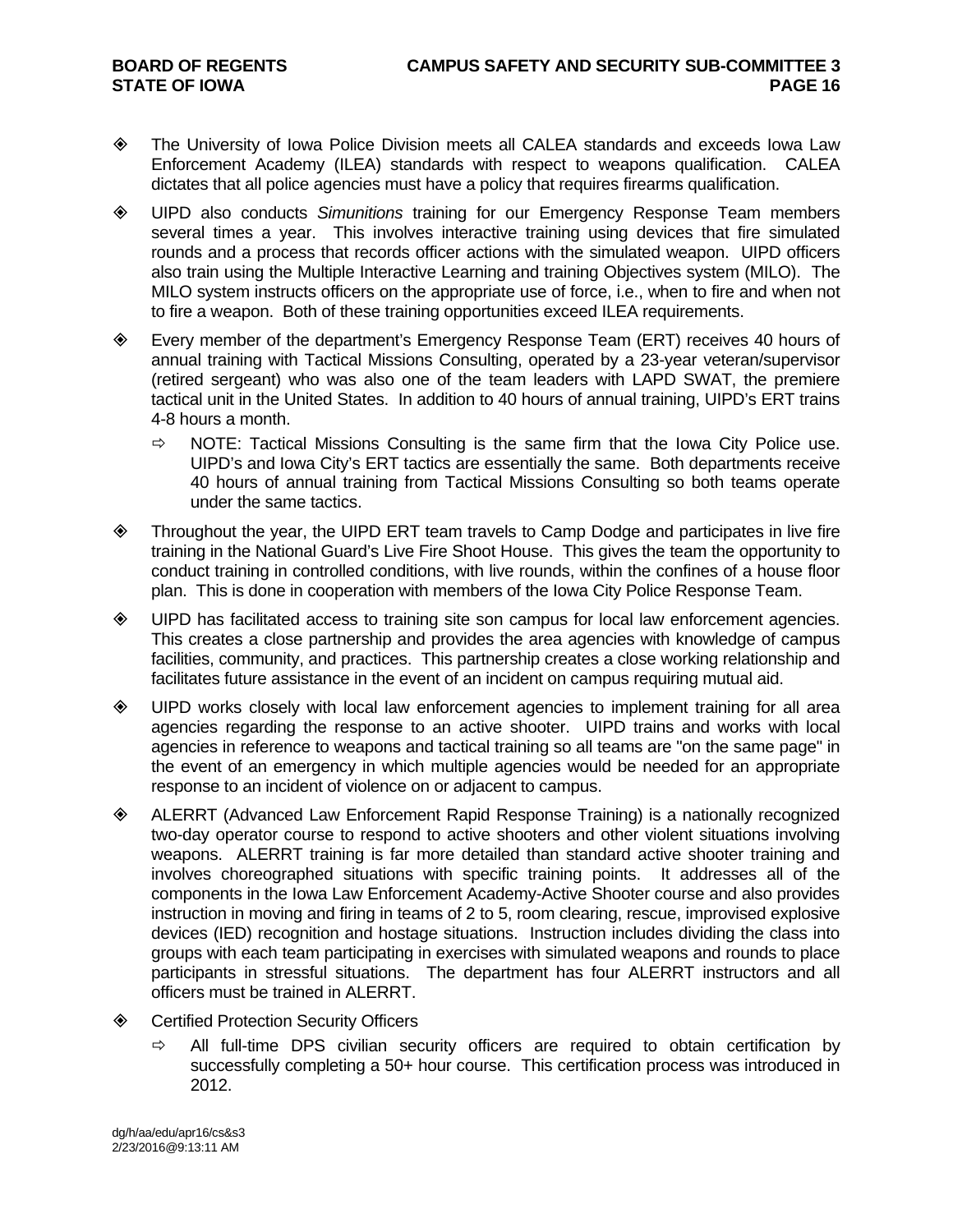- $\Rightarrow$  Thirteen of the 21 civilian security officers have completed the course and have received certification. The remaining security officers are still in probationary status, or in the certification process.
- $\Rightarrow$  The security officers operate the NITE RIDE van safety service. In 2014, in response to the president's strategy to address sexual assault on campus, another van was added to the service. In 2014, NITE RIDE provided 25,931 rides; in 2015, the number of rides increased to 33,564.
- Automated external defibrillators (AED)
	- $\Rightarrow$  The SUI Public Safety Fire Safety Coordinators inspects and maintains 57 SUI public access AEDs to American Heart Association (AHA) standards and manufacturer specifications.

#### **Iowa State University**

- The department's use of force and authorized weapons policies are in compliance with national law enforcement accreditation standards.
- Instruction regarding departmental use of force policies and related laws is conducted semi-annually, which exceeds national accreditation standards.
- Officers qualify with their issued sidearms twice each year; this also exceeds national accreditation standards and state regulations.
- $\diamond$  The department continues to equip officers with, and train them in the use of chemical spray, expandable batons, and conducted energy weapons.
- The department has five firearms instructors certified through the Iowa Law Enforcement Academy (ILEA). Six officers have additionally received instruction certification through the Advanced Law Enforcement and Rapid Response Training (ALERRT), Response Options, and Strategos, international training programs.
- Officers participated in active shooter training once during the past year, which involved the Story County Sheriff's Office and several ISU staff members.
- $\diamond$  No officers discharged a firearms for other than approved training purposes, with the exception of dispatching one severely injured deer.

#### **University of Northern Iowa**

- Police officers participate in semi-annual training for firearms qualification, which exceeds national training standards. During this training, the departmental use of force is reviewed at each training session. Beginning in 2010, officers have also received firearms training in low light settings. This training is conducted during the nighttime to create realistic conditions for officers. The Department has two state-certified firearms instructors.
- Officers are equipped with chemical spray, batons, and conducted energy weapons.
- Officers recertify in the X2 Taser training on an annual basis. Officers receive standardized training information by Taser International which is presented by two certified department instructors. Areas covered in the training include Taser considerations and post incident considerations.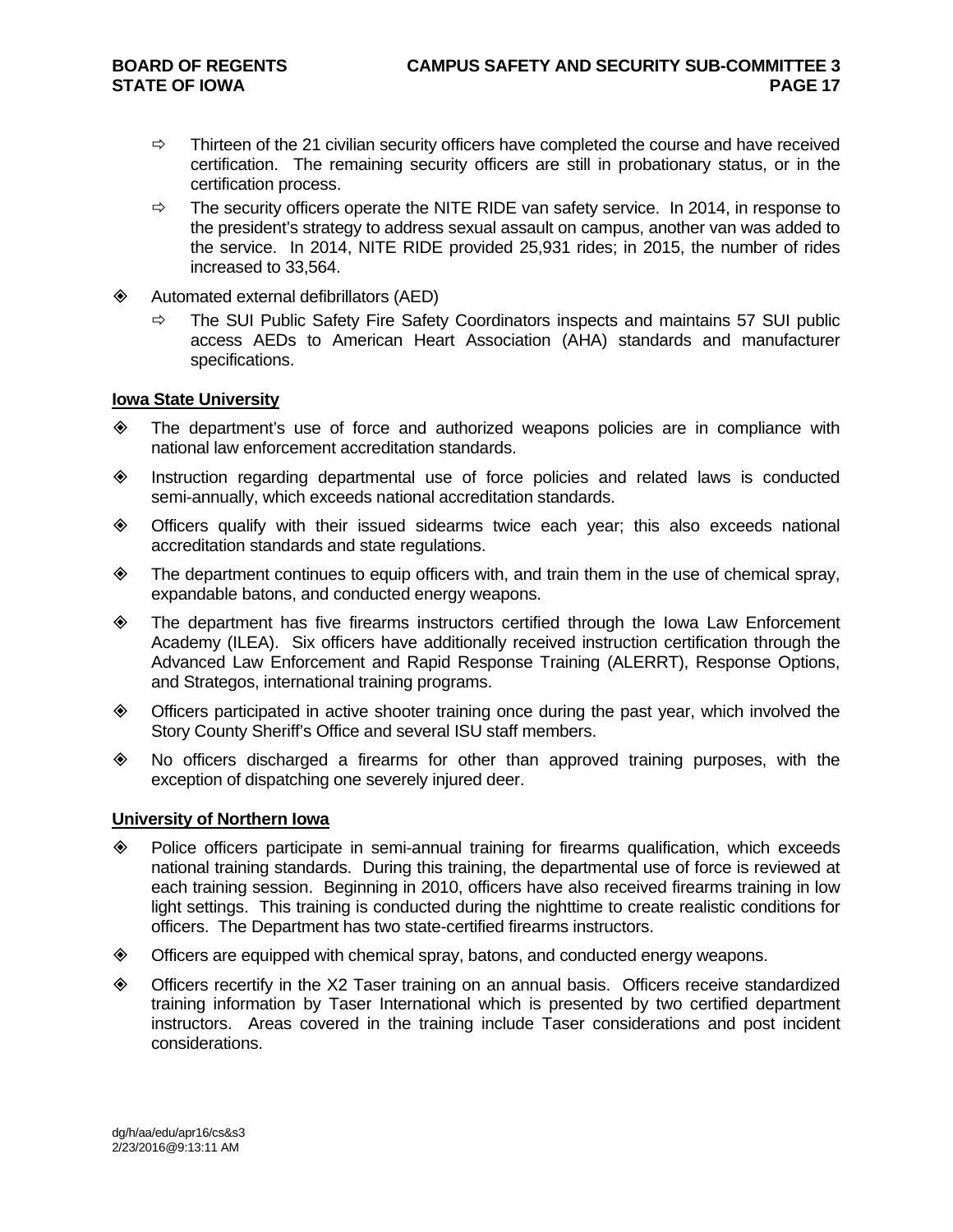# **STUDENT INVOLVEMENT**

#### **University of Iowa**

- $\diamond$  Students continue to be involved in the following:
	- $\Rightarrow$  NITE RIDE (late night safe ride options for women).
	- $\Rightarrow$  Citizens Policy Academy a 10-week academy for private citizens conducted by UIPD; Iowa City PD, Coralville PD; and the Johnson County sheriff's office.
	- $\Rightarrow$  Student employees traffic control, campus walking patrols, dispatching, records.
	- $\Rightarrow$  Internships for high school and college students offered by the department.
	- $\Rightarrow$  The University of Iowa Emergency Medical Services Student Interest Organization was created in August 2009 and is sponsored by the University of Iowa Department of Public Safety in coordination with the University of Iowa Fire Safety Coordinator.

#### **Iowa State University**

- Officers and others conduct safety walks each year to identify issues related to lighting, overgrown foliage, and other hazards. The most recent effort, conducted in October 2015, was co-sponsored by the Student Government. Results were forwarded to facilities personnel for review and follow-up action.
- The department hosts an eight-week citizen policy academy each year for students, faculty, and staff. This outreach effort continues to be very popular and has helped form collaborative relationships.
- $\diamond$  A safety escort program has been operated by the department for approximately 18 years. Walking or vehicle-assisted escorts are provided free to charge to faculty, staff, students, and visitors. The service is very popular as evidenced by its use: 2009 (4,144); 2010 5,667; 2011 (5,977); 2012 (5,830); 2013 (6,450); 2014 (6,595); and 2015 (6,279).
- A motorist assist program has been in existence for approximately 19 years. Services are provided free of charge for those requiring assistance, including vehicle jump starts; tire changing/airing equipment; and escorts to obtain fuel. The number of motorist assists performed during 2015 was 1,883.
- The department employs approximately 70 students in support functions, including communications; security; safety escorts; motorist assists; parking enforcement; and records management.

## **University of Northern Iowa**

- The Department employs student patrol members to assist police officers in various roles for campus patrols, building lock-up and unlocking services, assistance during move-in, and campus escort requests during the evening hours. During 2015, Student Patrol assisted with 158 escorts.
- Department members made presentations to various groups across the university and community in 2015 with 90% of the audiences composed of students.
- $\diamond$  Some topics covered in the presentations included alcohol and drugs; personal safety; room safety; crime reporting; sexual assault; and crime awareness. Student Patrol members participated in the presentations and spoke about the Student Patrol program.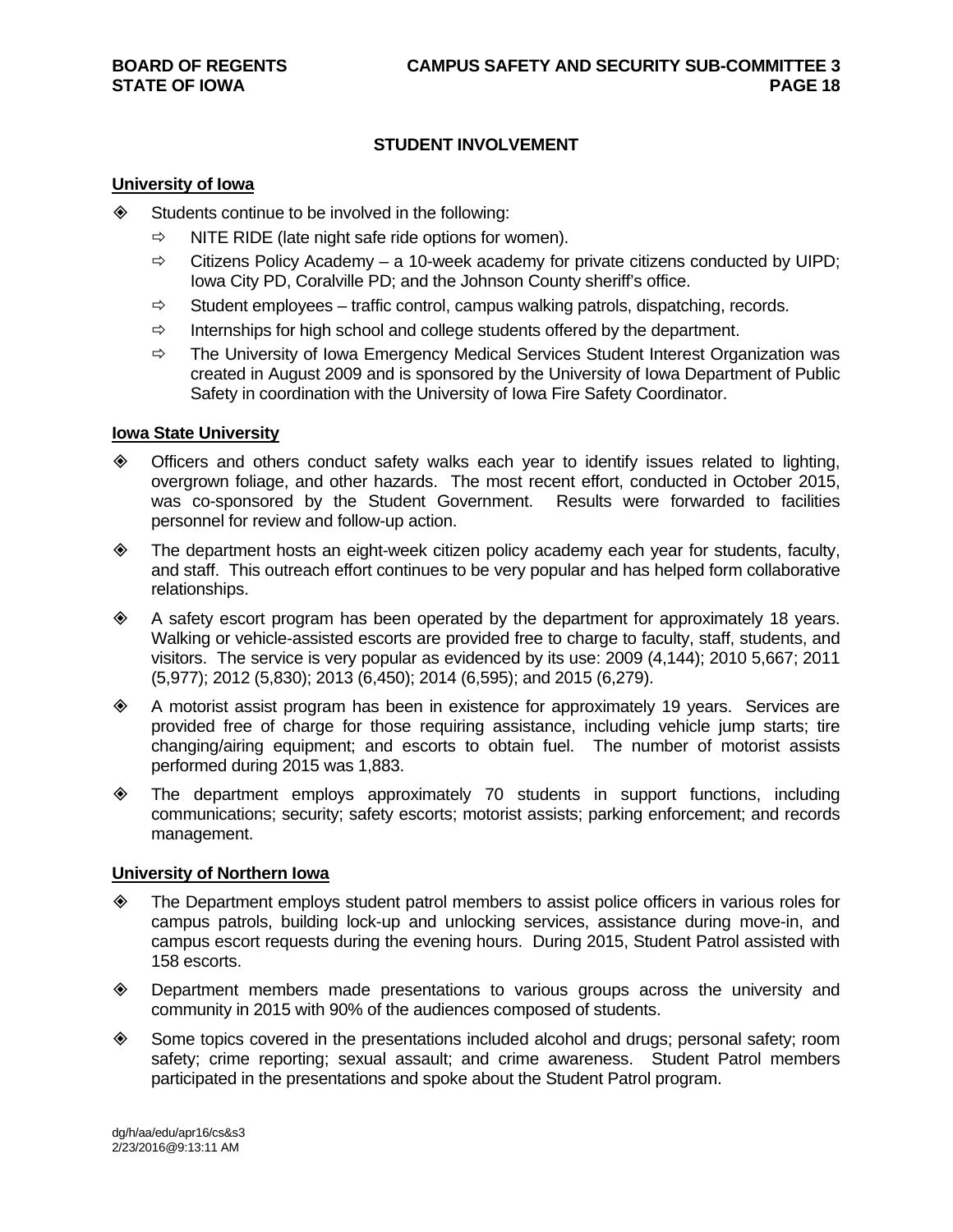# **SMOKING BAN**

# **University of Iowa**

- UIPD responds, warns, cites, and directs smokers to areas where smoking is permitted. In 2015, UIPD officers responded to 473 prohibited smoking calls.
	- $\Rightarrow$  Calls initiated by UIPD officers 138.
	- $\Rightarrow$  Calls complaint driven 18.
	- $\Rightarrow$  Calls resulting in no warnings or citations issued 317.
	- $\Rightarrow$  Citations issued 61.
- $\textcircled{429}$  individuals were warned by security officers.

#### **Iowa State University**

- The department recorded 44 smoking-related calls for service during 2015; the majority of contacts were initiated by police officers and community service officers; every violation reported or detected occurred outdoors.
- When possible, police officers and student security personnel patrolled areas reported or found to be problematics.
- Smoking-related signage has been posted at university entrances, on building doors, and on state-owned fleet vehicles.

#### **University of Northern Iowa**

- The Department of Public Safety received a total of 27 complaints on smoking violations during 2015. The disposition of these calls is as follows:
	- $\Rightarrow$  Verbal warning 13
	- $\Rightarrow$  Gone on arrival/unable to locate 5
	- $\Rightarrow$  Unfounded 9
- The University revised its Smoking Policy. It now prohibits the use of all forms of tobacco. The department will continue to work with campus entities to educate non-University persons who still remain unaware of the restrictions on campus. Many of the violations occur during large athletic events and other major campus functions.

## **SPECIAL SCHOOLS**

#### **Iowa Educational Services for the Blind and Visually Impaired**

 Iowa Educational Services for the Blind and Visually Impaired (IESBVI), in cooperation with AmeriCorps NCCC strives to provide a safe and secure campus for the Corps member, staff, families, community members, visitors, related professionals, and the general public who access the campus.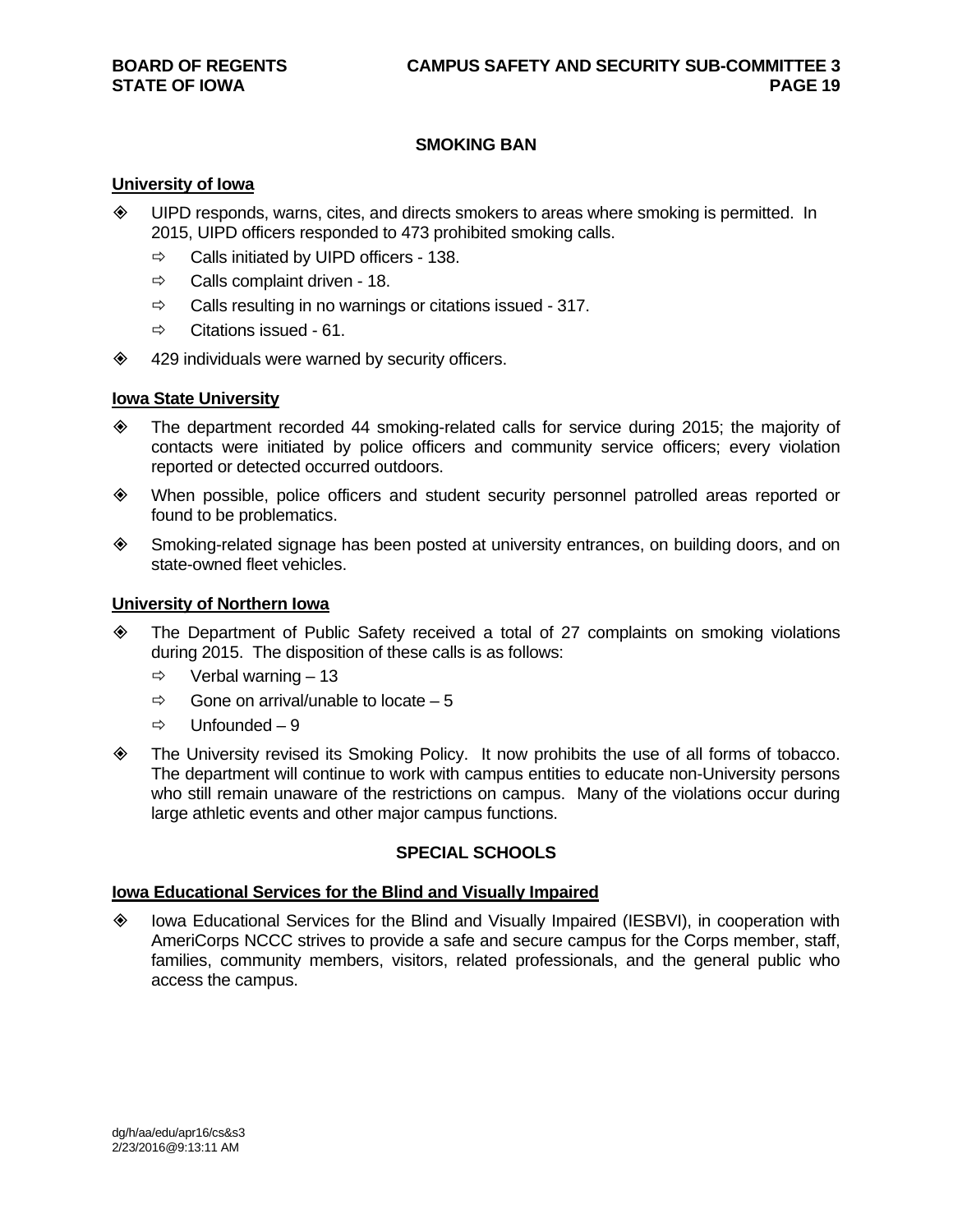♦ IESBVI has a long history of providing a safe environment for students and staff and a climate that reflects the importance of safety as a key value. When physical or personal risk occurs, protocol is in place for the Crisis Management team to respond. IESBVI complies with the Continuity of Operations Planning (COOP). Staff assigned to safety and security mitigation, prevention, preparedness, response and recovery include the Assistant Administrator, Supervisor of Plant Services, and the Director of Human Resources. Local public safety authorities are contacted when needed; there is a good relationship with all related agency personnel. The school adheres to the Weapon Free campus policy. The security threat level protocol is also in place.

## **Iowa School for the Deaf**

 The Iowa School for the Deaf (ISD) upgrades the security and safety environment for the students, staff, and other stakeholders on an ongoing basis. As part of this effort, the School's safety committee reviews and updates the School's crisis plan which has been distributed and posted throughout the campus. The Safety Committee oversees safety and security and guides responses to a crisis or critical incident. The School's administration works with local law enforcement agencies and the local fire departments to insure that they are familiar with the School's protocols and physical layout. ISD also consults with the Council Bluffs Department of Health on an ongoing basis.

## **CRIME STATISTICS**

The following table provides a summary by quarter for 2014 and 2015 of the numbers of offenses, total charges, and total arrests.

|                                            | QTR <sub>1</sub> |      |      | QTR <sub>2</sub> | QTR <sub>3</sub> |      | QTR <sub>4</sub> |      |       | <b>Annual Totals</b> |
|--------------------------------------------|------------------|------|------|------------------|------------------|------|------------------|------|-------|----------------------|
|                                            | 2014             | 2015 | 2014 | 2015             | 2014             | 2015 | 2014             | 2015 | 2014  | 2015                 |
| <b>TOTAL NUMBER OF OFFENSES/INCIDENTS:</b> |                  |      |      |                  |                  |      |                  |      |       |                      |
| suı                                        | 600              | 528  | 504  | 542              | 580              | 539  | 625              | 694  | 2.309 | 2,303                |
| ISU                                        | 518              | 406  | 507  | 407              | 513              | 515  | 504              | 551  | 2,042 | 1,879                |
| UNI                                        | 388              | 190  | 152  | 133              | 179              | 169  | 194              | 262  | 913   | 754                  |
| <b>TOTAL NUMBER OF CHARGES:</b>            |                  |      |      |                  |                  |      |                  |      |       |                      |
| SUI                                        | 310              | 146  | 185  | 193              | 271              | 154  | 206              | 206  | 972   | 699                  |
| ISU                                        | 327              | 211  | 325  | 218              | 360              | 267  | 263              | 315  | 1.275 | 1,011                |
| UNI                                        | 46               | 52   | 19   | 49               | 51               | 35   | 40               | 73   | 156   | 209                  |
| <b>TOTAL NUMBER OF PEOPLE ARRESTED:</b>    |                  |      |      |                  |                  |      |                  |      |       |                      |
| SUI                                        | 220              | 83   | 150  | 139              | 230              | 112  | 159              | 128  | 759   | 462                  |
| ISU                                        | 230              | 155  | 276  | 168              | 295              | 225  | 209              | 244  | 1,010 | 792                  |
| UNI                                        | 32               | 40   | 16   | 34               | 44               | 29   | 35               | 51   | 127   | 154                  |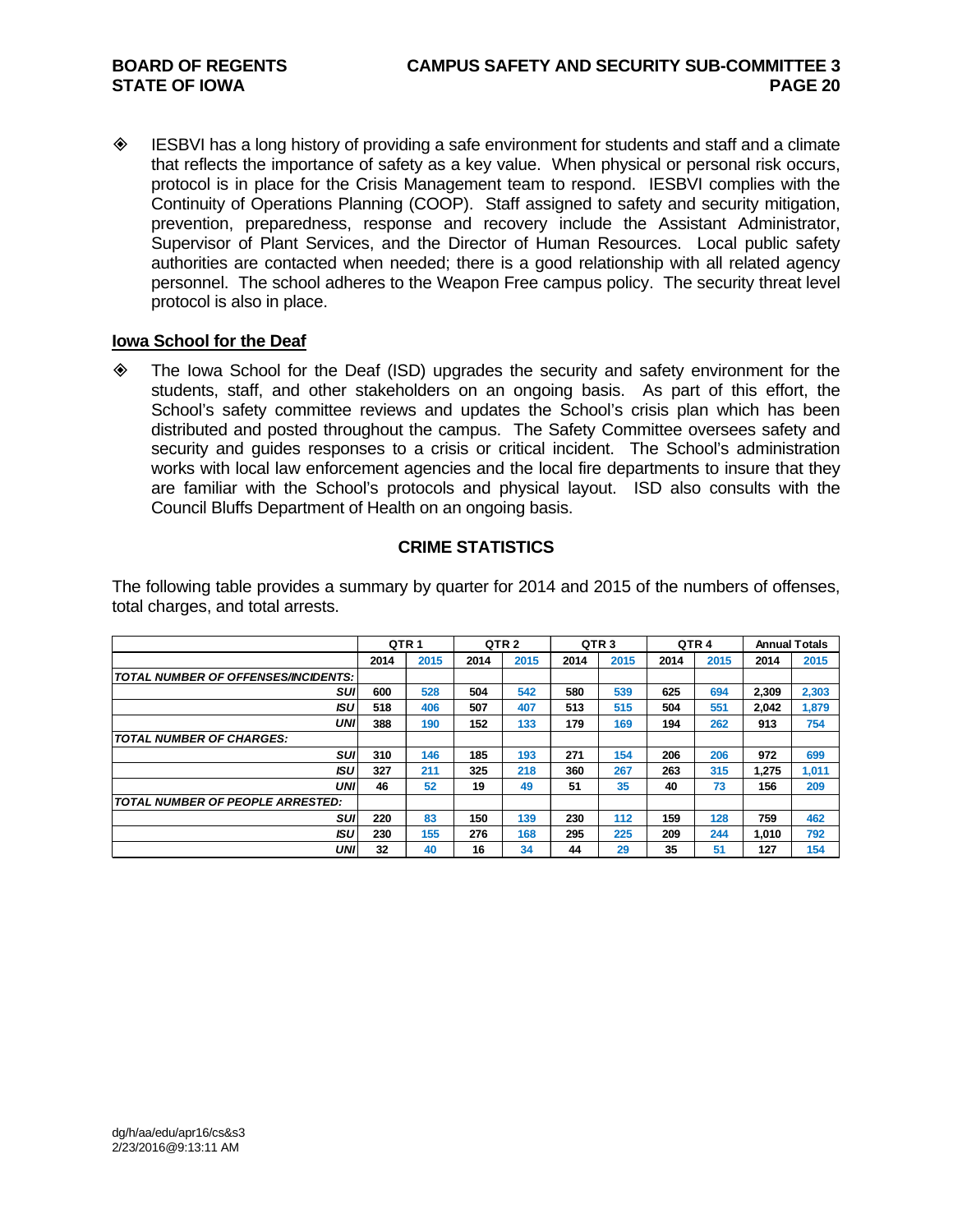## **BOARD OF REGENTS CAMPUS SAFETY AND SECURITY SUB-COMMITTEE 3 STATE OF IOWA PAGE 21**

The following chart describes the number of charges brought against students and the number of alcohol-related charges out of the total charges. Alcohol-related charges include: public intoxication, OWI, PAULA (Possession of Alcohol Under Legal Age), open container, bootlegging, providing liquor to minor, attempt to purchase alcohol by minor and serving/selling alcohol after hours.

|              |         |      |                                             | 1st Quarter  |              |     |         |      |                                             | 2nd Quarter  |      |     |       |      |                                          | 3rd Quarter  |      |                          |
|--------------|---------|------|---------------------------------------------|--------------|--------------|-----|---------|------|---------------------------------------------|--------------|------|-----|-------|------|------------------------------------------|--------------|------|--------------------------|
|              |         | 2014 |                                             |              | 2015         |     |         | 2014 |                                             |              | 2015 |     |       | 2014 |                                          |              | 2015 |                          |
|              | Total   |      | $\%$                                        | <b>Total</b> |              |     | Total   |      | ℀                                           | <b>Total</b> |      |     | Total |      | $\frac{9}{6}$                            | <b>Total</b> |      |                          |
|              | Charges |      | Students Students Charges Students Students |              |              |     | Charges |      | Students Students Charges Students Students |              |      |     |       |      | <b>Charges Students Students Charges</b> |              |      | <b>Students Students</b> |
| lsuı         | 310     | 169  | 55%                                         | 46           | 45           | 31% | 185     | 81   | 44%                                         | 193          | 61   | 32% | 271   | 109  | 40%                                      | 154          | 44   | 29%                      |
| lisu         | 327     | 224  | 69%                                         | 211          | 153          | 73% | 325     | 200  | 62%                                         | 218          | 119  | 55% | 360   | 233  | 65%                                      | 267          | 153  | 57%                      |
| <b>IUNI</b>  | 46      | 26   | 57%                                         | 52           | 33           | 63% | 19      | 10   | 53%                                         | 49           | 35   | 71% | 51    | 27   | 53%                                      | 35           | 18   | 51%                      |
|              |         |      |                                             |              |              |     |         |      |                                             |              |      |     |       |      |                                          |              |      |                          |
| <b>TOTAL</b> | 683     | 419  | 61%                                         | 409          | $23^{\circ}$ | 56% | 529     | 291  | 55%                                         | 460          | 215  | 17% | 682   | 369  | 54%                                      | 456          | 215  | 47%                      |

|              |         |      |                                  | 4th Quarter |                          |   |         |       |                                  | <b>Yearly Totals</b> |       |                          |
|--------------|---------|------|----------------------------------|-------------|--------------------------|---|---------|-------|----------------------------------|----------------------|-------|--------------------------|
|              |         | 2014 |                                  |             | 2015                     |   |         | 2014  |                                  |                      | 2015  |                          |
|              | Total   | #    | %                                | Total       |                          | ℀ | Total   | #     | %                                | <b>Total</b>         |       | ℀                        |
|              | Charges |      | <b>Students Students Charges</b> |             | <b>Students Students</b> |   | Charges |       | <b>Students Students Charges</b> |                      |       | <b>Students Students</b> |
| lsuı         | 206     | 89   | 0                                | 178         | 81                       | 0 | 972     | 448   | 0                                | 671                  | 231   |                          |
| lısu         | 263     | 177  |                                  | 315         | 249                      |   | 1.275   | 834   |                                  | 1,011                | 674   |                          |
| <b>JUNI</b>  | 40      | 31   |                                  | 73          | 49                       |   | 156     | 94    |                                  | 209                  | 135   |                          |
|              |         |      |                                  |             |                          |   |         |       |                                  |                      |       |                          |
| <b>TOTAL</b> | 509     | 297  |                                  | 566         | 379                      |   | 2.403   | 1,376 |                                  | 1.891                | 1.040 |                          |

|               |         |      |                          |                |                   |     |                                                       |      | ALCOHOL-RELATED CHARGES / UNIVERSITY STUDENTS CHARGED |      |      |                   |         |      |                          |         |      |                          |
|---------------|---------|------|--------------------------|----------------|-------------------|-----|-------------------------------------------------------|------|-------------------------------------------------------|------|------|-------------------|---------|------|--------------------------|---------|------|--------------------------|
|               |         |      |                          | 1st Quarter    |                   |     |                                                       |      | 2nd Quarter                                           |      |      |                   |         |      | 3rd Quarter              |         |      |                          |
|               |         | 2014 |                          |                | 2015              |     |                                                       | 2014 |                                                       |      | 2015 |                   |         | 2014 |                          |         | 2015 |                          |
|               | Total   |      | %                        | Total          |                   |     | Total                                                 |      |                                                       | Гоtа |      |                   | Total   |      |                          | Total   |      |                          |
|               | Alcohol |      | <b>Students Students</b> | <b>Alcohol</b> | Students Students |     | Alcohol<br><b>Students Students</b><br><b>Alcohol</b> |      |                                                       |      |      | Students Students | Alcohol |      | <b>Students Students</b> | Alcohol |      | <b>Students Students</b> |
| Isui          | 101     | 60   | 59%                      | 44             |                   | 25% | 83                                                    | 34   | 41%                                                   | 61   | 23   | 38%               | 158     | 53   | 34%                      | 70      | 26   | 37%                      |
| lısu          | 158     | 102  | 65%                      | 97             | 64                | 66% | 214                                                   | 97   | 45%                                                   | 115  | 73   | 63%               | 250     | 161  | 64%                      | 172     | 85   | 49%                      |
| <b>IUNI</b>   |         |      | 43%                      | 21             |                   | 38% |                                                       |      | 43%                                                   | 14   |      | 64%               | 38      | 19   | 50%                      |         |      | 41%                      |
|               |         |      |                          |                |                   |     |                                                       |      |                                                       |      |      |                   |         |      |                          |         |      |                          |
| <b>ITOTAL</b> | 266     | 165  | 62%                      | 62             | 83                | 51% | 304                                                   | 134  | 44%                                                   | 190  | 105  | 55%               | 446     | 233  | 52%                      | 259     | 118  | 46%                      |

|              |         |      |                          | 4th Quarter    |                          |     |         |                 |                 | <b>Yearly Totals</b> |                          |               |
|--------------|---------|------|--------------------------|----------------|--------------------------|-----|---------|-----------------|-----------------|----------------------|--------------------------|---------------|
|              |         | 2014 |                          |                | 2015                     |     |         | 2014            |                 |                      | 2015                     |               |
|              | Total   | #    | $\frac{9}{6}$            | Total          |                          | %   | Total   | #               | $\frac{9}{6}$   | <b>Total</b>         |                          | $\frac{9}{6}$ |
|              | Alcohol |      | <b>Students Students</b> | <b>Alcohol</b> | <b>Students Students</b> |     | Alcohol | <b>Students</b> | <b>Students</b> | <b>Alcohol</b>       | <b>Students Students</b> |               |
| SUI          | 109     | 36   | 33%                      | 80             | 32                       | 40% | 451     | 183             | 41%             | 255                  | 92                       | 36%           |
| <b>ISU</b>   | 154     | 94   | 61%                      | 182            | 140                      | 77% | 776     | 454             | 59%             | 566                  | 362                      | 64%           |
| <b>UNI</b>   | 10      |      | 70%                      | 23             | 44                       | 48% | 62      | 32              | 52%             | 75                   | 35                       | 47%           |
|              |         |      |                          |                |                          |     |         |                 |                 |                      |                          |               |
| <b>TOTAL</b> | 273     | 137  | 50%                      | 285            | 183                      | 64% | 1289    | 669             | 52%             | 896                  | 489                      | 55%           |

The annual reports for the Iowa Educational Services for the Blind and Visually Impaired and the Iowa School for the Deaf are included in Attachments A and B. Crime statistics for 2014 and 2015 for each university are included in Attachments C, D, and E.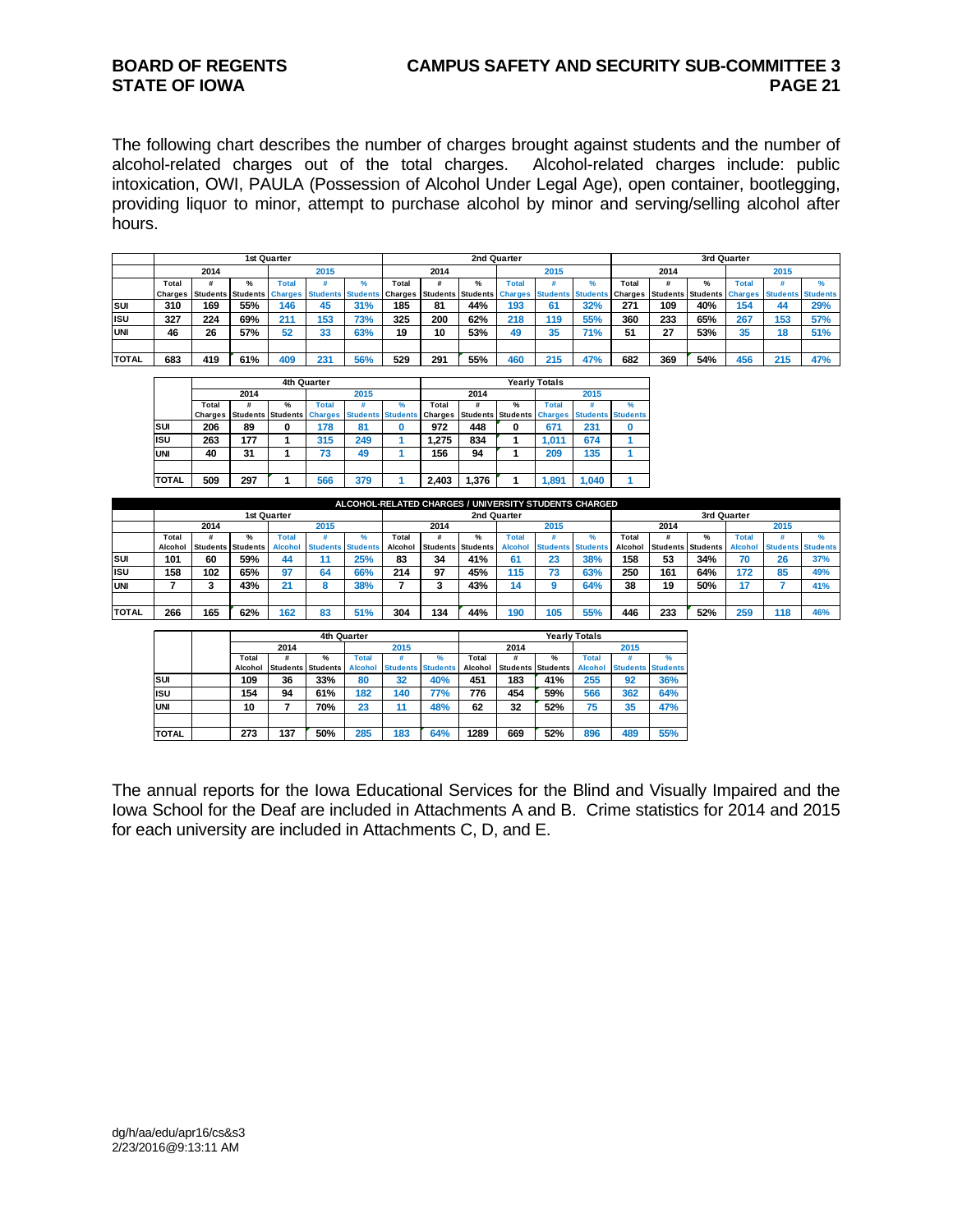**STATE OF IOWA** 

# **INDEX TO ATTACHMENTS**

| Attachment A:       | lowa Educational Services for the Blind and Visually Impaired/Iowa Braille<br>and Sight Saving School 2015 Campus Safety and Security Report |
|---------------------|----------------------------------------------------------------------------------------------------------------------------------------------|
| Attachment B:       | lowa School for the Deaf 2015 Campus Safety and Security Report                                                                              |
| Attachment C:       | University of Iowa 2014 and 2015 Crime Statistics                                                                                            |
| Attachment D:       | Iowa State University 2014 and 2015 Crime Statistics                                                                                         |
| <b>Attachment E</b> | University of Northern Iowa 2014 and 2015 Crime Statistics                                                                                   |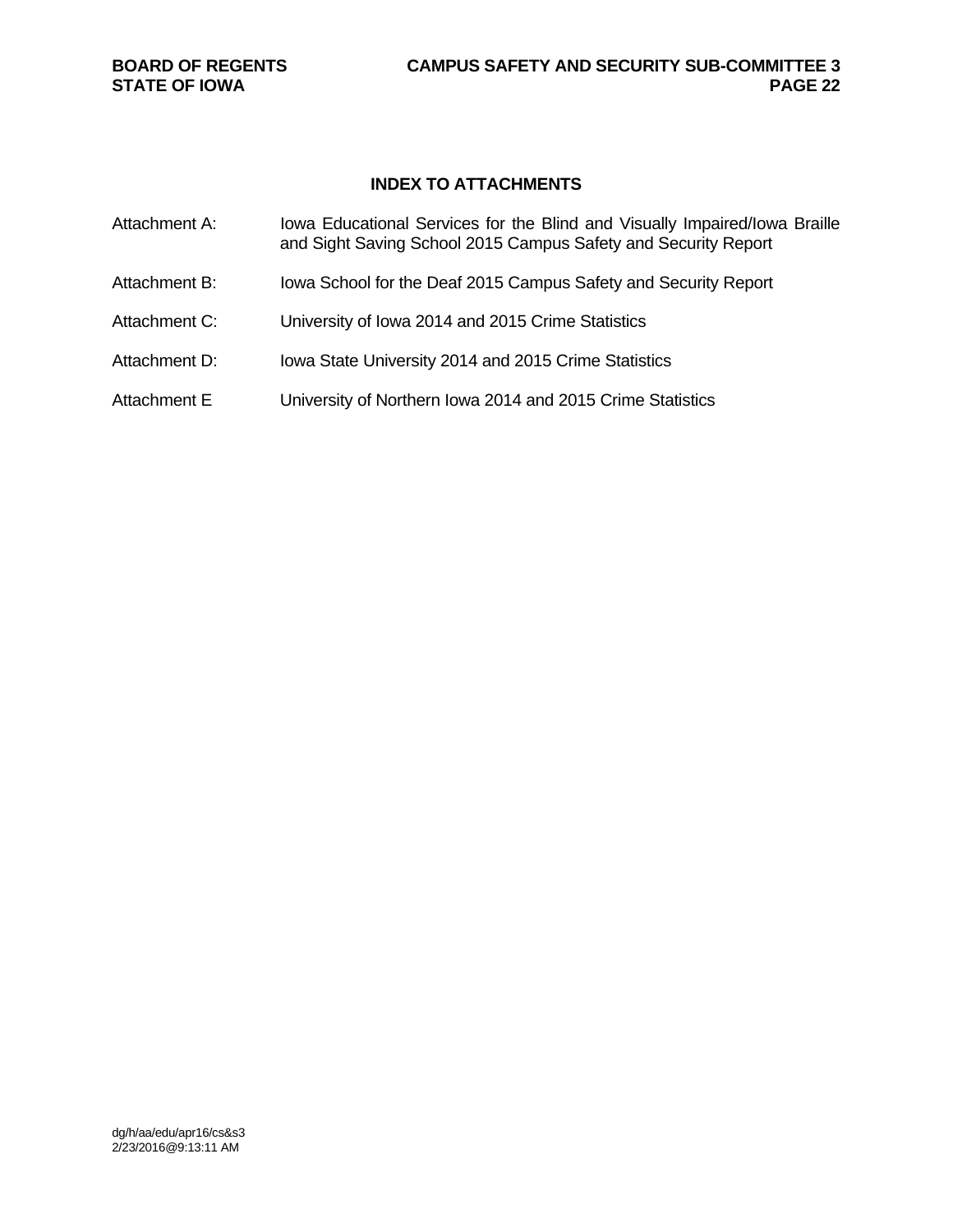# **CAMPUS SAFETY AND SECURITY REPORT**

# **IOWA EDUCATIONAL SERVICES FOR THE BLIND AND VISUALLY IMPAIRED/ IOWA BRAILLE AND SIGHT SAVING SCHOOL**

#### **CALENDAR YEAR 2015**

#### **OVERVIEW**

Iowa Educational Services for the Blind and Visually Impaired (IESBVI), in cooperation with AmeriCorps NCCC, continues to strive to provide a safe and secure campus for the Corps members, staff, families, community members, visitors, related professionals and the general public who access the campus.

IESBVI has a long history of providing a safe environment for students and staff and a climate that reflects the importance of safety as a key value. When physical or personal risk occurs, protocol is in place for the Crisis Management team to respond. IESBVI also continues to comply with the Continuity of Operations Planning (COOP). Staff assigned to Safety and Security mitigation, prevention, preparedness, response and recovery include the Assistant Administrator, Supervisor of Plant Services and the Director of Human Resources. Local public safety authorities are contacted when needed and there continues to be a good relationship with all related agency personnel. The school adheres to the Weapon Free campus policy. The security threat level protocol is also in place.

## **COMMUNICATIONS CAPABILITIES**

IESBVI current electronic communication capabilities include e-mail; a 2008 AVAYA voice over IP telephone system; an intercom system; and emergency communication buttons in elevators and stair towers in the Old Main building to access assistance. A campus wide communication system was included in the upgrade of the fire alarm system in 2010.

## **THREAT ASSESSMENT AND MANAGEMENT**

The Crisis Management Plan has been reviewed and updating it is a continual process. Staff practices fire and severe weather procedures in drills a minimum of two times throughout the year. A contract has been established for criminal background checks for employees and volunteers.

University of Northern Iowa risk assessment staff has agreed to be available for consultation. A risk assessment has not been initiated in recent years. With an on-campus staff of fewer than 25 people, awareness of individuals who may pose a threat is more obvious to the group as a whole. Staff report concerns to their supervisors, the Superintendent, Assistant Administrator or the Human Resources Director.

# **PHYSICAL SECURITY CAPABILITIES**

- All building safety codes are met. The following security capabilities continue: efficient doors and new locks installed throughout the entire area; door security protocol implemented and observed; interior alarm system fully functioning.
- Continued improvements made to outdoor lighting provides for safer access to walk across campus and through parking lots.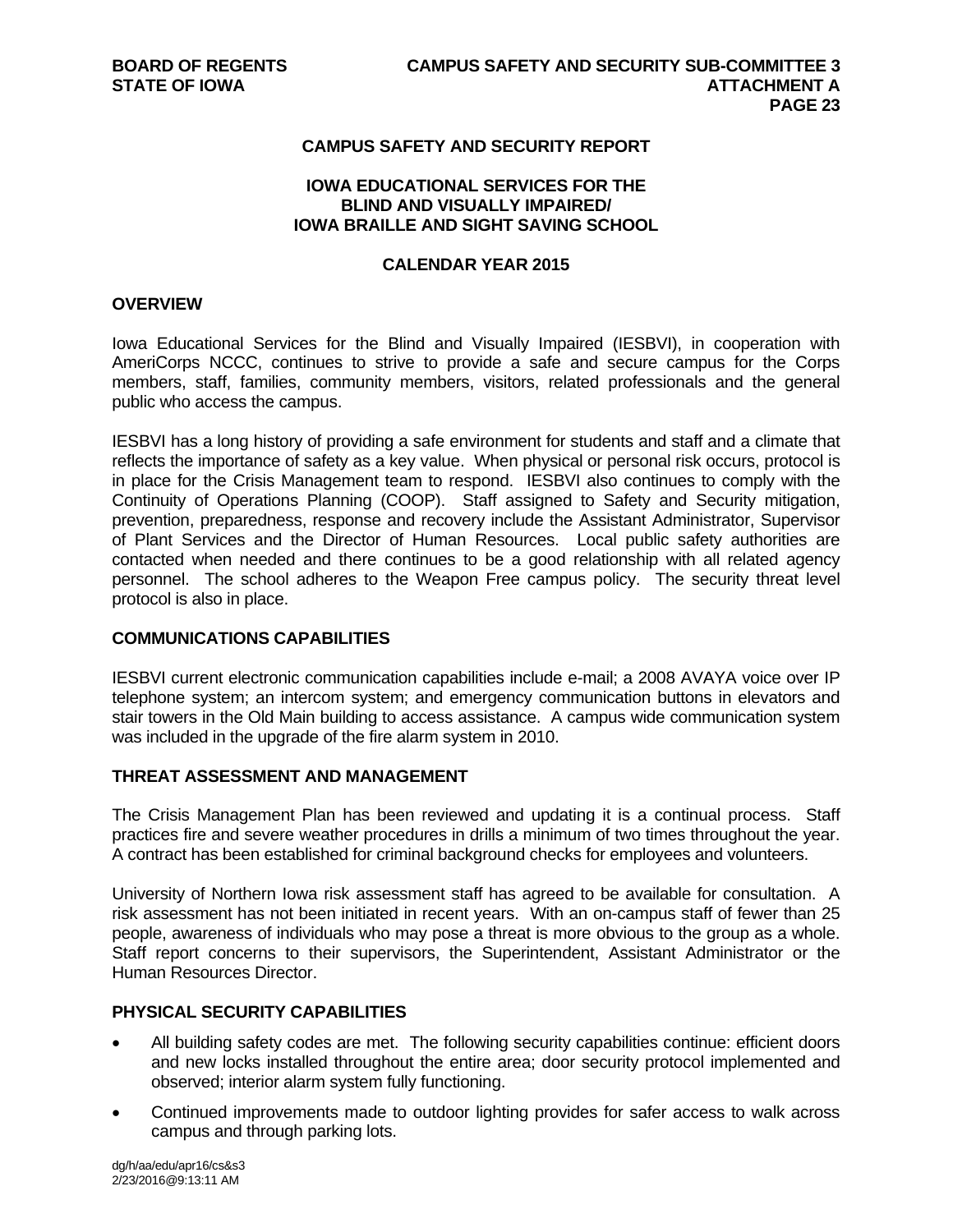- Exterior enunciators have been added to the exterior of buildings for improved alarm capabilities when outside of the buildings.
- Installed camera to monitor the west entry doorway on Old Main.

#### **TRAINING OF INSTITUTIONAL PERSONNEL**

Staff reviews safety procedures at the beginning of the school year. New staff received training during their orientation process. Safety procedures are published in the Employee Handbook which is available on-line.

# **SAFETY AND SECURITY SHORT TERM GOALS**

- Develop a training for use of fire extinguishers for itinerant personnel using vehicles and develop procedure to monitor the monthly checks of fire extinguishers.
- IBSSS continues to review emergency procedures for severe weather and implement any resulting revisions.

## **SAFETY AND SECURITY LONG TERM GOALS**

- Develop a process for threat assessment.
- Annual review of the Crisis Management Plan.
- Maintain and provide adequate training for personnel in the areas of mitigation, prevention, preparedness, response and recovery.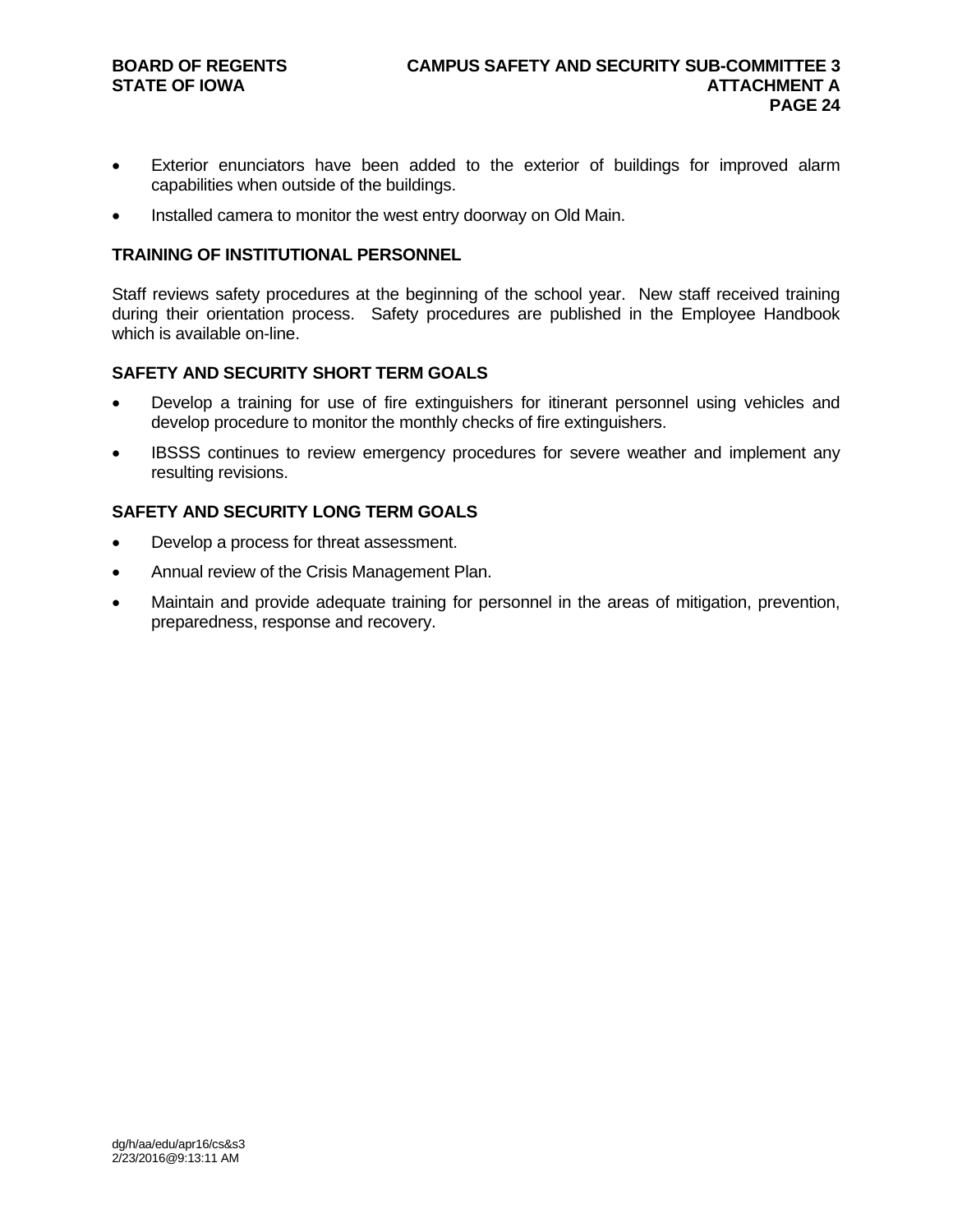# **CAMPUS SAFETY AND SECURITY REPORT**

# **IOWA SCHOOL FOR THE DEAF**

#### **CALENDAR YEAR 2015**

#### **OVERVIEW**

The Iowa School for the Deaf upgrades the security and safety environment for the students, staff and other stakeholders on an ongoing basis. As a part of this, the school's safety committee continues to review and update the School's crisis plan which has been distributed and posted throughout the campus. The school's Safety Committee oversees both safety and security as well as guides responses to a crises or critical incidents. The school's administration works with local law enforcement agencies, the local fire departments to insure that they are familiar with the school's protocols and physical layout. Additionally, ISD consults with the Council Bluffs Department of Health on an ongoing basis.

## **MASS COMMUNICATION CAPABILITIES**

- 1. The school's campus-wide calling plan continues to be reviewed and adjusted as identified through the review and drill process. The school has implemented a school messenger system whereby text messages, emails and/or voicemail is used to alert all stakeholders. This form of communication
- 2. The school's storm alert system is tested twice as required by code and as weather conditions warrant.
- 3. While the school's visual alert system needs to be updated, it is tested monthly to insure that all deaf and hard of hearing students and staff receive notification in case of fire or severe weather.

## **THREAT ASSESSMENT AND MANAGEMENT**

- 1. The school continues to upgrade its camera surveillance system. The school worked with Iowa State University personnel to replace antiquated cameras and add new cameras. A second part of this included installation of card access locks on the doors to the high school and elementary school doors. This was accomplished in Fall 2015. Upon completion of this work, card access doors were installed in the Health Center and Girls' Dormitory. Installation of card access doors to the exterior doors of Boys' Dormitory will be completed prior to the end of Fiscal Year 2106. During Fiscal Year 2017, ISD will continue to install card access doors to other buildings on campus, Careers Building, Lied Multipurpose Complex, and Powerhouse respectively. All other exterior doors are kept locked and require a key for entry.
- 2. The school has continued with the ongoing process where all new employees are subjected to a criminal and child abuse background screening.
- 3. All exterior lighting is kept in good working order and serviced as needed.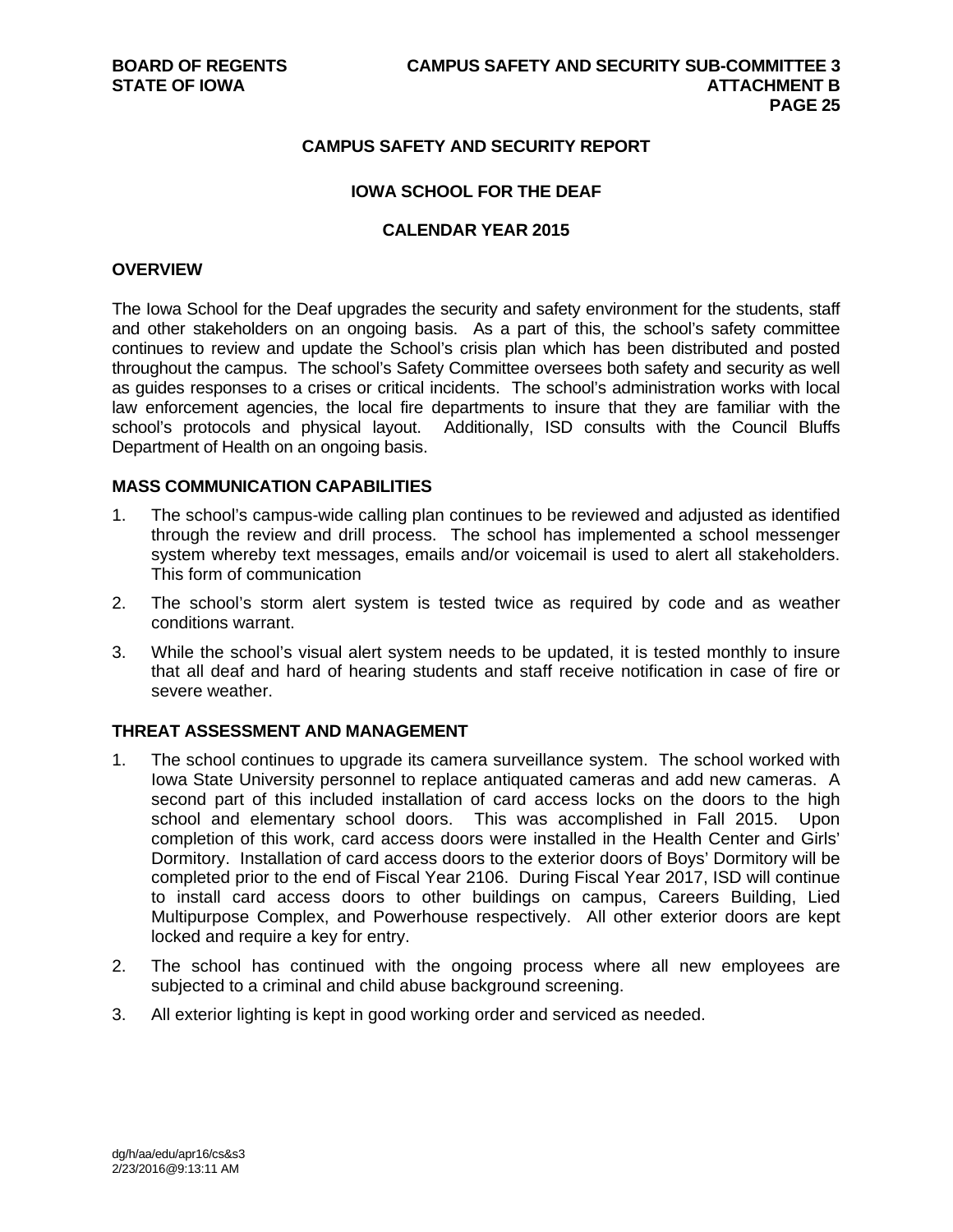## **TRAINING OF INSTITUTIONAL PERSONNEL**

- 1. The school regularly conducts harassment/bullying workshops for all students.
- 2. The school's crisis contingency plan has been distributed to tenant groups and organizations on campus and with the Lewis Central School district to allow for integration with their plans.
- 3. A letter of agreement has been developed with the Lewis Central School District to provide an area of refuge in the event either campus needed to vacate in time of crisis.

## **OTHER**

- 1. All vehicles used to transport students comply with Iowa Department of Education Standards. This includes all vehicles used to transport students to and from home that are driven by appropriately licensed staff. Vehicles undergo school bus inspections by Department of Education staff or undergo DOT inspection for the larger vehicles. All staff is trained for the task at hand and vehicle evacuation drills are conducted as required.
- 2. The school is continuing to look at a cost effective electronic visual alert system that would provide enhanced notification of emergency weather conditions, fire evacuation, intruder notification and lockdown throughout the campus. The school would need to acquire sufficient funding before design could be undertaken and installation started.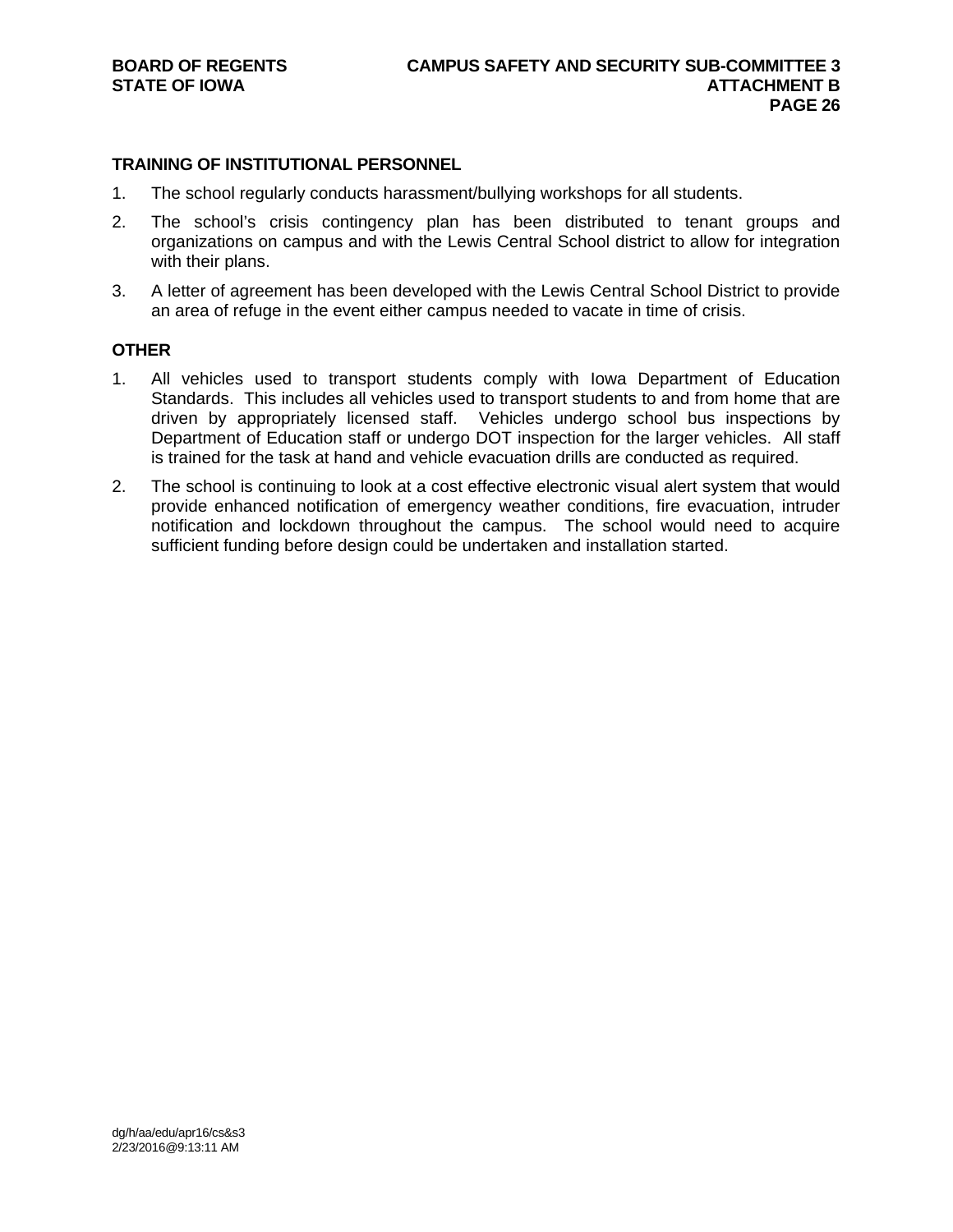#### **BOARD OF REGENTS CAMPUS SAFETY AND SECURITY SUB-COMMITTEE 3 STATE OF IOWA ATTACHMENT C PAGE 27**

|                                              |                |                |              |                       |                |                      |                |                 |                | UNIVERSITT OF IOWA URINE STATISTICS -- COMPARISON DT QUARTER -- 2014 AND 2013 |                |                |              |                 |              |                         |                |                |                |                       |
|----------------------------------------------|----------------|----------------|--------------|-----------------------|----------------|----------------------|----------------|-----------------|----------------|-------------------------------------------------------------------------------|----------------|----------------|--------------|-----------------|--------------|-------------------------|----------------|----------------|----------------|-----------------------|
|                                              |                |                |              |                       |                | <b>OFFENSES</b>      |                |                 |                |                                                                               |                |                |              |                 |              | <b>ARRESTS (COUNTS)</b> |                |                |                |                       |
|                                              |                | 1st Quarter    |              | 2nd Quarter           |                | 3rd Quarter          |                | 4th Quarter     |                | <b>YTD</b>                                                                    | 1st Quarter    |                |              | 2nd Quarter     |              | 3rd Quarter             |                | 4th Quarter    |                | <b>YTD</b>            |
| <b>OFFENSES</b>                              | 2014           | 2015           | 2014         | 2015                  | 2014           | 2015                 |                | 2014 2015       | 2014           | 2015                                                                          | 2014           | 2015           | 2014         | 2015            | 2014         | 2015                    | 2014           | 2015           | 2014           | 2015                  |
| MURDER/NON-NEGLIGANT MANSLAUGHTER            | $\Omega$       | $\theta$       | $\theta$     | $\theta$              | $\theta$       | $\theta$             | $\Omega$       | $\mathbf{0}$    | $\theta$       | $\theta$                                                                      | $\Omega$       | $\theta$       | $\theta$     | $\mathbf{0}$    | $\Omega$     | $\mathbf{0}$            | $\theta$       | $\mathbf{0}$   | $\Omega$       | $\mathbf{0}$          |
| <b>NEGLIGENT MANSLAUGHTER</b>                | $\theta$       | $\theta$       | $\theta$     | $\theta$              | $\theta$       | $\theta$             | $\Omega$       | $\mathbf{0}$    | $\Omega$       | $\theta$                                                                      | $\theta$       | $\mathbf{0}$   | $\mathbf{0}$ | $\mathbf{0}$    | $\Omega$     | $\mathbf{0}$            | $\mathbf{0}$   | $\mathbf{0}$   | $\Omega$       | $\mathbf{0}$          |
| <b>JUSTIFIABLE HOMICIDE</b>                  | $\Omega$       | $\Omega$       | $\Omega$     | $\Omega$              | $\Omega$       | $\Omega$             | $\Omega$       | $\Omega$        | $\Omega$       | $\Omega$                                                                      | $\Omega$       | $\Omega$       | $\Omega$     | $\Omega$        | $\Omega$     | $\theta$                | $\Omega$       | $\Omega$       | $\Omega$       | $\mathbf{0}$          |
| KIDNAPPING/ABDUCTION                         | 2              |                | $\theta$     |                       | $\theta$       | $\mathbf{0}$         | $\Omega$       | $\bf{0}$        | $\overline{2}$ | $\overline{2}$                                                                | $\theta$       | $\theta$       | $\mathbf{0}$ | $\mathbf{0}$    | $\mathbf{0}$ | $\mathbf{1}$            | $\mathbf{0}$   | $\mathbf{0}$   | $\Omega$       |                       |
| SEX OFFENSES (items with *):                 | $\overline{4}$ | $\overline{4}$ | $\mathbf{1}$ | $\overline{2}$        | $\overline{5}$ | $\overline{3}$       | $\overline{4}$ | $7\overline{ }$ | 14             | 16                                                                            | $\Omega$       | $\theta$       | $\Omega$     | $\mathbf{0}$    | $\Omega$     | $\overline{1}$          | $\theta$       | $\overline{5}$ | $\Omega$       | 6                     |
| *FORCIBLE RAPE                               | 2              |                | $\theta$     | $\overline{z}$        | 2              | $\overline{2}$       | $\overline{c}$ |                 | 6              | 6                                                                             | $\theta$       | $\theta$       | $\theta$     | $\theta$        | $\theta$     | $\theta$                | $\theta$       | $\theta$       | $\theta$       | $\theta$              |
| *FORCIBLE SODOMY                             | $\theta$       |                | $\theta$     | $\theta$              | $\mathbf{1}$   | $\theta$             | $\theta$       | $\theta$        | $\mathbf{1}$   | $\mathcal I$                                                                  | $\theta$       | $\theta$       | $\theta$     | $\theta$        | $\theta$     | $\theta$                | $\theta$       | $\theta$       | $\theta$       | $\theta$              |
| *SEXUAL ASSAULT WITH AN OBJECT               | 2              | $\theta$       | $\theta$     | $\theta$              | $\theta$       | $\theta$             | $\theta$       | $\theta$        | 2              | $\theta$                                                                      | $\theta$       | $\theta$       | $\theta$     | $\theta$        | $\theta$     | $\theta$                | $\theta$       | $\theta$       | $\theta$       | $\theta$              |
| *FORCIBLE FONDLING                           | $\theta$       | $\overline{z}$ | $\mathbf{1}$ | $\theta$              | 2              |                      | $\overline{c}$ | 6               | $\overline{5}$ | $\mathbf{q}$                                                                  | $\theta$       | $\theta$       | $\theta$     | $\theta$        | $\theta$     | $\mathcal I$            | $\theta$       | $\overline{5}$ | $\theta$       | 6                     |
| *INCEST                                      | $\theta$       | $\theta$       | $\theta$     | $\boldsymbol{\theta}$ | $\theta$       | $\theta$             | $\theta$       | $\theta$        | $\theta$       | $\theta$                                                                      | $\theta$       | $\theta$       | $\theta$     | $\theta$        | $\theta$     | $\theta$                | $\theta$       | $\theta$       | $\theta$       | $\boldsymbol{\theta}$ |
| <i><b>*STATUTORY RAPE</b></i>                | $\theta$       | $\theta$       | $\theta$     | $\theta$              | $\theta$       | $\theta$             | $\theta$       | $\theta$        | $\theta$       | $\theta$                                                                      | $\theta$       | $\theta$       | $\Omega$     | $\theta$        | $\theta$     | $\theta$                | $\theta$       | $\theta$       | $\theta$       | $\theta$              |
| <b>ROBBERY</b>                               | $\mathbf{0}$   | $\theta$       | $\mathbf{1}$ | $\mathbf{0}$          | $\mathbf{1}$   | $\mathbf{1}$         | $\Omega$       | -1              | 2              | $\overline{2}$                                                                | $\Omega$       | $\theta$       | $\theta$     | $\mathbf{0}$    | $\Omega$     | $\mathbf{1}$            | $\theta$       | $\mathbf{1}$   | $\Omega$       | $\overline{2}$        |
| <b>AGGRAVATED ASSAULT</b>                    | $\theta$       | $\overline{5}$ | $\Omega$     | $\mathbf{0}$          | $\theta$       | $\mathbf{1}$         | $\mathbf{1}$   | <b>2</b>        | $\mathbf{1}$   | 8                                                                             | $\Omega$       | $\Omega$       | $\Omega$     | $\theta$        | $\Omega$     | $\theta$                | $\mathbf{1}$   | $\mathbf{1}$   | $\mathbf{1}$   | $\overline{1}$        |
| <b>SIMPLE ASSAULT</b>                        | 11             | 15             | 13           | 17                    | 10             | 19                   | 11             | 16              | 45             | 67                                                                            | $\overline{4}$ | 6              | 6            | 5               | 6            | $\overline{7}$          | 6              | 3              | 22             | 21                    |
| <b>INTIMIDATION</b>                          | 2              | 6              | $\theta$     | $\overline{4}$        | $\mathbf{1}$   | $\mathbf{1}$         | $\mathbf{1}$   | 11              | $\overline{4}$ | 22                                                                            | 2              | $\theta$       | $\theta$     | -1              | $\Omega$     | 2                       | $\theta$       | $\overline{4}$ | $\mathcal{P}$  | $7\phantom{.0}$       |
| <b>ARSON</b>                                 | $\theta$       | $\mathbf{0}$   | $\theta$     | $\mathbf{1}$          | $\theta$       | $\mathbf{0}$         | $\Omega$       | $\mathbf{0}$    | $\Omega$       | $\mathbf{1}$                                                                  | $\theta$       | $\theta$       | $\theta$     | $\mathbf{0}$    | $\Omega$     | $\theta$                | $\theta$       | $\mathbf{0}$   | $\Omega$       | $\mathbf{0}$          |
| EXTORTION/BLACKMAIL                          | $\mathbf{1}$   | $\mathbf{0}$   | $\theta$     | $\mathbf{0}$          | $\mathbf{0}$   | $\blacktriangleleft$ | $\mathbf{0}$   |                 | $\mathbf{1}$   | $\overline{2}$                                                                | $\Omega$       | $\theta$       | $\Omega$     | $\mathbf{0}$    | $\Omega$     | $\mathbf{0}$            | $\mathbf{0}$   | $\mathbf{0}$   | $\Omega$       | $\mathbf{0}$          |
| <b>BURGLARY/BREAKING &amp; ENTERING</b>      | 3              | 18             | $\mathbf{1}$ | $\overline{3}$        | $\overline{5}$ | $\theta$             | 5              | 9               | 14             | 30                                                                            | $\Omega$       | $\Omega$       | $\theta$     | 38              | 2            | 2                       | $\mathbf{1}$   | $\mathbf{1}$   | 3              | 41                    |
| ALL THEFT CHARGES (items with *):            | 54             | 38             | 38           | 65                    | 50             | 48                   | 40             | 72              | 182            | 223                                                                           | 6              | $\theta$       | 3            | $7\phantom{.0}$ | 2            | $\overline{7}$          | $\theta$       | 13             | 11             | 27                    |
| *POCKET-PICKING                              | $\theta$       | $\theta$       | $\theta$     | $\theta$              | $\theta$       | $\mathbf{1}$         | $\theta$       | $\overline{2}$  | $\theta$       | $\overline{3}$                                                                | $\theta$       | $\theta$       | 0            | $\theta$        | $\theta$     | $\theta$                | $\theta$       | $\overline{4}$ | $\theta$       | $\overline{4}$        |
| *PURSE-SNATCHING                             | $\theta$       | $\theta$       | $\theta$     | $\boldsymbol{\theta}$ | $\theta$       | $\theta$             | $\theta$       | $\theta$        | $\theta$       | $\boldsymbol{\theta}$                                                         | $\theta$       | $\theta$       | $\theta$     | $\theta$        | $\theta$     | $\theta$                | $\theta$       | $\theta$       | $\theta$       | $\boldsymbol{\theta}$ |
| *SHOPLIFTING                                 | $\mathbf{1}$   |                | $\mathbf{1}$ |                       | $\mathbf{1}$   | $\theta$             | $\theta$       | $\overline{3}$  | 3              | $\overline{5}$                                                                | $\overline{c}$ | $\theta$       | $\mathbf{1}$ | $\overline{2}$  | $\theta$     | $\theta$                | $\theta$       | $\overline{2}$ | 3              | $\overline{4}$        |
| <i><b>*THEFT FROM BUILDING</b></i>           | 44             | 26             | 18           | 35                    | 30             | 23                   | 30             | 43              | 122            | 127                                                                           | 3              | $\theta$       | $\mathbf{1}$ | $\sqrt{5}$      | $\mathbf{1}$ | 3                       | $\theta$       | $\sqrt{5}$     | 5              | 13                    |
| *THEFT FROM COIN-OPERATED MACHINE OR DEVICE  | $\theta$       | $\theta$       | $\mathbf{1}$ | $\theta$              | $\theta$       | $\theta$             | $\theta$       | $\mathbf{1}$    | $\overline{1}$ | $\mathbf{1}$                                                                  | $\theta$       | $\theta$       | $\theta$     | $\theta$        | $\theta$     | $\theta$                | $\theta$       | $\theta$       | $\theta$       | $\theta$              |
| *THEFT FROM MOTOR VEHICLE                    | $\theta$       | $\mathbf{1}$   | $\theta$     | $\overline{A}$        | $\mathbf{1}$   | $\overline{7}$       | $\theta$       | $\overline{4}$  | $\overline{1}$ | 16                                                                            | $\overline{1}$ | $\theta$       | $\theta$     | $\theta$        | $\theta$     | $\theta$                | $\theta$       | $\theta$       | $\mathbf{1}$   | $\theta$              |
| *THEFT OF MOTOR VEHICLE PARTS OR ACCESSORIES | 3              | $\mathbf{1}$   | 2            | $\theta$              | $\theta$       | $\mathbf{1}$         | $\mathbf{1}$   | $\theta$        | 6              | $\overline{z}$                                                                | $\theta$       | $\theta$       | $\theta$     | $\theta$        | $\theta$     | $\theta$                | $\theta$       | $\theta$       | $\theta$       | $\theta$              |
| *ALL OTHER LARCENY                           | 6              | 9              | 16           | 25                    | 18             | 16                   | 9              | 19              | 49             | 69                                                                            | $\theta$       | $\theta$       | $\mathbf{1}$ | $\theta$        | $\mathbf{1}$ | $\overline{4}$          | $\theta$       | 2              | 2              | 6                     |
| <b>MOTOR VEHICLE THEFT</b>                   | $\Omega$       | $\overline{2}$ | $\theta$     |                       | 2              |                      | $\Omega$       |                 | $\overline{2}$ | $\overline{5}$                                                                | $\theta$       | $\theta$       | $\Omega$     | $\mathbf{1}$    | $\Omega$     | $\overline{1}$          | $\theta$       | $\mathbf{0}$   | $\Omega$       | <sup>2</sup>          |
| <b>COUNTERFEITING/FORGERY</b>                | $\mathbf{0}$   | $\overline{4}$ | $\theta$     | $\mathbf{1}$          | $\mathbf{0}$   | $\mathbf{0}$         | $\overline{2}$ | $\overline{2}$  | 2              | $\overline{7}$                                                                | $\mathbf{1}$   | 10             | $\mathbf{0}$ | $\mathbf{0}$    | $\Omega$     | $\mathbf{0}$            | $\mathbf{0}$   | $\mathbf{1}$   | $\mathbf{1}$   | 11                    |
| FALSE PRETENSES/SWINDLE/CONFIDENCE GAME      | $\overline{4}$ | $\mathbf{q}$   | 3            | $\overline{2}$        | $\overline{4}$ | $\overline{2}$       | $\overline{5}$ | $\overline{4}$  | 16             | 17                                                                            | $\overline{4}$ | 14             | $\Omega$     | $\Omega$        | $\Omega$     | $\overline{2}$          | $\Omega$       | $\Omega$       | $\overline{4}$ | 16                    |
| <b>CREDIT CARD/ATM FRAUD</b>                 | 2              |                | $\mathbf{1}$ | $\mathbf{0}$          | 2              | $\mathbf{0}$         | $\mathbf{1}$   | 12              | 6              | 13                                                                            | 5              | $\mathbf{0}$   | $\Omega$     | -1              | $\Omega$     | $\mathbf{1}$            | $\mathbf{0}$   | 17             | 5              | 19                    |
| <b>IMPERSONATION</b>                         | $\Omega$       | $\overline{1}$ | 2            | <sup>2</sup>          | 3              | $\mathbf{1}$         | $\Omega$       | $\overline{1}$  | 5              | $\overline{5}$                                                                | $\Omega$       | $\mathbf{1}$   | $\Omega$     | $\mathbf{0}$    | 2            | $\overline{3}$          | $\overline{4}$ | $\mathbf{1}$   | 6              | $\overline{5}$        |
| <b>WELFARE FRAUD</b>                         | $\mathbf{0}$   | $\theta$       | $\theta$     | $\mathbf{0}$          | $\theta$       | $\Omega$             | $\Omega$       | $\mathbf{0}$    | $\Omega$       | $\theta$                                                                      | $\Omega$       | $\theta$       | $\Omega$     | $\mathbf{0}$    | $\Omega$     | $\theta$                | $\theta$       | $\mathbf{0}$   | $\Omega$       | $\mathbf{0}$          |
| <b>WIRE FRAUD</b>                            | $\theta$       | $\theta$       | $\Omega$     | $\mathbf{0}$          | $\theta$       | $\Omega$             | $\Omega$       | $\mathbf{0}$    | $\Omega$       | $\Omega$                                                                      | $\theta$       | $\Omega$       | $\theta$     | $\mathbf{0}$    | $\Omega$     | $\mathbf{0}$            | $\theta$       | $\mathbf{0}$   | $\Omega$       | $\mathbf{0}$          |
| <b>EMBEZZLEMENT</b>                          | $\theta$       | $\mathbf{0}$   | $\theta$     | $\mathbf{0}$          | $\theta$       | $\mathbf{0}$         | $\mathbf{1}$   | $\mathbf{0}$    | $\mathbf{1}$   | $\theta$                                                                      | $\theta$       | $\theta$       | $\theta$     | $\mathbf{0}$    | $\Omega$     | $\theta$                | $\theta$       | $\mathbf{0}$   | $\Omega$       | $\mathbf{0}$          |
| <b>STOLEN PROPERTY OFFENSES</b>              | $\Omega$       |                | $\theta$     | 3                     | $\theta$       | $\Omega$             | $\Omega$       | $\overline{2}$  | $\Omega$       | 6                                                                             | $\mathbf{1}$   | $\overline{1}$ | $\Omega$     |                 | $\Omega$     | $\theta$                | $\theta$       | $\overline{1}$ | $\mathbf{1}$   | 3                     |
| DESTRUCTION/DAMAGE/VANDALISM OF PROPERTY     | 12             | 13             | 15           | 19                    | 19             | 12                   | 15             | 22              | 61             | 66                                                                            | 3              | 2              | 2            | $\overline{4}$  | 4            | 2                       | $\theta$       | $\overline{4}$ | 9              | 12                    |
| <b>DRUG/NARCOTIC VIOLATIONS</b>              | 27             | 21             | 14           | 21                    | 34             | 15                   | 32             | 25              | 107            | 82                                                                            | 27             | 25             | 12           | 13              | 30           | 14                      | 24             | 12             | 93             | 64                    |
| <b>DRUG EQUIPMENT VIOLATIONS</b>             | 20             | 17             | 13           | 22                    | 35             | 16                   | 31             | 22              | 99             | 77                                                                            | 19             | 18             | 12           | 12              | 29           | 10                      | 24             | 9              | 84             | 49                    |
| PORNOGRAPHY/OBSCENE MATERIAL                 | $\Omega$       | $\overline{1}$ | $\Omega$     | $\theta$              | $\Omega$       | $\theta$             | $\Omega$       | $\mathbf{0}$    | $\Omega$       | $\mathbf{1}$                                                                  | $\Omega$       | $\Omega$       | $\Omega$     | $\Omega$        | $\Omega$     | $\mathbf{0}$            | $\Omega$       | $\Omega$       | $\Omega$       | $\Omega$              |

UNIVERSITY OF IOWA CRIME STATISTICS COMPARISON BY OUARTER 2014 AND 2015

dg/h/aa/edu/apr16/cs&s3 2/23/2016@9:13:11 AM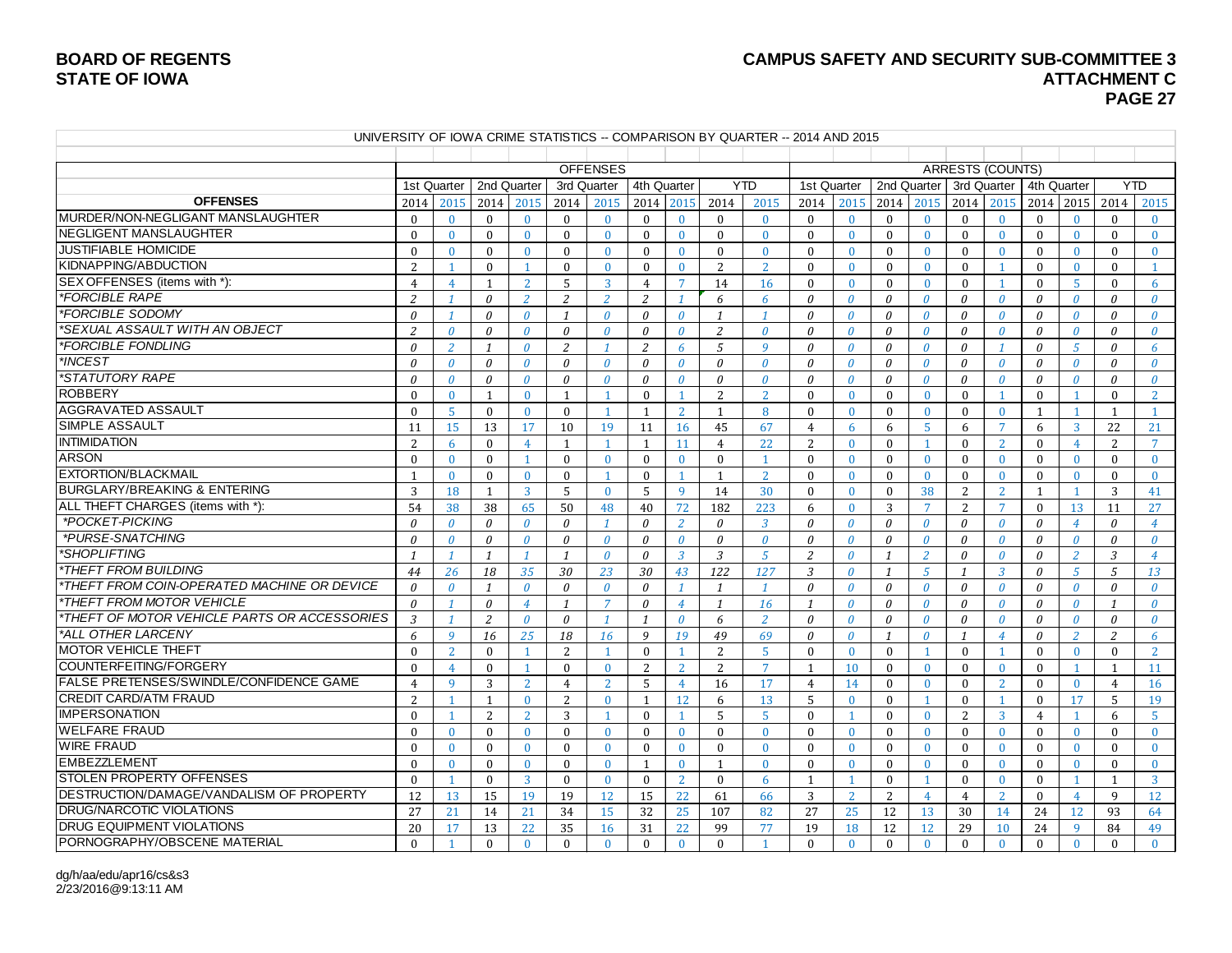#### **BOARD OF REGENTS CAMPUS SAFETY AND SECURITY SUB-COMMITTEE 3 STATE OF IOWA ATTACHMENT C PAGE 28**

|                                            |      |             |              |              |              |                 |              |     |           | UNIVERSITY OF IOWA CRIME STATISTICS -- COMPARISON BY QUARTER -- 2014 AND 2015 |             |                |     |              |                         |              |             |                 |          |              |
|--------------------------------------------|------|-------------|--------------|--------------|--------------|-----------------|--------------|-----|-----------|-------------------------------------------------------------------------------|-------------|----------------|-----|--------------|-------------------------|--------------|-------------|-----------------|----------|--------------|
|                                            |      |             |              |              |              |                 |              |     |           |                                                                               |             |                |     |              |                         |              |             |                 |          |              |
|                                            |      |             |              |              |              | <b>OFFENSES</b> |              |     |           |                                                                               |             |                |     |              | <b>ARRESTS (COUNTS)</b> |              |             |                 |          |              |
|                                            |      | 1st Quarter | 2nd Quarter  |              |              | 3rd Quarter     | 4th Quarter  |     |           | <b>YTD</b>                                                                    | 1st Quarter |                |     | 2nd Quarter  | 3rd Quarter             |              | 4th Quarter |                 |          | <b>YTD</b>   |
| <b>OFFENSES</b>                            | 2014 | 2015        | 2014         | 2015         | 2014         | 2015            | 2014 2015    |     | 2014      | 2015                                                                          | 2014        | 2015           |     | 2014 2015    | 2014                    | 2015         | 2014        | 2015            | 2014     | 2015         |
| <b>BETTING/WAGERING</b>                    |      |             | $\Omega$     |              | $\theta$     |                 |              |     |           |                                                                               | $\Omega$    |                |     | $\mathbf{0}$ | $\Omega$                | $\mathbf{0}$ |             | $\mathbf{0}$    | $\Omega$ | $\mathbf{0}$ |
| OPERATING/PROMOTING/ASSISTING GAMBLING     |      |             | $\Omega$     | $\Omega$     | $\mathbf{0}$ | $\Omega$        |              |     |           |                                                                               | $\Omega$    | $\mathbf{0}$   |     | $\mathbf{0}$ | $\theta$                | $\theta$     |             | $\mathbf{0}$    | $\Omega$ | $\Omega$     |
| <b>GAMBLING EQUIPMENT VIOLATIONS</b>       |      |             | $\theta$     | $\Omega$     | $\theta$     | $\mathbf{0}$    |              |     |           |                                                                               | $\theta$    | $\Omega$       |     | $\mathbf{0}$ | $\theta$                | $\Omega$     | $\Omega$    | $\mathbf{0}$    | $\Omega$ | $\Omega$     |
| <b>ISPORTS TAMPERING</b>                   |      |             | $\Omega$     |              | $\theta$     |                 |              |     |           |                                                                               | $\Omega$    | $\Omega$       |     | $\mathbf{0}$ | $\Omega$                | $\Omega$     |             | $\mathbf{0}$    | $\Omega$ | $\mathbf{0}$ |
| <b>PROSTITUTION</b>                        |      |             | $\Omega$     |              | $\theta$     | $\mathbf{0}$    |              |     |           |                                                                               | $\Omega$    | $\mathbf{0}$   |     | $\mathbf{0}$ | $\Omega$                | $\mathbf{0}$ |             | $\mathbf{0}$    | $\Omega$ | $\mathbf{0}$ |
| ASSISTING OR PROMOTING PROSTITUTION        |      |             | $\Omega$     | $\Omega$     | $\theta$     | $\Omega$        |              |     |           |                                                                               | $\theta$    | $\Omega$       |     | $\mathbf{0}$ | $\Omega$                | $\Omega$     | $\Omega$    | $\mathbf{0}$    | $\Omega$ | $\mathbf{0}$ |
| <b>BRIBERY</b>                             |      |             | $\Omega$     | $\Omega$     | $\theta$     | $\Omega$        |              |     |           |                                                                               | $\Omega$    | $\Omega$       |     | $\Omega$     | $\Omega$                | $\Omega$     | $\Omega$    | $\Omega$        | $\Omega$ | $\Omega$     |
| <b>WEAPON LAW VIOLATIONS</b>               |      |             | $\Omega$     | $\Omega$     | $\mathbf{1}$ |                 |              |     |           | h                                                                             | $\Omega$    | $\mathbf{0}$   |     | $\mathbf{0}$ |                         |              | $\Omega$    | $\mathbf{0}$    |          |              |
| <b>BAD CHECKS</b>                          |      |             | $\theta$     | $\Omega$     | $\theta$     | $\Omega$        |              |     |           | $\Omega$                                                                      |             | $\Omega$       |     | $\mathbf{0}$ | $\Omega$                | $\mathbf{0}$ | $\Omega$    | $\mathbf{0}$    |          | $\mathbf{0}$ |
| CURFEW/LOITERING/VAGRANCY VIOLATIONS       |      |             | $\Omega$     |              | $\theta$     | $\Omega$        |              |     | $\Omega$  | $\Omega$                                                                      | $\theta$    | $\Omega$       |     | $\mathbf{0}$ | $\Omega$                | $\Omega$     | $\Omega$    | $\Omega$        | $\Omega$ | $\Omega$     |
| <b>IDISORDERLY CONDUCT</b>                 |      |             | $\mathbf{Q}$ |              | 9            |                 | 6            |     | 29        | 20                                                                            | 5           | $\overline{ }$ | 10  |              | 8                       |              |             |                 | 27       | 19           |
| <b>IDRIVING UNDER THE INFLUENCE</b>        | 16   | 17          | 26           |              | 25           | 16              | 14           | 16  | 81        | 66                                                                            | 16          | 15             | 21  | 16           | 22                      | 15           | 10          | 16              | 69       | 62           |
| <b>DRUNKENNESS</b>                         | 54   | 27          | 35           | 38           | 79           | 45              | 82           | 57  | 250       | 167                                                                           | 56          | 29             | 40  | 41           | 82                      | 45           | 88          | 57              | 266      | 172          |
| FAMILY OFFENSES, NON-VIOLENT               |      |             | $\Omega$     | $\mathbf{D}$ | $\mathbf{0}$ | $\Omega$        |              |     |           | 2                                                                             | $\Omega$    | $\Omega$       |     |              | $\Omega$                | $\Omega$     |             | $\mathbf{0}$    |          |              |
| LIQUOR LAW VIOLATIONS                      | 23   | 38          | 20           | 31           | 22           | 66              | 13           | 85  | 78        | 220                                                                           | 29          |                | 22  | 4            | 54                      | 10           |             | $7\phantom{.0}$ | 116      | 21           |
| <b>PEEPING TOM</b>                         |      |             | $\Omega$     | $\Omega$     | $\theta$     | $\Omega$        |              |     | $\Omega$  | n                                                                             | $\theta$    | $\mathbf{0}$   |     | $\mathbf{0}$ | $\Omega$                | $\theta$     |             | $\mathbf{0}$    | $\Omega$ | $\Omega$     |
| <b>RUNAWAY</b>                             |      |             | $\Omega$     |              | $\mathbf{0}$ | $\Omega$        | $\Omega$     |     |           |                                                                               | $\Omega$    | $\Omega$       |     | $\Omega$     | $\Omega$                | $\Omega$     | $\Omega$    | $\Omega$        | $\Omega$ | $\Omega$     |
| <b>ITRESPASS OF REAL PROPERTY</b>          | 16   |             | 14           | 13           | 6            | 10              | $\mathbf{z}$ |     | 43        | 35                                                                            | 17          |                | 11  | 11           | 3                       | $\alpha$     |             | 8               | 38       | 29           |
| <b>ALL OTHER OFFENSES</b>                  | 343  | 280         | 298          | 273          | 267          | 275             | 354          | 311 | 1,262     | 1.139                                                                         | 114         | 17             | 45  | 33           | 26                      | <b>16</b>    | 26          | 13              | 211      | 79           |
|                                            |      |             |              |              |              |                 |              |     |           |                                                                               |             |                |     |              |                         |              |             |                 |          |              |
| <b>TOTAL NUMBER OF OFFENSES/INCIDENTS:</b> | 600  | 528         | 504          | 542          | 580          | 539             | 625          |     | 694 2,309 | 2,303                                                                         |             |                |     |              |                         |              |             |                 |          |              |
| <b>TOTAL NUMBER OF CHARGES:</b>            |      |             |              |              |              |                 |              |     |           |                                                                               | 310         | 146            | 185 | 193          | 271                     | 154          | 206         | 178             | 972      | 671          |
| TOTAL NUMBER OF PEOPLE ARRESTED:           |      |             |              |              |              |                 |              |     |           |                                                                               | 220         | 83             | 150 | 139          | 230                     | 112          | 159         | 128             | 759      | 462          |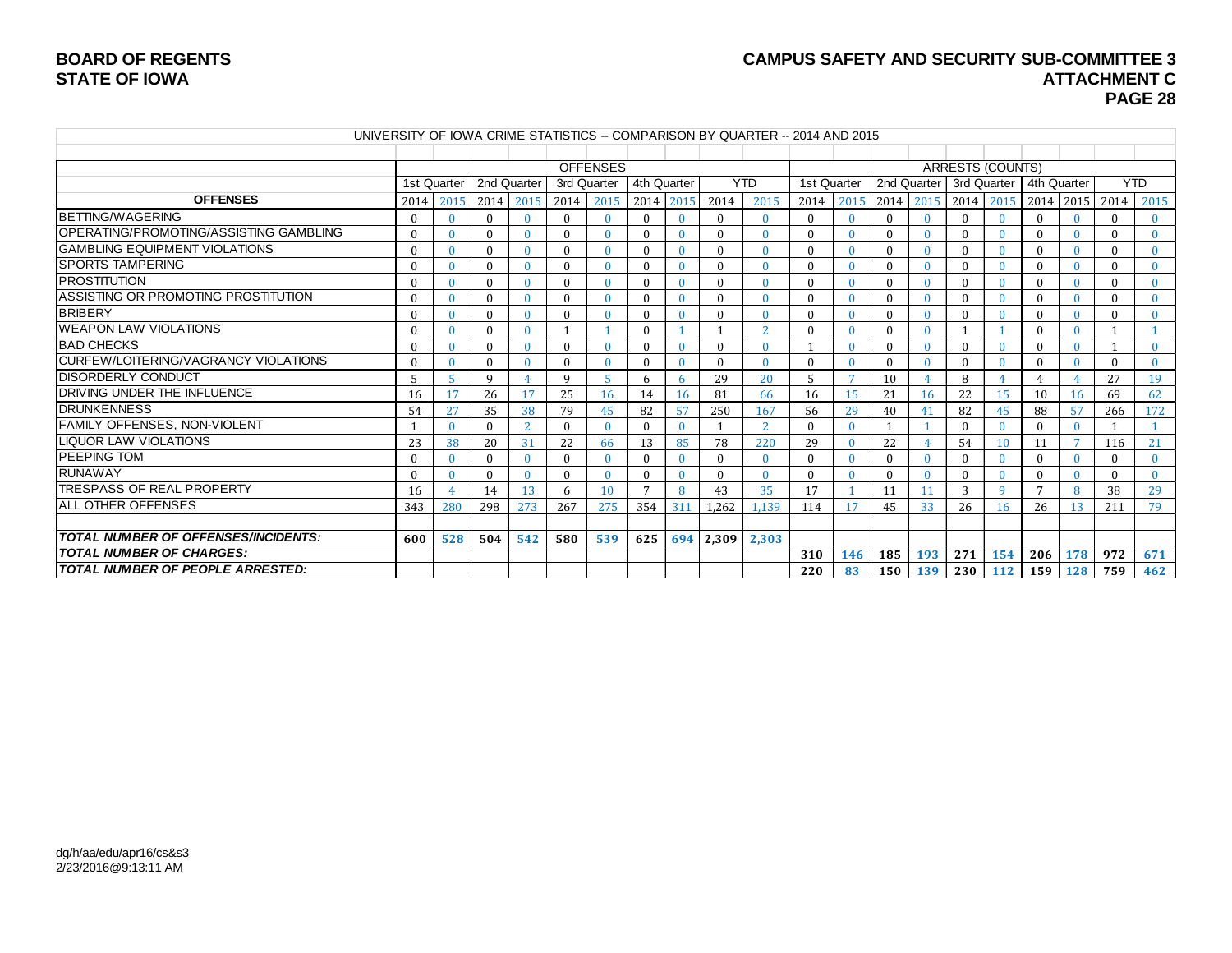#### **BOARD OF REGENTS CAMPUS SAFETY AND SECURITY SUB-COMMITTEE 3 STATE OF IOWA ATTACHMENT D PAGE 29**

| <u>IUWA STATE UNIVERSITY URIME STATISTICS -- CUMPARISUN BY QUARTER -- 2014 AND 2015</u> |                 |                |                 |                |                |                         |                |                 |                |                |                |                |                 |                |                |                         |              |                |                 |                |
|-----------------------------------------------------------------------------------------|-----------------|----------------|-----------------|----------------|----------------|-------------------------|----------------|-----------------|----------------|----------------|----------------|----------------|-----------------|----------------|----------------|-------------------------|--------------|----------------|-----------------|----------------|
|                                                                                         |                 |                |                 |                |                | <b>OFFENSES</b>         |                |                 |                |                |                |                |                 |                |                | <b>ARRESTS (COUNTS)</b> |              |                |                 |                |
|                                                                                         | 1st Quarter     |                | 2nd Quarter     |                |                | 3rd Quarter 4th Quarter |                |                 |                | <b>YTD</b>     | 1st Quarter    |                | 2nd Quarter     |                | 3rd Quarter    |                         | 4th Quarter  |                |                 | <b>YTD</b>     |
| <b>OFFENSES</b>                                                                         | 2014            | 2015           | 2014            | 2015           | 2014           | 2015                    | 2014 2015      |                 | 2014           | 2015           | 2014           | 2015           | 2014            | 2015           | 2014           | 2015                    | 2014         | 2015           | 2014            | 2015           |
| MURDER/NON-NEGLIGANT MANSLAUGHTER                                                       | $\Omega$        | $\mathbf{0}$   | $\Omega$        | $\overline{0}$ | $\theta$       | $\mathbf{0}$            | $\mathbf{0}$   | $\bf{0}$        | $\theta$       | $\mathbf{0}$   | $\theta$       | $\mathbf{0}$   | $\theta$        | $\mathbf{0}$   | $\Omega$       | $\mathbf{0}$            | $\theta$     | $\mathbf{0}$   | $\Omega$        | $\Omega$       |
| <b>NEGLIGENT MANSLAUGHTER</b>                                                           | $\Omega$        | $\Omega$       | $\Omega$        | $\theta$       | $\Omega$       | $\Omega$                | $\theta$       | $\mathbf{0}$    | $\Omega$       | $\Omega$       | $\Omega$       | $\Omega$       | $\Omega$        | $\theta$       | $\Omega$       | $\theta$                | $\Omega$     | $\mathbf{0}$   | $\Omega$        | $\Omega$       |
| <b>JUSTIFIABLE HOMICIDE</b>                                                             | $\theta$        | $\Omega$       | $\Omega$        | $\overline{0}$ | $\theta$       | $\Omega$                | $\mathbf{0}$   | $\mathbf{0}$    | $\Omega$       | $\mathbf{0}$   | $\Omega$       | $\Omega$       | $\theta$        | $\theta$       | $\theta$       | $\theta$                | $\theta$     | $\theta$       | 0               | $\mathbf{0}$   |
| KIDNAPPING/ABDUCTION                                                                    | $\Omega$        |                | $\overline{1}$  | $\overline{1}$ | $\Omega$       | $\Omega$                | $\theta$       |                 | $\mathbf{1}$   | $\mathbf{3}$   | $\Omega$       | $\overline{1}$ | $\mathbf{1}$    |                | $\Omega$       | $\Omega$                | $\Omega$     | $\Omega$       |                 | $\overline{2}$ |
| SEX OFFENSES (items with *):                                                            | 3               | $\sqrt{5}$     | $\overline{5}$  | $\overline{1}$ | 2              | $\overline{3}$          | 2              | $\overline{3}$  | 12             | 12             | $\theta$       | 6              | $\mathbf{1}$    | $\mathbf{0}$   | 3              | $\overline{3}$          | $\theta$     | $\mathbf{0}$   | $\overline{4}$  | $\mathbf{q}$   |
| <i><b>*FORCIBLE RAPE</b></i>                                                            | 2               | <sup>2</sup>   | 2               | $\overline{1}$ | $\mathbf{1}$   | $\theta$                | $\mathbf{1}$   |                 | 6              | 4              | $\theta$       | <sup>2</sup>   | $\mathbf{1}$    | $\theta$       | $\overline{1}$ | $\bf{0}$                | $\mathbf{0}$ | $\mathbf{0}$   | 2               | $\overline{2}$ |
| *FORCIBLE SODOMY                                                                        | $\Omega$        |                | 2               | $\theta$       | $\Omega$       | $\mathbf{1}$            | $\theta$       |                 | $\overline{2}$ | 3              | $\Omega$       | $\mathbf{0}$   | $\Omega$        | $\Omega$       | $\Omega$       | $\theta$                | $\theta$     | $\mathbf{0}$   | $\Omega$        | $\mathbf{0}$   |
| *SEXUAL ASSAULT WITH AN OBJECT                                                          | $\Omega$        |                | $\Omega$        | $\theta$       | $\overline{1}$ | $\Omega$                | $\mathbf{0}$   |                 |                | $\overline{2}$ | $\Omega$       |                | $\Omega$        | $\Omega$       | $\Omega$       | $\mathbf{0}$            | $\theta$     | $\mathbf{0}$   | $\Omega$        |                |
| *FORCIBLE FONDLING                                                                      |                 |                | -1              | $\Omega$       | $\Omega$       | $\overline{2}$          |                | $\Omega$        | 3              | 3              | $\Omega$       | 3              | $\Omega$        | $\Omega$       | 2              | $\overline{3}$          | $\Omega$     | $\Omega$       | $\overline{2}$  | 6              |
| *INCEST                                                                                 | $\Omega$        | $\mathbf{0}$   | $\Omega$        | $\theta$       | $\Omega$       | $\mathbf{0}$            | $\theta$       | $\mathbf{0}$    | $\theta$       | $\mathbf{0}$   | $\theta$       | $\mathbf{0}$   | $\theta$        | $\theta$       | $\Omega$       | $\mathbf{0}$            | $\theta$     | $\theta$       | $\Omega$        | $\mathbf{0}$   |
| *STATUTORY RAPE                                                                         | $\Omega$        | $\Omega$       | $\Omega$        | $\theta$       | $\Omega$       | $\Omega$                | $\theta$       | $\mathbf{0}$    | $\Omega$       | $\mathbf{0}$   | $\Omega$       | $\theta$       | $\theta$        | $\theta$       | $\Omega$       | $\theta$                | $\theta$     | $\theta$       | $\Omega$        | $\mathbf{0}$   |
| <b>ROBBERY</b>                                                                          | $\Omega$        | $\Omega$       | $\Omega$        | $\Omega$       | $\Omega$       | $\overline{2}$          |                | $\Omega$        |                | $\overline{2}$ | $\Omega$       | $\Omega$       | $\Omega$        | $\Omega$       | $\Omega$       | $\Omega$                | $\Omega$     | $\Omega$       | $\Omega$        | $\Omega$       |
| AGGRAVATED ASSAULT                                                                      | 2               |                | $\Omega$        | $\overline{1}$ | $\Omega$       | $\Omega$                | $\mathbf{1}$   | $\overline{4}$  | 3              | 6              | $\overline{2}$ | 2              | $\Omega$        |                | $\Omega$       | $\theta$                | 2            | $\mathbf{1}$   | $\overline{4}$  | $\overline{4}$ |
| SIMPLE ASSAULT                                                                          | $\overline{5}$  | $\overline{7}$ | $7\overline{ }$ | $\overline{4}$ | 6              | $\overline{5}$          | $\overline{4}$ | 8               | 22             | 24             | $\overline{5}$ | $\overline{4}$ | $7\phantom{.0}$ | $\overline{3}$ | 2              | <sup>2</sup>            | $\mathbf{1}$ | $\overline{3}$ | 15              | 12             |
| <b>INTIMIDATION</b>                                                                     | $\Omega$        | <sup>2</sup>   | $\overline{1}$  | $\theta$       | $\Omega$       | $\theta$                | $\mathbf{0}$   | $\mathbf{1}$    | $\mathbf{1}$   | 3              | $\theta$       | $\mathbf{0}$   | $\mathbf{1}$    | $\mathbf{0}$   | $\theta$       | $\theta$                | $\theta$     | $\mathbf{0}$   | -1              | $\mathbf{0}$   |
| <b>ARSON</b>                                                                            | $\mathbf{1}$    | $\Omega$       | $\Omega$        | $\theta$       | $\Omega$       | $\Omega$                | $\mathbf{1}$   | $\mathbf{0}$    | 2              | $\mathbf{0}$   | -1             | $\Omega$       | $\theta$        | $\theta$       | $\theta$       | $\mathbf{0}$            | $\theta$     | $\mathbf{0}$   | $\mathbf 1$     | $\mathbf{0}$   |
| <b>EXTORTION/BLACKMAIL</b>                                                              | $\Omega$        | $\Omega$       | $\Omega$        |                | $\Omega$       | $\Omega$                | $\Omega$       | $\Omega$        | $\Omega$       |                | $\Omega$       | $\Omega$       | $\Omega$        | $\Omega$       | $\Omega$       | $\Omega$                | $\Omega$     | $\Omega$       | $\Omega$        | $\Omega$       |
| <b>BURGLARY/BREAKING &amp; ENTERING</b>                                                 | 2               |                | $\overline{4}$  | $\overline{1}$ | 4              | 6                       | $\overline{7}$ | $5^{\circ}$     | 17             | 13             | -1             | $\theta$       | 2               | $\theta$       | $\overline{1}$ | $\overline{1}$          | 2            | $\mathbf{0}$   | 6               |                |
| ALL THEFT CHARGES (items with *):                                                       | 52              | 35             | 47              | 67             | 51             | 79                      | 59             | 58              | 209            | 239            | 5              | $\overline{4}$ | 6               | 6              | $\overline{7}$ | $\overline{7}$          | 6            | $\overline{4}$ | 24              | 21             |
| *POCKET-PICKING                                                                         | $\Omega$        | $\mathbf{0}$   | $\theta$        | $\overline{0}$ | $\theta$       | $\theta$                | $\theta$       | $\mathbf{0}$    | $\theta$       | $\mathbf{0}$   | $\theta$       | $\mathbf{0}$   | $\theta$        | $\theta$       | $\theta$       | $\theta$                | $\theta$     | $\theta$       | $\Omega$        | $\mathbf{0}$   |
| *PURSE-SNATCHING                                                                        | $\theta$        | $\Omega$       | $\Omega$        | $\theta$       | $\Omega$       | $\Omega$                | $\theta$       | $\mathbf{0}$    | $\Omega$       | $\Omega$       | $\Omega$       | $\Omega$       | $\theta$        | $\mathbf{0}$   | $\Omega$       | $\mathbf{0}$            | $\theta$     | $\Omega$       | 0               | $\mathbf{0}$   |
| *SHOPLIFTING                                                                            | $\overline{5}$  | $\Omega$       | $\overline{4}$  | $\overline{2}$ | 3              | $\overline{5}$          | 6              | 2               | 18             | 9              | $\overline{2}$ | $\mathbf{0}$   | $\mathbf{1}$    | $\mathbf{0}$   | $\overline{4}$ | <sup>2</sup>            | 2            | $\overline{1}$ | $\mathbf{q}$    | 3              |
| <i><b>*THEFT FROM BUILDING</b></i>                                                      | 30              | 19             | 10              | 23             | 18             | 25                      | 27             | 23              | 85             | 90             | -1             | 2              | 2               | 3              | $\mathbf{1}$   | $\overline{1}$          | 3            | $\mathbf{1}$   | $7\overline{ }$ | $\overline{7}$ |
| *THEFT FROM COIN-OPERATED MACHINE OR DEVICE                                             | $\overline{1}$  | $\mathbf{0}$   | $\theta$        | $\overline{1}$ | $\Omega$       | $\Omega$                | $\mathbf{0}$   | $\mathbf{0}$    | $\mathbf{1}$   | 1              | $\Omega$       | $\mathbf{0}$   | $\theta$        | $\theta$       | $\theta$       | $\mathbf{0}$            | $\theta$     | $\mathbf{0}$   | $\Omega$        | $\mathbf{0}$   |
| *THEFT FROM MOTOR VEHICLE                                                               | $7\phantom{.0}$ |                | $\Omega$        | $\overline{1}$ | 3              | 9                       | 2              | $\overline{4}$  | 12             | 15             | $\Omega$       | $\mathbf{0}$   | $\Omega$        | $\theta$       | $\Omega$       | $\overline{4}$          | $\theta$     | $\mathbf{0}$   | $\Omega$        | $\overline{4}$ |
| *THEFT OF MOTOR VEHICLE PARTS OR ACCESSORIES                                            | $\Omega$        |                | $\overline{4}$  | $\Omega$       | $\mathbf{1}$   | $\overline{2}$          | 3              |                 | 8              | $\overline{4}$ | $\Omega$       | $\overline{2}$ | $\Omega$        | $\Omega$       | $\Omega$       | $\Omega$                | $\Omega$     | $\mathbf{0}$   | 0               | $\overline{2}$ |
| *ALL OTHER LARCENY                                                                      | $\mathbf{q}$    | 14             | 29              | 40             | 26             | 38                      | 21             | 28              | 85             | 120            | $\overline{2}$ | $\mathbf{0}$   | 3               | $\overline{3}$ | 2              | $\theta$                | $\mathbf{1}$ | $\overline{2}$ | 8               | $\overline{5}$ |
| IMOTOR VEHICLE THEFT                                                                    | $\Omega$        | <sup>2</sup>   | $\overline{1}$  | $\theta$       | $\mathbf{1}$   | 2                       | $\mathbf{0}$   | $\overline{2}$  | 2              | 6              | $\theta$       | $\overline{2}$ | $\theta$        | $\theta$       | $\Omega$       | $\theta$                | $\theta$     | $\mathbf{0}$   | $\Omega$        | $\overline{2}$ |
| COUNTERFEITING/FORGERY                                                                  |                 | $\Omega$       | $\Omega$        | $\Omega$       | $\Omega$       | $\Omega$                | $\theta$       | $\mathbf{0}$    |                | $\Omega$       | $\Omega$       | $\Omega$       | $\Omega$        | $\Omega$       | $\Omega$       | $\Omega$                | $\theta$     | $\mathbf{1}$   | $\Omega$        |                |
| FALSE PRETENSES/SWINDLE/CONFIDENCE GAME                                                 | $\theta$        | $\sqrt{5}$     | 2               | $\overline{3}$ | $\mathbf{1}$   | $\overline{4}$          | $\overline{5}$ | 10 <sup>1</sup> | 8              | 22             | $\theta$       | $\mathbf{0}$   | $\theta$        | $\mathbf{0}$   | $\Omega$       | $\theta$                | $\theta$     | $\mathbf{0}$   | $\Omega$        | $\mathbf{0}$   |
| ICREDIT CARD/ATM FRAUD                                                                  | 3               | $\mathbf{1}$   | $\theta$        | $\overline{0}$ | $\mathbf{1}$   | 2                       | $\overline{4}$ | $\mathbf{0}$    | 8              | 3              | -1             | $\mathbf{0}$   | $\mathbf{1}$    | $\mathbf{0}$   | $\Omega$       | <sup>2</sup>            | $\theta$     | $\mathbf{0}$   | $\overline{2}$  | $\overline{2}$ |
| <b>IMPERSONATION</b>                                                                    | $\Omega$        |                | $\Omega$        | $\overline{2}$ | $\Omega$       | $\theta$                | $\mathbf{0}$   | $\mathbf{0}$    | $\Omega$       | $\overline{3}$ | $\theta$       | $\mathbf{0}$   | $\theta$        | $\mathbf{0}$   | $\Omega$       | $\theta$                | $\theta$     | $\mathbf{0}$   | $\Omega$        | $\mathbf{0}$   |
| <b>WELFARE FRAUD</b>                                                                    | $\Omega$        | $\Omega$       | $\theta$        | $\mathbf{0}$   | $\theta$       | $\theta$                | $\mathbf{0}$   | $\mathbf{0}$    | $\Omega$       | $\mathbf{0}$   | $\Omega$       | $\mathbf{0}$   | $\Omega$        | $\theta$       | $\theta$       | $\bf{0}$                | $\Omega$     | $\mathbf{0}$   | 0               | $\mathbf{0}$   |
| <b>WIRE FRAUD</b>                                                                       | $\Omega$        | $\Omega$       | $\overline{1}$  | $\Omega$       | $\mathbf{1}$   |                         | $\Omega$       |                 | $\overline{2}$ | $\overline{2}$ | $\Omega$       | $\Omega$       | $\Omega$        | $\Omega$       | $\Omega$       | $\Omega$                | $\Omega$     | $\Omega$       | $\Omega$        | $\Omega$       |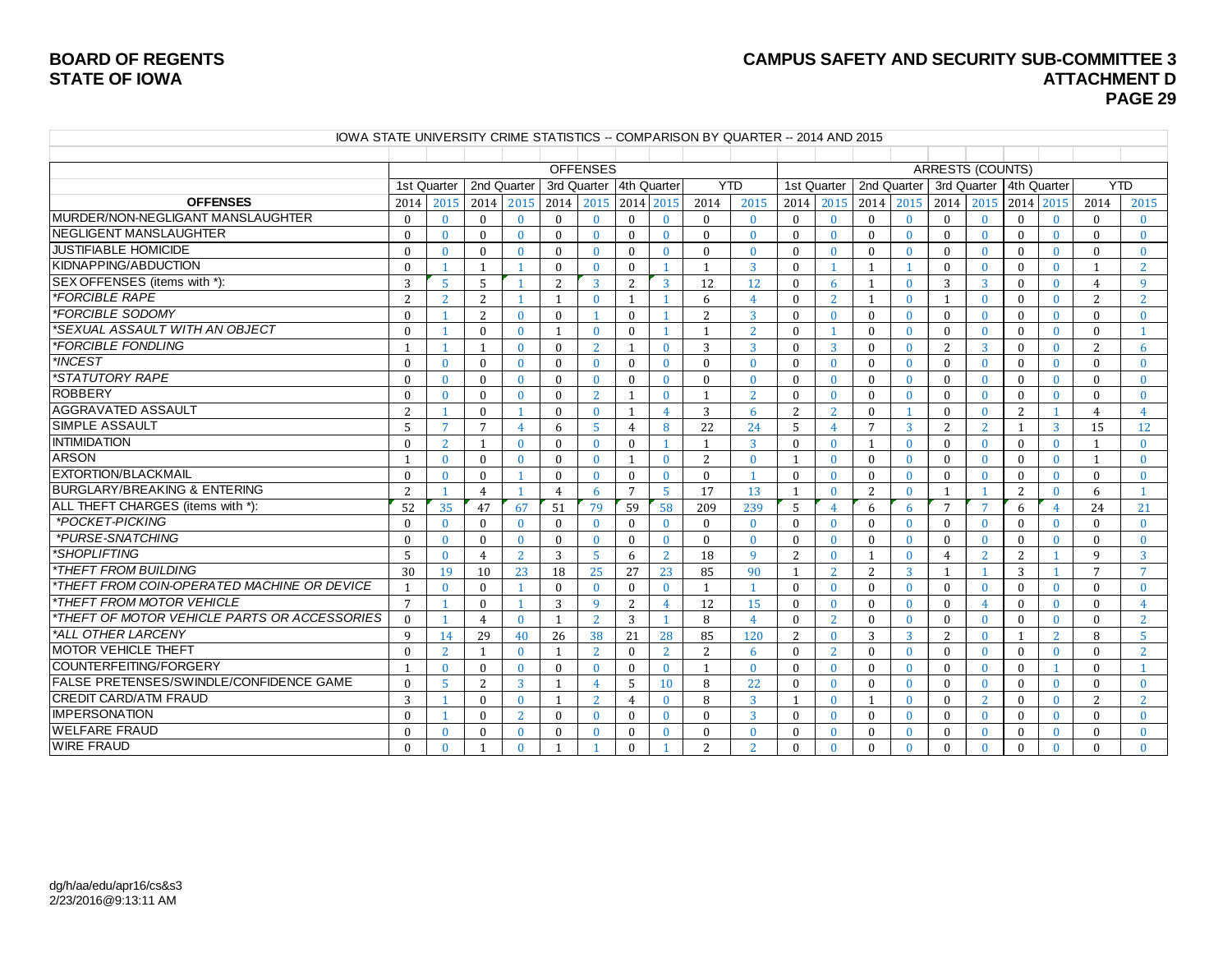#### **BOARD OF REGENTS CAMPUS SAFETY AND SECURITY SUB-COMMITTEE 3 STATE OF IOWA ATTACHMENT E PAGE 30**

| IOWA STATE UNIVERSITY CRIME STATISTICS -- COMPARISON BY QUARTER -- 2014 AND 2015 |          |             |              |              |              |                         |                          |              |          |              |             |                |          |                                         |                         |                |                |              |                |                |
|----------------------------------------------------------------------------------|----------|-------------|--------------|--------------|--------------|-------------------------|--------------------------|--------------|----------|--------------|-------------|----------------|----------|-----------------------------------------|-------------------------|----------------|----------------|--------------|----------------|----------------|
|                                                                                  |          |             |              |              |              |                         |                          |              |          |              |             |                |          |                                         |                         |                |                |              |                |                |
|                                                                                  |          |             |              |              |              | <b>OFFENSES</b>         |                          |              |          |              |             |                |          |                                         | <b>ARRESTS (COUNTS)</b> |                |                |              |                |                |
|                                                                                  |          | 1st Quarter | 2nd Quarter  |              |              | 3rd Quarter 4th Quarter |                          |              |          | <b>YTD</b>   | 1st Quarter |                |          | 2nd Quarter   3rd Quarter   4th Quarter |                         |                |                |              | <b>YTD</b>     |                |
| <b>OFFENSES</b>                                                                  | 2014     | 2015        | 2014         | 2015         | 2014 2015    |                         | 2014 2015                |              | 2014     | 2015         | 2014        | 2015           | 2014     | 2015                                    | 2014                    | 2015 2014      |                | 2015         | 2014           | 2015           |
| <b>EMBEZZLEMENT</b>                                                              | $\Omega$ | $\Omega$    | $\Omega$     | $\Omega$     | $\Omega$     | $\Omega$                | $\Omega$                 | $\Omega$     | $\Omega$ | $\mathbf{0}$ | 0           | $\Omega$       | $\Omega$ | $\Omega$                                | $\Omega$                | $\Omega$       | $\theta$       | $\Omega$     | $\Omega$       | $\mathbf{0}$   |
| <b>STOLEN PROPERTY OFFENSES</b>                                                  | $\theta$ | $\theta$    | $\Omega$     | $\mathbf{0}$ | $\theta$     | $\theta$                | $\mathbf{0}$             | $\mathbf{1}$ | $\Omega$ |              | $\theta$    | $\mathbf{0}$   | $\Omega$ | $\mathbf{0}$                            | $\mathbf{0}$            | $\mathbf{0}$   | $\mathbf{0}$   |              | $\Omega$       |                |
| DESTRUCTION/DAMAGE/VANDALISM OF PROPERTY                                         | 25       | 22          | 46           | 28           | 24           | 24                      | 22                       | 36           | 117      | 110          | 12          | $\overline{4}$ | 4        | $\overline{4}$                          | 3                       | $\overline{4}$ | 5              | 5            | 24             | 17             |
| DRUG/NARCOTIC VIOLATIONS                                                         | 54       | 39          | 27           | 26           | 24           | 36                      | 53                       | 45           | 158      | 146          | 57          | 34             | 28       | 30                                      | 38                      | 30             | 35             | 39           | 158            | 133            |
| <b>DRUG EQUIPMENT VIOLATIONS</b>                                                 | 40       | 29          | 21           | <b>16</b>    | 16           | 24                      | 34                       | 41           | 111      | 110          | 43          | 28             | 20       | 14                                      | 21                      | 20             | 27             | 41           | 111            | 103            |
| PORNOGRAPHY/OBSCENE MATERIAL                                                     | $\Omega$ | $\Omega$    | $\mathbf{1}$ | $\Omega$     | $\Omega$     | $\Omega$                | $\overline{\phantom{0}}$ | $\Omega$     | 2        | $\mathbf{0}$ | $\Omega$    | $\Omega$       | $\Omega$ | $\Omega$                                | $\Omega$                | $\Omega$       | $\theta$       | $\Omega$     | $\Omega$       | $\mathbf{0}$   |
| BETTING/WAGERING                                                                 | $\theta$ | $\theta$    | $\theta$     | $\theta$     | $\theta$     | $\theta$                | $\mathbf{0}$             | $\mathbf{0}$ | $\Omega$ | $\mathbf{0}$ | $\theta$    | $\mathbf{0}$   | $\Omega$ | $\theta$                                | $\theta$                | $\mathbf{0}$   | $\theta$       | $\mathbf{0}$ | $\Omega$       | $\mathbf{0}$   |
| OPERATING/PROMOTING/ASSISTING GAMBLING                                           | $\Omega$ | $\theta$    | $\theta$     | $\theta$     | $\theta$     | $\theta$                | $\theta$                 | $\theta$     | $\Omega$ | $\mathbf{0}$ | $\theta$    | $\theta$       | $\Omega$ | $\theta$                                | $\theta$                | $\theta$       | $\theta$       | $\Omega$     | $\Omega$       | $\mathbf{0}$   |
| <b>GAMBLING EQUIPMENT VIOLATIONS</b>                                             | $\Omega$ | $\Omega$    | $\Omega$     | $\theta$     | $\theta$     | $\theta$                | $\Omega$                 | $\mathbf{0}$ | $\Omega$ | $\mathbf{0}$ | $\theta$    | $\theta$       | $\Omega$ | $\theta$                                | $\theta$                | $\theta$       | $\Omega$       | $\mathbf{0}$ | $\Omega$       | $\mathbf{0}$   |
| <b>SPORTS TAMPERING</b>                                                          | $\Omega$ | $\Omega$    | $\Omega$     | $\Omega$     | $\theta$     | $\Omega$                | $\Omega$                 | $\Omega$     | 0        | $\theta$     | 0           | $\Omega$       | $\Omega$ | $\Omega$                                | $\theta$                | $\theta$       | $\theta$       | $\Omega$     | 0              | $\theta$       |
| <b>PROSTITUTION</b>                                                              | $\Omega$ | $\Omega$    | $\theta$     | $\Omega$     |              | $\Omega$                | $\theta$                 | $\Omega$     |          | $\mathbf{0}$ | $\Omega$    | $\Omega$       | $\Omega$ | $\Omega$                                | $\mathbf{1}$            | $\Omega$       | $\Omega$       | $\Omega$     | 1              | $\theta$       |
| ASSISTING OR PROMOTING PROSTITUTION                                              | $\Omega$ | $\Omega$    | $\Omega$     | $\mathbf{0}$ | $\theta$     | $\theta$                | $\Omega$                 | $\mathbf{0}$ | $\Omega$ | $\mathbf{0}$ | 0           | $\mathbf{0}$   | $\Omega$ | $\theta$                                | $\theta$                | $\mathbf{0}$   | $\Omega$       | $\mathbf{0}$ | $\Omega$       | $\theta$       |
| <b>BRIBERY</b>                                                                   | $\theta$ | $\Omega$    | $\Omega$     | $\theta$     | $\theta$     | $\Omega$                | $\theta$                 | $\theta$     | $\Omega$ | $\mathbf{0}$ | $\Omega$    | $\Omega$       | $\Omega$ | $\theta$                                | $\theta$                | $\theta$       | $\Omega$       | $\mathbf{0}$ | $\Omega$       | $\theta$       |
| <b>WEAPON LAW VIOLATIONS</b>                                                     | 2        |             | $\Omega$     | 2            | $\Omega$     | 3                       | $\overline{\phantom{0}}$ | $\Omega$     | 3        | 6            | 2           |                | $\Omega$ | $\overline{2}$                          | $\theta$                |                |                | $\Omega$     | 3              | $\overline{4}$ |
| <b>BAD CHECKS</b>                                                                | $\Omega$ | $\cup$      | $\theta$     | $\Omega$     | $\theta$     | $\Omega$                | $\Omega$                 | $\Omega$     | $\Omega$ | $\Omega$     | $\Omega$    | $\Omega$       | $\Omega$ | $\Omega$                                | $\Omega$                | $\theta$       | $\theta$       | $\Omega$     | $\Omega$       | $\theta$       |
| CURFEW/LOITERING/VAGRANCY VIOLATIONS                                             | $\Omega$ | $\Omega$    | $\theta$     | $\Omega$     | $\Omega$     | $\Omega$                | $\theta$                 | $\Omega$     | $\Omega$ | $\Omega$     | $\Omega$    | $\Omega$       | $\Omega$ | $\Omega$                                | $\Omega$                | $\Omega$       | $\Omega$       | $\Omega$     | $\Omega$       | $\theta$       |
| <b>DISORDERLY CONDUCT</b>                                                        | 2        | 2           | 2            |              | 2            | 6                       | 2                        | $\mathbf{1}$ | 8        | 10           |             |                | 4        | $\overline{2}$                          | $\overline{2}$          | $\overline{4}$ | $\theta$       | 3            | $\overline{7}$ | 10             |
| DRIVING UNDER THE INFLUENCE                                                      | 67       | 31          | 66           | 42           | 29           | 28                      | 22                       | 29           | 184      | 130          | 65          | 32             | 66       | 41                                      | 28                      | 29             | 20             | 28           | 179            | 130            |
| <b>DRUNKENNESS</b>                                                               | 41       | 27          | 65           | 40           | 89           | 50                      | 61                       | 56           | 256      | 173          | 45          | 30             | 68       | 41                                      | 92                      | 57             | 63             | 59           | 268            | 187            |
| FAMILY OFFENSES, NON-VIOLENT                                                     | $\theta$ |             | $\Omega$     | $\Omega$     | $\mathbf{0}$ | $\Omega$                | $\mathbf{0}$             | $\mathbf{0}$ | $\Omega$ |              | $\Omega$    | $\mathbf{0}$   | $\Omega$ | $\theta$                                | $\theta$                | $\mathbf{0}$   | $\mathbf{0}$   | $\theta$     | $\Omega$       | $\mathbf{0}$   |
| <b>LIQUOR LAW VIOLATIONS</b>                                                     | 45       | 27          | 63           | 21           | 92           | 65                      | 49                       | 67           | 249      | 180          | 48          | 35             | 80       | 33                                      | 130                     | 86             | 71             | 95           | 329            | 249            |
| PEEPING TOM                                                                      | $\theta$ | $\Omega$    | $\Omega$     | $\Omega$     | $\theta$     | $\theta$                | $\Omega$                 | $\mathbf{0}$ | $\Omega$ | $\mathbf{0}$ | $\theta$    | $\mathbf{0}$   | $\Omega$ | $\theta$                                | $\mathbf{0}$            | $\mathbf{0}$   | $\Omega$       | $\mathbf{0}$ | $\Omega$       | $\mathbf{0}$   |
| <b>RUNAWAY</b>                                                                   | $\theta$ | $\theta$    | $\theta$     | $\theta$     | $\theta$     | $\theta$                | $\theta$                 | $\theta$     | $\Omega$ | $\mathbf{0}$ | $\Omega$    | $\theta$       | $\Omega$ | $\theta$                                | $\theta$                | $\theta$       | $\theta$       | $\theta$     | $\Omega$       | $\mathbf{0}$   |
| <b>TRESPASS OF REAL PROPERTY</b>                                                 | 5        | 2           | 7            | 6            | 5            | 5                       | .5                       | 11           | 22       | 24           | 7           | $\overline{4}$ | 14       | 11                                      | 4                       | $\mathbf{0}$   | $\overline{4}$ | 6            | 29             | 21             |
| <b>ALL OTHER OFFENSES</b>                                                        | 168      | 164         | 140          | 144          | 164          | 170                     | 170                      | 171          | 642      | 649          | 32          | 23             | 22       | 29                                      | 28                      | 21             | 26             | 29           | 108            | 102            |
|                                                                                  |          |             |              |              |              |                         |                          |              |          |              |             |                |          |                                         |                         |                |                |              |                |                |
| <b>TOTAL NUMBER OF OFFENSES/INCIDENTS:</b>                                       | 518      | 406         | 507          | 407          | 513          | 515                     | 504                      | 551          | 2.042    | 1.879        |             |                |          |                                         |                         |                |                |              |                |                |
| <b>TOTAL NUMBER OF CHARGES:</b>                                                  |          |             |              |              |              |                         |                          |              |          |              | 327         | 211            | 325      | 218                                     | 360                     | 267            | 263            | 315          | 1.275          | 1.011          |
| <b>TOTAL NUMBER OF PEOPLE ARRESTED:</b>                                          |          |             |              |              |              |                         |                          |              |          |              | 230         | 155            | 276      | 168                                     | 295                     | 225            | 209            | 244          | 1.010          | 792            |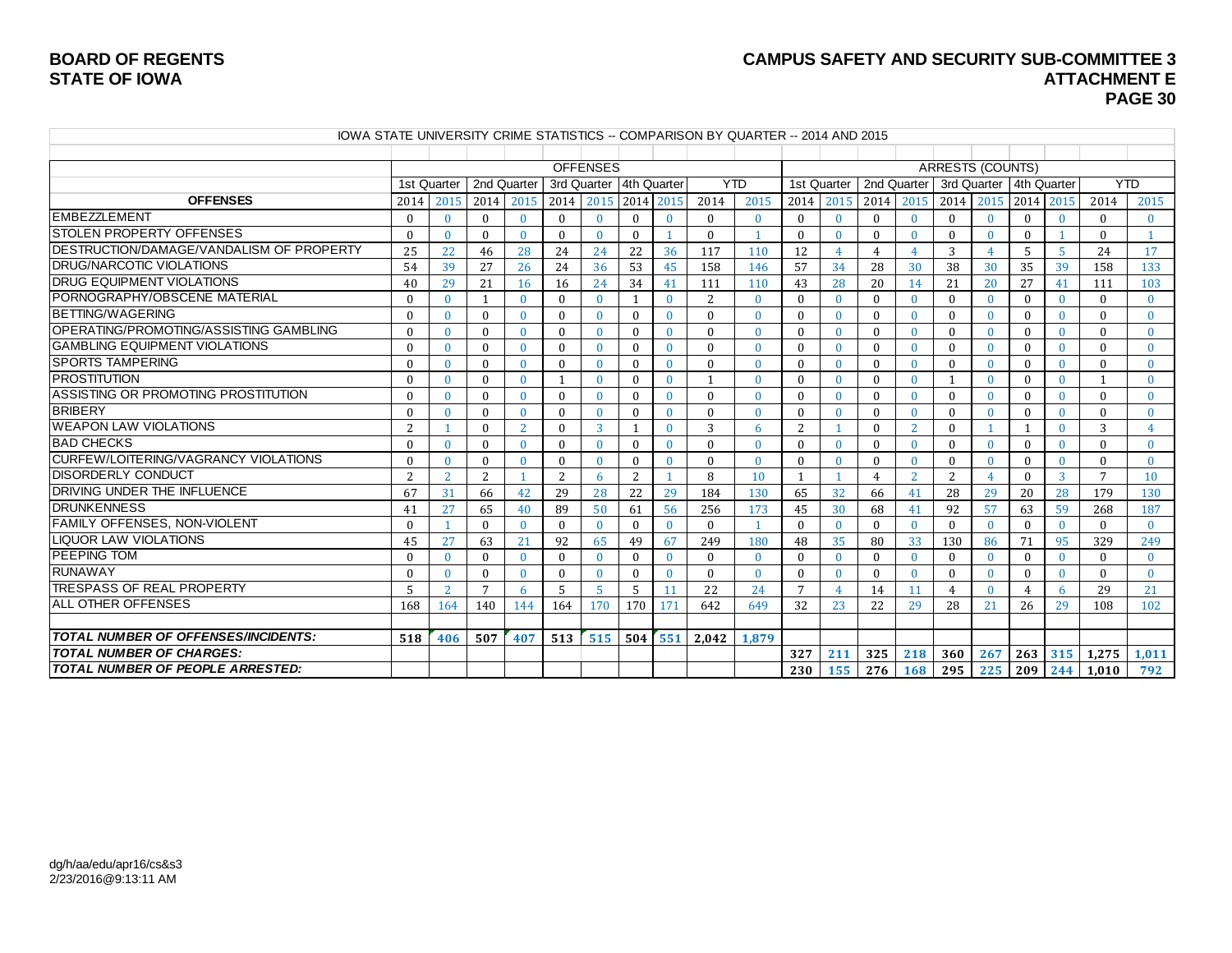#### **BOARD OF REGENTS CAMPUS SAFETY AND SECURITY SUB-COMMITTEE 3 STATE OF IOWA** ATTACHMENT E **PAGE 31**

#### **UNIVERSITY OF NORTHERN IOWA CRIME STATISTICS -- COMPARISON BY QUARTER -- 2014 AND 2015**

|                                                           | <b>OFFENSES</b>      |                      |                           |                      |                |                      |                |                      |                 |                      |                |                      |                           |                | <b>ARRESTS (COUNTS)</b> |              |                               |                      |              |                      |
|-----------------------------------------------------------|----------------------|----------------------|---------------------------|----------------------|----------------|----------------------|----------------|----------------------|-----------------|----------------------|----------------|----------------------|---------------------------|----------------|-------------------------|--------------|-------------------------------|----------------------|--------------|----------------------|
|                                                           |                      |                      | 1st Quarter   2nd Quarter |                      |                | 3rd Quarter          |                | 4th Quarter          |                 | <b>YTD</b>           |                |                      | 1st Quarter   2nd Quarter |                |                         |              | 3rd Quarter   4th Quarter     |                      |              | <b>YTD</b>           |
| <b>OFFENSES</b>                                           |                      | 2014 2015            |                           | 2014 2015            | 2014           | 2015                 |                | 2014 2015 2014       |                 | 2015                 | 2014           |                      | 2015 2014 2015            |                |                         |              | 2014 2015 2014 2015 2014 2015 |                      |              |                      |
| <b>MURDER/NON-NEGLIGANT MANSLAUGHTER</b>                  |                      |                      |                           |                      |                |                      |                |                      |                 |                      |                |                      |                           |                |                         |              |                               |                      |              |                      |
| <b>NEGLIGENT MANSLAUGHTER</b>                             |                      |                      |                           |                      |                |                      |                |                      |                 |                      |                |                      |                           |                |                         |              |                               |                      |              |                      |
| <b>JUSTIFIABLE HOMICIDE</b>                               |                      |                      |                           |                      |                |                      |                |                      |                 |                      |                |                      |                           |                |                         |              |                               |                      |              |                      |
| <b>KIDNAPPING/ABDUCTION</b>                               |                      |                      |                           |                      |                |                      |                |                      |                 |                      |                |                      |                           |                |                         |              |                               |                      |              |                      |
| SEX OFFENSES (items with *):                              | $\mathbf{1}$         | $\blacktriangleleft$ |                           |                      | $\mathbf{1}$   |                      | $\overline{1}$ |                      | 3               | $\blacktriangleleft$ |                |                      |                           |                |                         |              |                               |                      |              |                      |
| <i><b>*FORCIBLE RAPE</b></i>                              | $\mathbf{1}$         | $\mathbf{1}$         |                           |                      | $\mathbf{1}$   |                      |                |                      | $\overline{2}$  | $\mathbf{1}$         |                |                      |                           |                |                         |              |                               |                      |              |                      |
| *FORCIBLE SODOMY                                          |                      |                      |                           |                      |                |                      |                |                      |                 |                      |                |                      |                           |                |                         |              |                               |                      |              |                      |
| *SEXUAL ASSAULT WITH AN OBJECT                            |                      |                      |                           |                      |                |                      |                |                      |                 |                      |                |                      |                           |                |                         |              |                               |                      |              |                      |
| <b>*FORCIBLE FONDLING</b>                                 |                      |                      |                           |                      |                |                      | $\mathbf{1}$   |                      |                 | 0                    |                |                      |                           |                |                         |              |                               |                      |              |                      |
| *INCEST                                                   |                      |                      |                           |                      |                |                      |                |                      |                 |                      |                |                      |                           |                |                         |              |                               |                      |              |                      |
| *STATUTORY RAPE                                           |                      |                      |                           |                      |                |                      |                |                      |                 |                      |                |                      |                           |                |                         |              |                               |                      |              |                      |
| <b>ROBBERY</b>                                            |                      |                      |                           |                      |                |                      |                |                      |                 |                      |                |                      |                           |                |                         |              |                               | $\blacktriangleleft$ |              |                      |
| <b>AGGRAVATED ASSAULT</b>                                 |                      | $\mathbf{2}$         |                           | $\overline{4}$       |                |                      | $\mathbf{2}$   | $\mathbf{2}$         | $\mathbf{2}$    | 8                    |                |                      |                           |                |                         |              | $\mathbf{2}$                  | 1                    | $\mathbf{2}$ |                      |
| <b>SIMPLE ASSAULT</b>                                     | 3                    |                      | $\mathbf{1}$              |                      |                |                      | 5              | 3                    | 9               | $\mathbf{3}$         | $\overline{2}$ |                      | $\mathbf{1}$              |                |                         |              | 3                             |                      | 6            | $\mathbf{0}$         |
| <b>INTIMIDATION</b>                                       |                      |                      |                           |                      |                |                      |                |                      |                 |                      |                |                      |                           |                |                         |              |                               |                      |              |                      |
| <b>ARSON</b>                                              | $\mathbf{1}$         |                      | $\mathbf{1}$              |                      |                |                      |                |                      | $\mathbf{2}$    | $\bf{0}$             |                |                      |                           |                |                         |              |                               |                      |              |                      |
| <b>EXTORTION/BLACKMAIL</b>                                |                      |                      |                           |                      |                |                      |                |                      |                 |                      |                |                      |                           |                |                         |              |                               |                      |              |                      |
| <b>BURGLARY/BREAKING &amp; ENTERING</b>                   | $\mathbf{1}$         | -1                   |                           |                      | $\mathbf{1}$   | 4                    | 3              | 9                    | 5               | 14                   |                | $\blacktriangleleft$ |                           |                |                         |              |                               |                      | $\mathbf{0}$ | $\blacktriangleleft$ |
| ALL THEFT CHARGES (items with *):                         | 13                   | 16                   | 17                        | 16                   | 30             | 28                   | 11             | 30                   | 71              | 90                   |                |                      |                           | -1             |                         | -1           |                               |                      | $\bf{0}$     | $\mathbf{2}$         |
| *POCKET-PICKING                                           |                      |                      |                           |                      |                |                      |                |                      |                 |                      |                |                      |                           |                |                         |              |                               |                      |              |                      |
| *PURSE-SNATCHING                                          |                      |                      |                           |                      |                |                      |                |                      |                 |                      |                |                      |                           |                |                         |              |                               |                      |              |                      |
| *SHOPLIFTING                                              |                      |                      |                           |                      |                |                      |                |                      |                 |                      |                |                      |                           |                |                         |              |                               |                      |              |                      |
| <i><b>*THEFT FROM BUILDING</b></i>                        | $\overline{7}$       | 7                    | 6                         | 4                    | $\overline{ }$ | 7                    | $\mathbf{3}$   | $\overline{7}$       | 23              | 25                   |                |                      |                           |                |                         |              |                               |                      | 0            | $\boldsymbol{o}$     |
| <i><b>*THEFT FROM COIN-OPERATED MACHINE OR DEVICE</b></i> |                      |                      | $\mathbf{1}$              |                      |                |                      |                |                      | $\mathbf{1}$    | $\boldsymbol{0}$     |                |                      |                           |                |                         |              |                               |                      |              |                      |
| <i><b>*THEFT FROM MOTOR VEHICLE</b></i>                   |                      | 5                    |                           | $\mathbf{1}$         |                | $\mathcal I$         |                | $\mathcal I$         | 0               | 8                    |                |                      |                           |                |                         |              |                               |                      |              |                      |
| *THEFT OF MOTOR VEHICLE PARTS OR ACCESSORIES              |                      |                      |                           |                      |                |                      |                |                      | 0               |                      |                |                      |                           |                |                         |              |                               |                      |              |                      |
| *ALL OTHER LARCENY                                        | 6                    | 4                    | 10                        | 11                   | 23             | 20                   | 8              | 22                   | 47              | 57                   |                |                      |                           | $\mathbf{1}$   |                         | $\mathcal I$ |                               |                      | 0            | $\overline{2}$       |
| <b>MOTOR VEHICLE THEFT</b>                                |                      |                      |                           |                      | $\mathbf{1}$   | -1                   |                |                      |                 | $\blacktriangleleft$ |                |                      |                           |                |                         |              |                               |                      |              |                      |
| <b>COUNTERFEITING/FORGERY</b>                             | $\mathbf{1}$         | 4                    |                           | $\blacktriangleleft$ |                | $\blacktriangleleft$ | $\mathbf{1}$   | $\blacktriangleleft$ | $\mathbf{2}$    | 7                    | $\mathbf{1}$   |                      |                           |                |                         |              |                               |                      | $\mathbf{1}$ | $\mathbf{0}$         |
| <b>FALSE PRETENSES/SWINDLE/CONFIDENCE GAME</b>            | 4                    | $\blacktriangleleft$ | 6                         |                      |                |                      | $\mathbf{1}$   |                      |                 | -1                   |                |                      |                           |                |                         |              |                               |                      |              |                      |
| <b>CREDIT CARD/ATM FRAUD</b>                              | $\overline{2}$       | $\blacktriangleleft$ |                           | $\overline{1}$       | $\mathbf{1}$   |                      | $\mathbf{1}$   |                      | 4               | $\overline{2}$       |                |                      |                           |                |                         |              |                               |                      |              |                      |
| <b>IMPERSONATION</b>                                      |                      |                      |                           |                      |                |                      |                |                      | $\mathbf 0$     |                      |                |                      |                           |                |                         |              |                               |                      | $\mathbf{0}$ | $\mathbf{0}$         |
| <b>WELFARE FRAUD</b>                                      |                      | 5                    |                           | $\overline{4}$       |                |                      |                | $\overline{2}$       | $\mathbf 0$     | 11                   |                |                      |                           |                |                         |              |                               |                      |              |                      |
| <b>WIRE FRAUD</b>                                         | 177                  |                      | 21                        |                      | $\mathbf{2}$   |                      | 4              |                      | 204             | $\mathbf 0$          |                |                      |                           |                |                         |              |                               |                      |              |                      |
| <b>EMBEZZLEMENT</b>                                       |                      |                      |                           |                      |                |                      |                |                      |                 |                      |                |                      |                           |                |                         |              |                               |                      |              |                      |
| <b>STOLEN PROPERTY OFFENSES</b>                           | $\blacktriangleleft$ |                      |                           |                      |                |                      |                |                      | $\mathbf{1}$    | $\mathbf 0$          | $\mathbf{2}$   |                      |                           |                |                         |              |                               |                      | $\mathbf{2}$ | $\mathbf{0}$         |
| DESTRUCTION/DAMAGE/VANDALISM OF PROPERTY                  | 10                   | 7                    | $\overline{7}$            | 7                    | 6              | 5                    | $\mathbf{2}$   | 13                   | 25              | 32                   | $\overline{2}$ | -1                   | $\mathbf 1$               | $\mathbf{2}$   |                         |              |                               | $\blacktriangleleft$ | 3            | 4                    |
| <b>DRUG/NARCOTIC VIOLATIONS</b>                           | 29                   | 9                    | 3                         | 6                    | 5              | 6                    | 21             | 16                   | 58              | 37                   | 13             | 10                   | $\mathbf{2}$              | $\overline{9}$ | 3                       | 6            | 5                             | 21                   | 23           | 46                   |
| <b>DRUG EQUIPMENT VIOLATIONS</b>                          | 11                   | 9                    | 4                         | 9                    | $\mathbf{1}$   | 4                    | 5              | 10                   | $\overline{21}$ | 32                   | 12             | 10                   | 3                         | 11             | $\mathbf{1}$            | 5            | 5                             | 14                   | 21           | 40                   |
| PORNOGRAPHY/OBSCENE MATERIAL                              |                      |                      |                           |                      |                |                      |                |                      |                 |                      |                |                      |                           |                |                         |              |                               |                      |              |                      |
| <b>BETTING/WAGERING</b>                                   |                      |                      |                           |                      |                |                      |                |                      |                 |                      |                |                      |                           |                |                         |              |                               |                      |              |                      |
| OPERATING/PROMOTING/ASSISTING GAMBLING                    |                      |                      |                           |                      |                |                      |                |                      |                 |                      |                |                      |                           |                |                         |              |                               |                      |              |                      |
| <b>GAMBLING EQUIPMENT VIOLATIONS</b>                      |                      |                      |                           |                      |                |                      |                |                      |                 |                      |                |                      |                           |                |                         |              |                               |                      |              |                      |